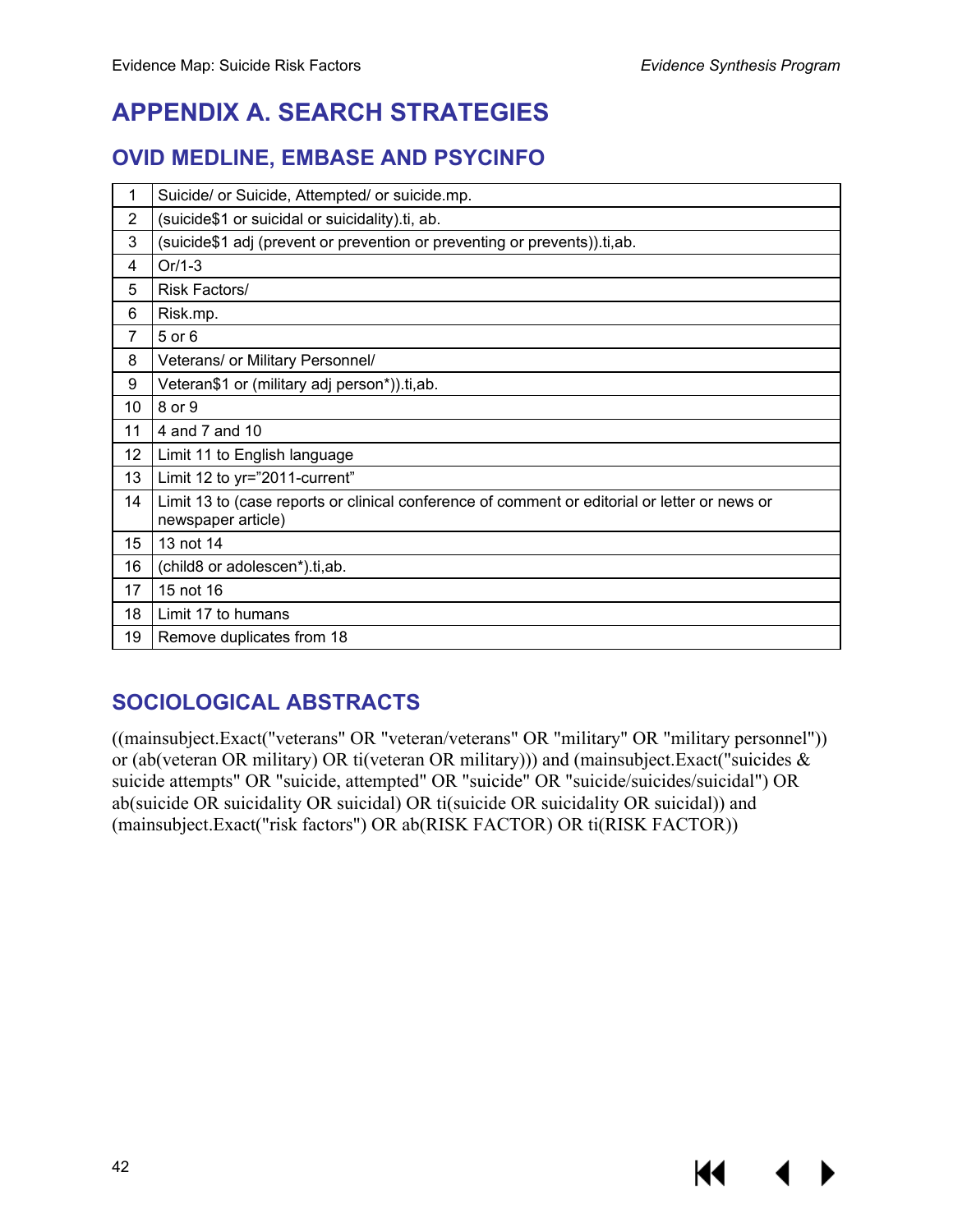# **APPENDIX B. QUALITY ASSESSMENT FOR ELIGIBLE PUBLICATIONS**

| <b>Study, Year</b>            | <b>Study</b><br><b>Participation</b> | <b>Study Attrition</b> | <b>Prognostic</b><br><b>Factor</b><br><b>Measurement</b> | <b>Outcome</b><br>Measurement | <b>Study</b><br>Confounding | <b>Statistical</b><br><b>Analysis and</b><br><b>Reporting</b> | <b>Overall Risk of</b><br><b>Bias</b> |
|-------------------------------|--------------------------------------|------------------------|----------------------------------------------------------|-------------------------------|-----------------------------|---------------------------------------------------------------|---------------------------------------|
| Alexander, 201467             | High                                 | Moderate               | Low                                                      | Low                           | High                        | Low                                                           | High                                  |
| Barry, 201841                 | Low                                  | <b>NA</b>              | Low                                                      | Low                           | Low                         | Low                                                           | Low                                   |
| Barth, 201631                 | Low                                  | <b>NA</b>              | Moderate                                                 | Low                           | Moderate                    | Low                                                           | Moderate                              |
| Bernecker, 2019 <sup>6</sup>  | Moderate                             | Moderate               | Low                                                      | Moderate                      | Moderate                    | Moderate                                                      | Moderate                              |
| Bishop, 2020 <sup>49</sup>    | Low                                  | <b>NA</b>              | Moderate                                                 | Moderate                      | Low                         | Low                                                           | Moderate                              |
| Black, 201168                 | Moderate                             | <b>NA</b>              | High                                                     | Low                           | Moderate                    | Moderate                                                      | High                                  |
| Blow, 2012 <sup>50</sup>      | Low                                  | <b>NA</b>              | Low                                                      | Low                           | Moderate                    | Low                                                           | Moderate                              |
| Bohnert, 20147                | Low                                  | Low                    | Low                                                      | Low                           | Low                         | Low                                                           | Low                                   |
| Bohnert, 2017 <sup>42</sup>   | Low                                  | <b>NA</b>              | Low                                                      | Low                           | Low                         | Low                                                           | Low                                   |
| Bullman, 2018 <sup>12</sup>   | Low                                  | <b>NA</b>              | Low                                                      | Low                           | Moderate                    | Low                                                           | Moderate                              |
| Bullman, 2019 <sup>51</sup>   | Low                                  | <b>NA</b>              | Low                                                      | Low                           | Moderate                    | Low                                                           | Moderate                              |
| Chu, 2020 <sup>8</sup>        | Moderate                             | Moderate               | Moderate                                                 | Moderate                      | Low                         | Low                                                           | Moderate                              |
| Conner, 2013 <sup>52</sup>    | Low                                  | <b>NA</b>              | Low                                                      | Low                           | Moderate                    | Low                                                           | Moderate                              |
| Cooper, 2020 <sup>43</sup>    | Low                                  | <b>NA</b>              | Low                                                      | Low                           | Low                         | Low                                                           | Low                                   |
| Cusack, 2020 <sup>30</sup>    | Low                                  | <b>NA</b>              | Low                                                      | Low                           | Low                         | Low                                                           | Low                                   |
| Dempsey, 2019 <sup>53</sup>   | Low                                  | Moderate               | Low                                                      | Low                           | Low                         | Low                                                           | Moderate                              |
| Dobscha, 2014 <sup>13</sup>   | Low                                  | <b>NA</b>              | Moderate                                                 | Moderate                      | Low                         | Low                                                           | Moderate                              |
| Doran, 2016 <sup>14</sup>     | Low                                  | <b>NA</b>              | Low                                                      | Low                           | High                        | Moderate                                                      | Moderate                              |
| Finley, 2015 <sup>15</sup>    | Low                                  | <b>NA</b>              | Low                                                      | Low                           | Moderate                    | Moderate                                                      | Moderate                              |
| Goodin, 2019 <sup>16</sup>    | Low                                  | <b>NA</b>              | Low                                                      | Low                           | Moderate                    | Low                                                           | Moderate                              |
| Gradus, 2013 <sup>69</sup>    | Low                                  | High                   | Low                                                      | Moderate                      | High                        | Low                                                           | High                                  |
| Griffith, 2017 <sup>17</sup>  | Low                                  | <b>NA</b>              | Low                                                      | Low                           | Moderate                    | Low                                                           | Moderate                              |
| Hoffmire, 2015 <sup>54</sup>  | Moderate                             | <b>NA</b>              | Low                                                      | Low                           | High                        | Moderate                                                      | Moderate                              |
| Hostetter, 2019 <sup>55</sup> | Low                                  | <b>NA</b>              | Low                                                      | Low                           | Moderate                    | Low                                                           | Moderate                              |
| Hyman, 2012 <sup>18</sup>     | Low                                  | Low                    | Low                                                      | Low                           | Moderate                    | High                                                          | Moderate                              |
| Ilgen, 2012 <sup>36</sup>     | Low                                  | <b>NA</b>              | Low                                                      | Low                           | Low                         | Low                                                           | Low                                   |
| Ilgen, 2013 <sup>56</sup>     | Low                                  | <b>NA</b>              | Low                                                      | Low                           | Moderate                    | Low                                                           | Moderate                              |
| Kang, 2015 <sup>19</sup>      | Low                                  | <b>NA</b>              | Low                                                      | Low                           | Moderate                    | Low                                                           | Moderate                              |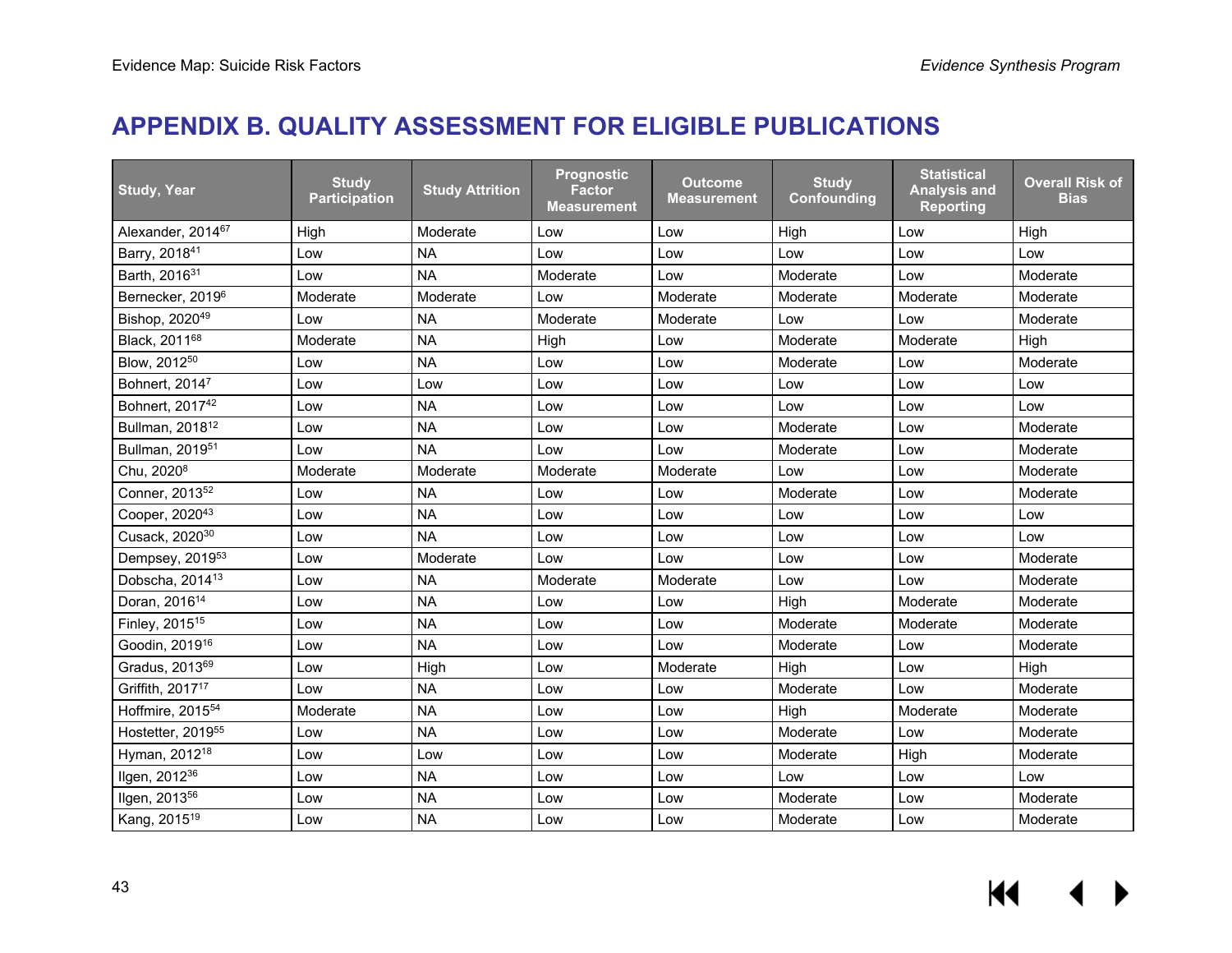| <b>Study, Year</b>              | <b>Study</b><br><b>Participation</b> | <b>Study Attrition</b> | <b>Prognostic</b><br><b>Factor</b><br><b>Measurement</b> | Outcome<br>Measurement | <b>Study</b><br>Confounding | <b>Statistical</b><br><b>Analysis and</b><br><b>Reporting</b> | <b>Overall Risk of</b><br><b>Bias</b> |
|---------------------------------|--------------------------------------|------------------------|----------------------------------------------------------|------------------------|-----------------------------|---------------------------------------------------------------|---------------------------------------|
| Katz, 2012 <sup>57</sup>        | Moderate                             | <b>NA</b>              | Low                                                      | Moderate               | High                        | Moderate                                                      | Moderate                              |
| Kimerling, 2016 <sup>20</sup>   | Low                                  | <b>NA</b>              | Low                                                      | Low                    | Moderate                    | Low                                                           | Moderate                              |
| LeardMann, 2013 <sup>9</sup>    | Moderate                             | Low                    | Low                                                      | Low                    | Low                         | Low                                                           | Moderate                              |
| Louzon, 2016 <sup>35</sup>      | Low                                  | <b>NA</b>              | Low                                                      | Low                    | Low                         | Low                                                           | Low                                   |
| Lynch, 202044                   | Low                                  | <b>NA</b>              | Moderate                                                 | Low                    | Moderate                    | Low                                                           | Moderate                              |
| Martz, 2018 <sup>58</sup>       | Low                                  | <b>NA</b>              | Low                                                      | Low                    | Moderate                    | Low                                                           | Moderate                              |
| McCarthy, 2014 <sup>59</sup>    | Moderate                             | <b>NA</b>              | Low                                                      | Low                    | Moderate                    | Low                                                           | Moderate                              |
| McCarthy, 201970                | Low                                  | <b>NA</b>              | High                                                     | Low                    | High                        | Low                                                           | High                                  |
| Naifeh, 2017 <sup>10</sup>      | Low                                  | Moderate               | Low                                                      | Low                    | Moderate                    | Low                                                           | Moderate                              |
| Nock, 201771                    | Moderate                             | Moderate               | High                                                     | Low                    | High                        | Low                                                           | High                                  |
| Palframan, 2020 <sup>27</sup>   | Low                                  | <b>NA</b>              | Low                                                      | Low                    | Low                         | Low                                                           | Low                                   |
| Phillips, 2017 <sup>11</sup>    | Low                                  | Low                    | Low                                                      | Low                    | Low                         | Low                                                           | Low                                   |
| Ravindran, 202060               | Low                                  | <b>NA</b>              | Low                                                      | Low                    | Moderate                    | Low                                                           | Moderate                              |
| Reger, 201545                   | Low                                  | <b>NA</b>              | Low                                                      | Low                    | Low                         | Low                                                           | Low                                   |
| Reger, 201772                   | Moderate                             | <b>NA</b>              | Moderate                                                 | Low                    | High                        | Moderate                                                      | High                                  |
| Riberiro, 201761                | Low                                  | <b>NA</b>              | Low                                                      | Low                    | Moderate                    | Moderate                                                      | Moderate                              |
| Rosellini, 2017 <sup>21</sup>   | Moderate                             | <b>NA</b>              | Low                                                      | Low                    | Low                         | Low                                                           | Moderate                              |
| Ryan, 202062                    | Low                                  | <b>NA</b>              | Low                                                      | Low                    | Moderate                    | Low                                                           | Moderate                              |
| Schinka, 201663                 | Moderate                             | <b>NA</b>              | Moderate                                                 | Low                    | High                        | Low                                                           | Moderate                              |
| Schinka, 2018 <sup>64</sup>     | Moderate                             | <b>NA</b>              | Moderate                                                 | Low                    | High                        | Moderate                                                      | Moderate                              |
| Shen, 2016 <sup>28</sup>        | Low                                  | <b>NA</b>              | Low                                                      | Low                    | Low                         | Low                                                           | Low                                   |
| Shiner, 2020 <sup>46</sup>      | Low                                  | <b>NA</b>              | Low                                                      | Low                    | Low                         | Low                                                           | Low                                   |
| Skopp, 2016 <sup>22</sup>       | Low                                  | <b>NA</b>              | Moderate                                                 | Low                    | High                        | Moderate                                                      | Moderate                              |
| Thomsen, 2011 <sup>73</sup>     | Moderate                             | Moderate               | High                                                     | High                   | Low                         | Low                                                           | High                                  |
| Trofimovich, 2013 <sup>47</sup> | Low                                  | <b>NA</b>              | Low                                                      | Low                    | Low                         | Low                                                           | Low                                   |
| Ursano, 201565                  | Low                                  | <b>NA</b>              | Low                                                      | Moderate               | Low                         | Low                                                           | Moderate                              |
| Ursano, 2016 <sup>66</sup>      | Low                                  | <b>NA</b>              | Low                                                      | Moderate               | Low                         | Low                                                           | Moderate                              |
| Ursano, 2017a <sup>48</sup>     | Low                                  | <b>NA</b>              | Low                                                      | Low                    | Low                         | Low                                                           | Low                                   |
| Ursano, 2017b <sup>33</sup>     | Low                                  | <b>NA</b>              | Low                                                      | Moderate               | Low                         | Low                                                           | Moderate                              |
| Ursano, 2017c <sup>32</sup>     | Low                                  | <b>NA</b>              | Moderate                                                 | Moderate               | Low                         | Low                                                           | Moderate                              |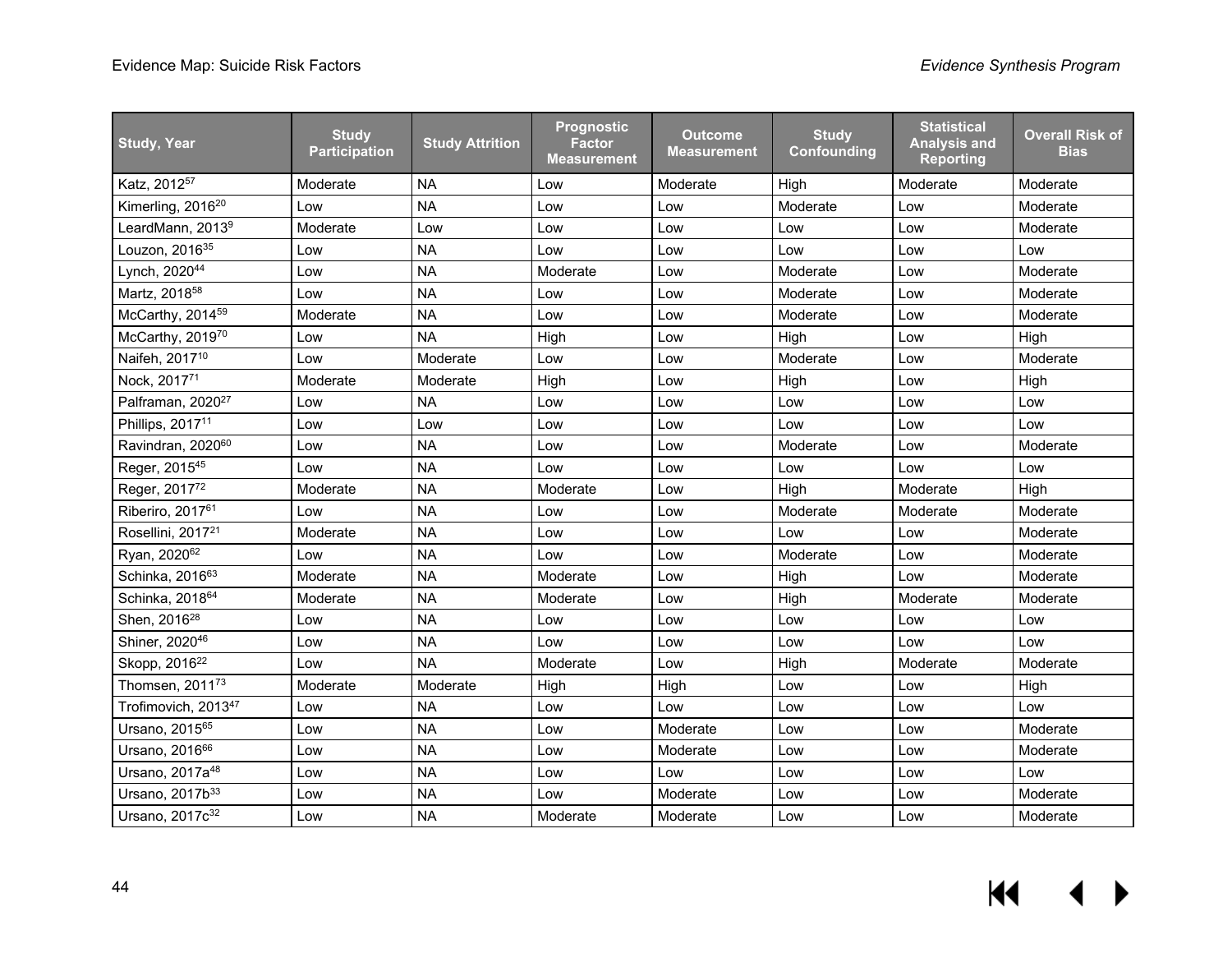| <b>Study, Year</b>          | <b>Study</b><br><b>Participation</b> | <b>Study Attrition</b> | <b>Prognostic</b><br><b>Factor</b><br><b>Measurement</b> | <b>Outcome</b><br><b>Measurement</b> | <b>Study</b><br>Confounding | <b>Statistical</b><br><b>Analysis and</b><br><b>Reporting</b> | <b>Overall Risk of</b><br><b>Bias</b> |
|-----------------------------|--------------------------------------|------------------------|----------------------------------------------------------|--------------------------------------|-----------------------------|---------------------------------------------------------------|---------------------------------------|
| Ursano, 2018a <sup>23</sup> | Low                                  | <b>NA</b>              | Low                                                      | Moderate                             | Low                         | Low                                                           | Moderate                              |
| Ursano, 2018b <sup>25</sup> | Low                                  | <b>NA</b>              | Low                                                      | Moderate                             | High                        | Low                                                           | Moderate                              |
| Ursano, 2018c <sup>24</sup> | Low                                  | <b>NA</b>              | Low                                                      | Moderate                             | Low                         | Low                                                           | Moderate                              |
| Ursano, $2018d^{26}$        | Low                                  | <b>NA</b>              | Moderate                                                 | Moderate                             | Low                         | Low                                                           | Moderate                              |
| Zuromski, 201974            | Moderate                             | Moderate               | High                                                     | Low                                  | Low                         | Moderate                                                      | High                                  |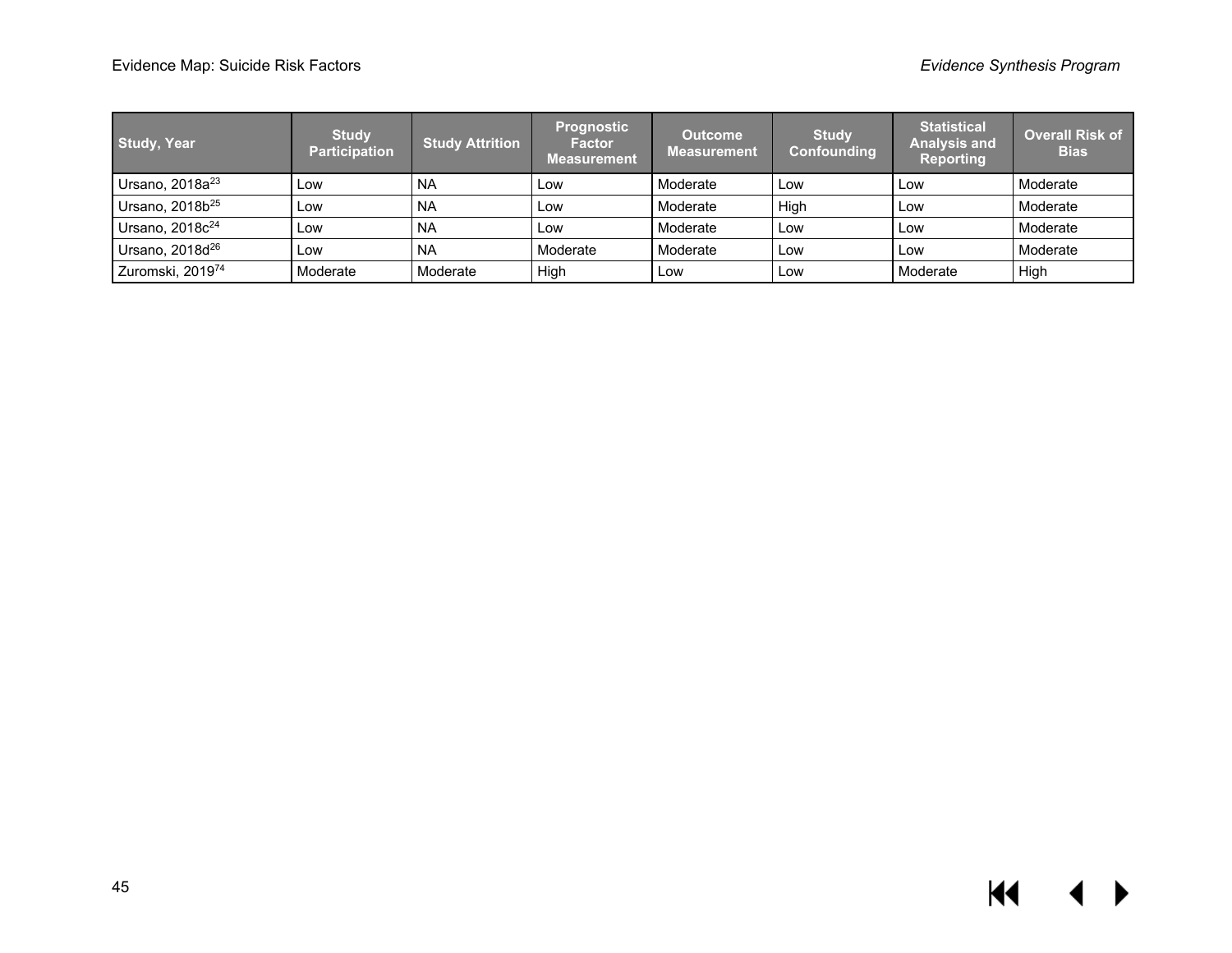### **APPENDIX C. PEER REVIEW COMMENTS/AUTHOR RESPONSES**

| <b>Question Text</b>                    | <b>Reviewer</b><br><b>Number</b> | <b>Comment</b>                                                                                                                                                                                     | <b>Author Response</b>                                                                                                                                                                                                                                                                                                         |
|-----------------------------------------|----------------------------------|----------------------------------------------------------------------------------------------------------------------------------------------------------------------------------------------------|--------------------------------------------------------------------------------------------------------------------------------------------------------------------------------------------------------------------------------------------------------------------------------------------------------------------------------|
| Are the objectives,                     | 1 <sup>1</sup>                   | Yes                                                                                                                                                                                                | Thank you.                                                                                                                                                                                                                                                                                                                     |
| scope, and methods                      | 2                                | Yes                                                                                                                                                                                                |                                                                                                                                                                                                                                                                                                                                |
| for this review clearly<br>described?   | 3                                | Yes                                                                                                                                                                                                |                                                                                                                                                                                                                                                                                                                                |
|                                         | 4                                | Yes                                                                                                                                                                                                |                                                                                                                                                                                                                                                                                                                                |
|                                         | 5                                | Yes                                                                                                                                                                                                |                                                                                                                                                                                                                                                                                                                                |
|                                         | 6                                | Yes                                                                                                                                                                                                |                                                                                                                                                                                                                                                                                                                                |
|                                         | 7                                | Yes                                                                                                                                                                                                |                                                                                                                                                                                                                                                                                                                                |
|                                         | 8                                | Yes                                                                                                                                                                                                |                                                                                                                                                                                                                                                                                                                                |
|                                         | 9                                | Yes                                                                                                                                                                                                |                                                                                                                                                                                                                                                                                                                                |
| Is there any indication                 |                                  | $1 $ No                                                                                                                                                                                            | Thank you.                                                                                                                                                                                                                                                                                                                     |
| of bias in our                          |                                  | $2$ No                                                                                                                                                                                             |                                                                                                                                                                                                                                                                                                                                |
| synthesis of the<br>evidence?           |                                  | $3$ No                                                                                                                                                                                             |                                                                                                                                                                                                                                                                                                                                |
|                                         |                                  | $4$ No                                                                                                                                                                                             |                                                                                                                                                                                                                                                                                                                                |
|                                         |                                  | $5$ No                                                                                                                                                                                             |                                                                                                                                                                                                                                                                                                                                |
|                                         |                                  | 6 No                                                                                                                                                                                               |                                                                                                                                                                                                                                                                                                                                |
|                                         |                                  | 7 No                                                                                                                                                                                               |                                                                                                                                                                                                                                                                                                                                |
|                                         |                                  | $8$ No                                                                                                                                                                                             |                                                                                                                                                                                                                                                                                                                                |
|                                         |                                  | $9$ No                                                                                                                                                                                             |                                                                                                                                                                                                                                                                                                                                |
| Are there any                           | 1                                | <b>No</b>                                                                                                                                                                                          | Thank you.                                                                                                                                                                                                                                                                                                                     |
| published or                            |                                  | 2 No                                                                                                                                                                                               |                                                                                                                                                                                                                                                                                                                                |
| unpublished studies<br>that we may have |                                  | $3$ No                                                                                                                                                                                             |                                                                                                                                                                                                                                                                                                                                |
| overlooked?                             | 4                                | <b>No</b>                                                                                                                                                                                          |                                                                                                                                                                                                                                                                                                                                |
|                                         | 5 <sup>1</sup>                   | Yes - Two articles available here:<br>https://onlinelibrary.wiley.com/doi/abs/10.1111/<br>sltb.12511 and<br>https://www.sciencedirect.com/science/article/a<br>bs/pii/S0165032718327757?via%3Dihub | Monteith et al. was excluded from this review as it was<br>conducted in a sub-population; included studies had to<br>investigate risk factors within a general Veteran/armed<br>forces population. Barnes et at. was excluded at abstract<br>level as developing predictive models was outside of the<br>scope of this review. |
|                                         |                                  | $6$ No                                                                                                                                                                                             | Thank you.                                                                                                                                                                                                                                                                                                                     |
|                                         |                                  | 7 No                                                                                                                                                                                               |                                                                                                                                                                                                                                                                                                                                |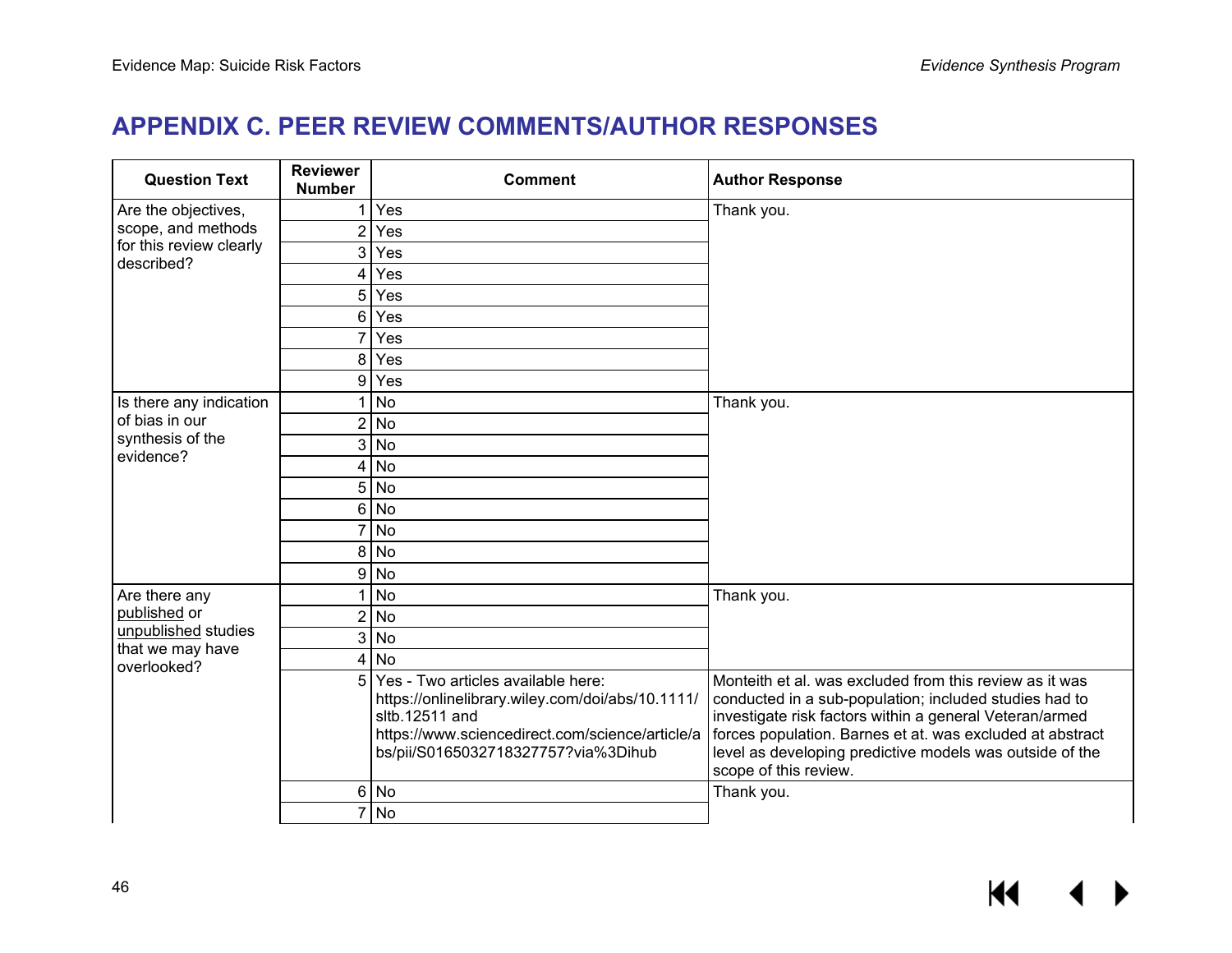|                                                                                                                   |    | 8 No                                                                                                                                                                                                                                                                                                                             |                                                                                                                                                                                                                                                                              |
|-------------------------------------------------------------------------------------------------------------------|----|----------------------------------------------------------------------------------------------------------------------------------------------------------------------------------------------------------------------------------------------------------------------------------------------------------------------------------|------------------------------------------------------------------------------------------------------------------------------------------------------------------------------------------------------------------------------------------------------------------------------|
|                                                                                                                   |    | 9 Yes - Montgomery, A. E., Dichter, M. E., Byrne,<br>T. H., & Blosnich, J. R. (2021). Intervention to<br>address homelessness and all-cause and<br>suicide mortality among unstably housed U.S.<br>Veterans, 2012-2016. Journal of Epidemiology<br>and Community Health, 75, 380-386.<br>doi:10.1136/jech-2020-214664            | Montgomery et al. was excluded as intervention studies<br>were explicitly excluded from this review.                                                                                                                                                                         |
|                                                                                                                   |    | Montgomery, A. E., Dichter, M. E., & Blosnich,<br>J. R. (2021). Gender differences in the<br>predictors of suicide-related morbidity among<br>Veterans reporting current housing instability.<br>Medical Care, 59, S36-S41.<br>doi:10.1097/MLR.0000000000001422                                                                  | Montgomery et al. was excluded from this review as it was<br>conducted in a sub-population; included studies had to<br>investigate risk factors within a general Veteran/armed<br>forces population.                                                                         |
|                                                                                                                   |    | Cusack, M. C., Montgomery, A. E., Cashy, J.,<br>Dichter, M. E., Byrne, T. H., & Blosnich, J. R.<br>Examining Veteran housing instability and<br>mortality by homicide, suicide, and<br>unintentional injury. (2020). Journal of Social<br>Distress and Homelessness, online ahead of<br>print. doi:10.1080/10530789.2020.1801020 | Thank you, the Cusack et at. was not identified by our<br>search and we have included this article and updated our<br>report to reflect this.                                                                                                                                |
| Additional suggestions<br>or comments can be<br>provided below. If<br>applicable, please<br>indicate the page and | 1. | Under the individual section a rich data<br>resource from VA is described. - this is an<br>important note to consider how much<br>information is available                                                                                                                                                                       | Thank you.                                                                                                                                                                                                                                                                   |
| line numbers from the<br>draft report.                                                                            |    | APA shows Posttraumatic stress disorder<br>(PTSD) as the way it is presented (no hyphen,<br>not 2 words)                                                                                                                                                                                                                         | We have updated all instances of this throughout the report<br>to remove the hyphen.                                                                                                                                                                                         |
|                                                                                                                   |    | p4, line 36-37, mentioned diverse<br>categorization of deployment status - since this<br>seems foundational information, is it a PI<br>generated issue in what information was<br>collected or another issue in terms of not<br>having common data elements, etc.?                                                               | Many authors defined their deployment variables differently,<br>ie, some used currently vs. previously deployed, while<br>others used ever vs. never and some broke this down<br>further by number of deployments. We have added<br>information into the report for clarity. |
|                                                                                                                   |    | At the individual level a description of the                                                                                                                                                                                                                                                                                     |                                                                                                                                                                                                                                                                              |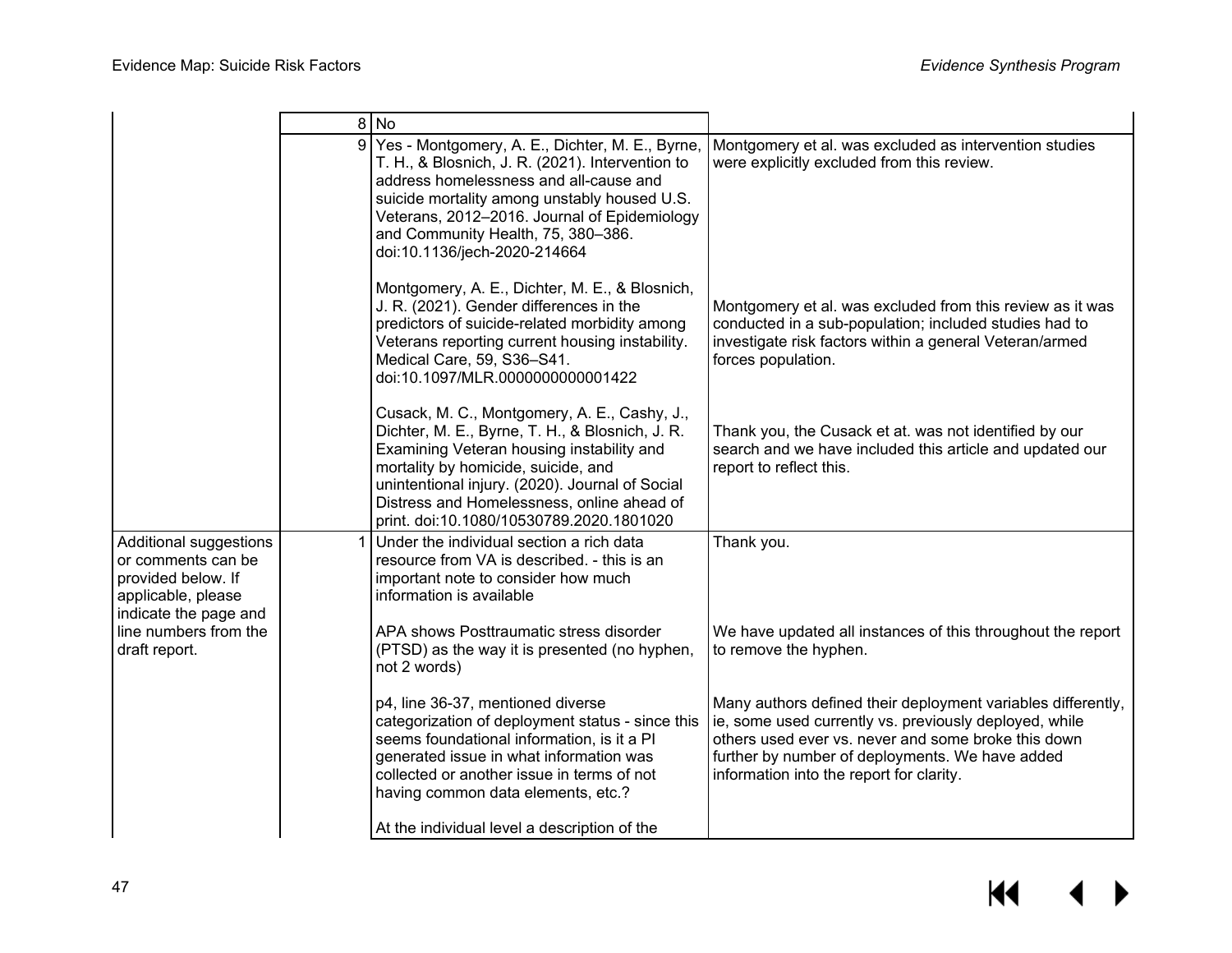|                | studies were presented but not for the other<br>levels. this could be a bolstered description to<br>help from level to level, e.g., retrospective data<br>analysis based upon VHA records, vs original<br>prospective data collection, etc.                                                                                                                                                                                                                                                                                                                                                                             | We've reorganized our report slightly to include these more<br>detailed descriptions in the corresponding sections (ie, low<br>risk of bias or prospective studies).                                                                                                                                                                                                                                                                                                                                                                                                                                                                                                                                                            |
|----------------|-------------------------------------------------------------------------------------------------------------------------------------------------------------------------------------------------------------------------------------------------------------------------------------------------------------------------------------------------------------------------------------------------------------------------------------------------------------------------------------------------------------------------------------------------------------------------------------------------------------------------|---------------------------------------------------------------------------------------------------------------------------------------------------------------------------------------------------------------------------------------------------------------------------------------------------------------------------------------------------------------------------------------------------------------------------------------------------------------------------------------------------------------------------------------------------------------------------------------------------------------------------------------------------------------------------------------------------------------------------------|
|                | ???what is it we can conclude about PTSD and<br>suicide???                                                                                                                                                                                                                                                                                                                                                                                                                                                                                                                                                              | The following sentence was added to the report: Post-<br>traumatic stress disorder (PTSD) was consistently shown to<br>be a risk factor for suicide attempts but results were<br>inconsistent for suicide.                                                                                                                                                                                                                                                                                                                                                                                                                                                                                                                      |
|                | I am unsure the order of presentation of tables<br>and figures - not alphabetical and not by<br>frequency - mentioning it for considering the<br>best way to present the list of factors on the Y<br>axes.                                                                                                                                                                                                                                                                                                                                                                                                              | We thank the author for the suggestion, we grouped factors<br>by socioecological model domains, and within those<br>domains we tried to group like factors near each other. We<br>initially thought we might subcategorize, but there was no<br>foundational framework to do so.                                                                                                                                                                                                                                                                                                                                                                                                                                                |
| $\overline{2}$ | page line 40 - change to "than 100,000<br>individuals, 10 studies enrolled Veterans"                                                                                                                                                                                                                                                                                                                                                                                                                                                                                                                                    | Thank you, this has been corrected.                                                                                                                                                                                                                                                                                                                                                                                                                                                                                                                                                                                                                                                                                             |
|                | on page 13, line 50; I feel the description of<br>ROB needs more; is there a way to provide any<br>kind of examples in the text (and some in the<br>Executive Summary, too)? It is not clear to me<br>how all of these prognostic factors might<br>indicate bias in a study of suicide prevention.<br>What kind of bias was found within the<br>research that was screened? Knowing that may<br>help inform investigators and improve our new<br>research studies moving forward.<br>page 18, line 27: this sentence was hard to<br>read, could some commas be added? "Other<br>factors at the individual, community or | The prognostic factors themselves do not create bias, it's<br>the methodological decisions made by the authors that may<br>introduce bias into a study. We discuss limitations of study<br>quality in the Limitations section. We also have discussed<br>the issues of risk of bias in our future research needs<br>section: "More refined analytic methods to adjust for known<br>and potential confounders is important and a better<br>understanding of whether results are due to exploratory<br>analyses, chance, or limited statistical power. Additional<br>work is needed to validate and harmonize how factors and<br>confounders are operationalized, measured, and reported<br>as well as the analytic models used." |
|                | relational level while sometimes found to be<br>associated with suicide and attempts were<br>reported in only 1 or 2 studies thus limiting<br>conclusions."                                                                                                                                                                                                                                                                                                                                                                                                                                                             | This sentence has been edited to for clarity. "Community-<br>level, relational-level, and other individual-level factors were<br>reported in only 1 or 2 studies. These factors were<br>sometimes associated with suicide and attempts, but the<br>few studies limited confidence. Thus, further exploration of<br>factors such as firearm status, marital status, and various<br>forms of interpersonal violence is warranted."                                                                                                                                                                                                                                                                                                |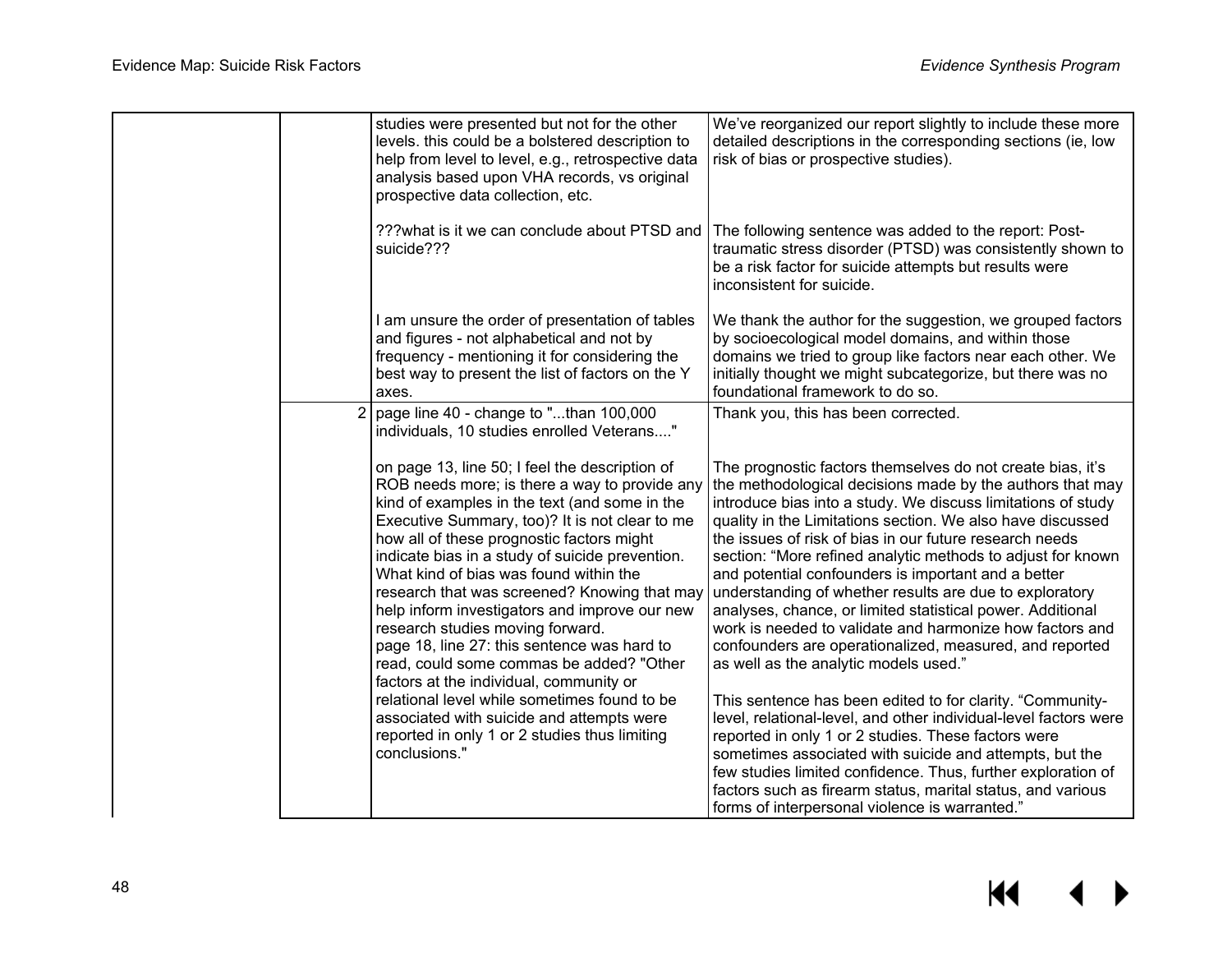|                | 3   Page 2 says studies of "nontraditional" risk or<br>protective factors were included, which doesn't<br>align with Table 2 of inclusion/exclusion criteria.<br>These should be aligned, and if the inclusion<br>criteria of "studies of 'nontraditional' risk or<br>protective factors" is retained, it should be<br>clarified/specified.                                                                                                                                                   | We've changed the term "nontraditional" to "modifiable".<br>Due to the large amounts of research available on sex, race<br>and age as risk factors for suicidal behaviors, we focused<br>our report on other factors that have the potential to be<br>modified, to align with VAs mission to reduce suicidal<br>behaviors. |
|----------------|-----------------------------------------------------------------------------------------------------------------------------------------------------------------------------------------------------------------------------------------------------------------------------------------------------------------------------------------------------------------------------------------------------------------------------------------------------------------------------------------------|----------------------------------------------------------------------------------------------------------------------------------------------------------------------------------------------------------------------------------------------------------------------------------------------------------------------------|
|                | Homelessness is not a community level factor.<br>Individual experience of homelessness (i.e.,<br>being homeless) is an individual-level factor. If<br>the studies included were indeed evaluating the<br>degree of homelessness in the community as<br>an exposure variable, then this should be<br>specified as such. If they were assessing the<br>association between being homeless and<br>suicide risk, then these studies should be re-<br>categorized into the individual level group. | We agree with the reviewer and have moved homelessness<br>to the individual domain.                                                                                                                                                                                                                                        |
|                | It seems overly simplistic to state that the<br>converse of a risk factor could be interpreted as<br>a protective factor (page 8). Protective factors<br>should ideally operate as a buffer - reducing<br>risk despite/in the context of harmful<br>experiences. Recommend removing this<br>statement.                                                                                                                                                                                        | We agree and have removed this statement.                                                                                                                                                                                                                                                                                  |
|                | When the data source is specified as "VHA"<br>and "DoD" are these all administrative data? It<br>would be good to specify this so that people<br>know it is admin data vs. simply the study took<br>place at VHA. Specifically Table 3 could say<br>"VHA administrative databases" or similar.                                                                                                                                                                                                | Thank you, we've added to Table 3 to clarify that this refers<br>to VHA or DoD administrative data.                                                                                                                                                                                                                        |
| 4 <sup>1</sup> | There is some discussion related to<br>standardization of risk factors/modeling<br>adjustments -- am wondering if it is worthwhile<br>to mention efforts made by NIH and other<br>mechanisms that fund suicide prevention<br>research to use common data elements                                                                                                                                                                                                                             | We agree. While not specifically mentioning efforts by NIH<br>we note that future research would benefit from common<br>data elements including measures of risk factors.                                                                                                                                                  |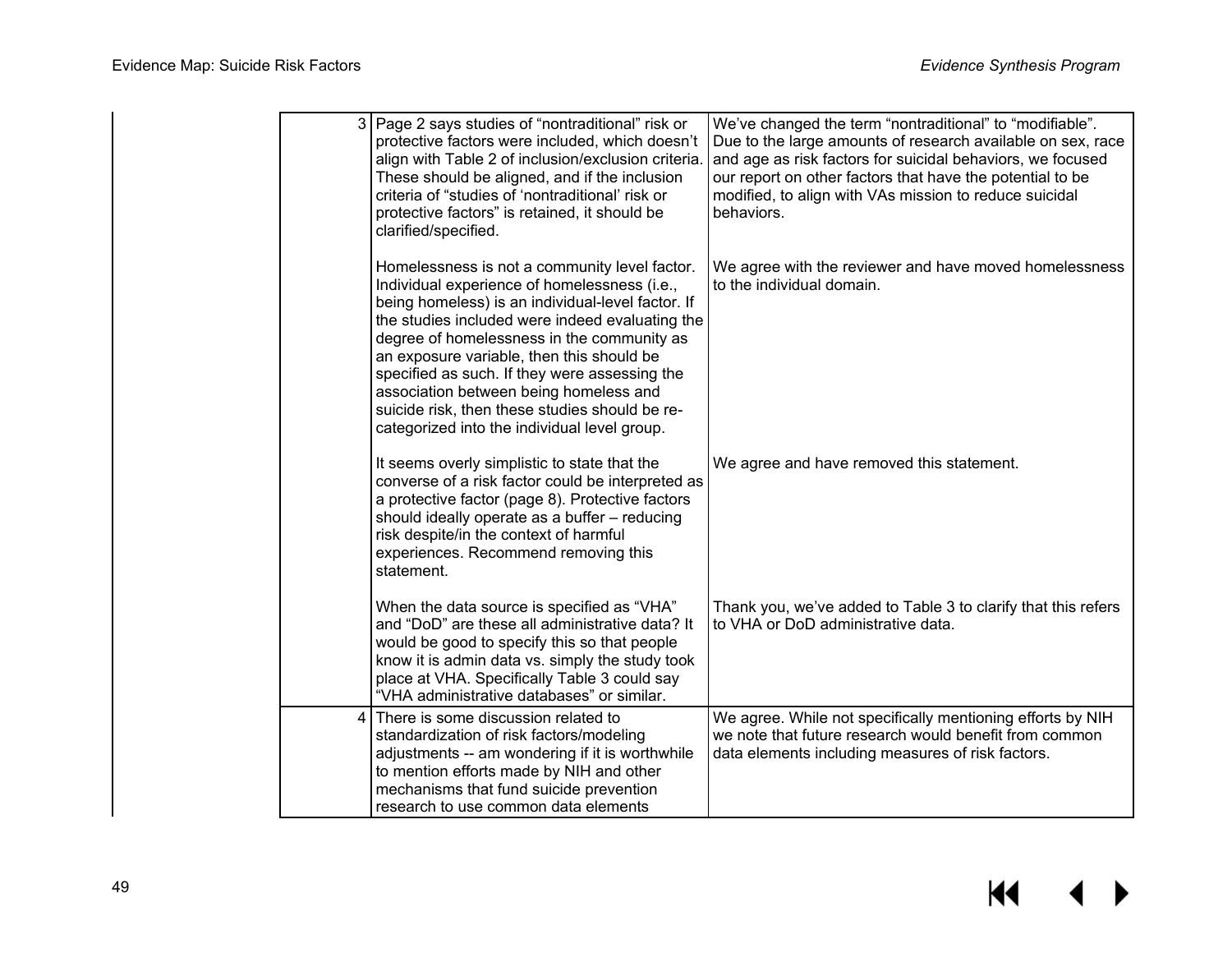|                | (including measure of risk factors) to increase<br>comparability across studies                                                                                                                                                                                                                                                                                                                   |                                                                                                                                                                                                                                                                                                                                                                                                                                                                                                                                            |
|----------------|---------------------------------------------------------------------------------------------------------------------------------------------------------------------------------------------------------------------------------------------------------------------------------------------------------------------------------------------------------------------------------------------------|--------------------------------------------------------------------------------------------------------------------------------------------------------------------------------------------------------------------------------------------------------------------------------------------------------------------------------------------------------------------------------------------------------------------------------------------------------------------------------------------------------------------------------------------|
| 5 <sub>1</sub> | This report is excellent. Some minor comments Thank you.<br>are noted below.                                                                                                                                                                                                                                                                                                                      |                                                                                                                                                                                                                                                                                                                                                                                                                                                                                                                                            |
|                | Excluding studies of populations known to be at<br>high risk by virtue of mental health diagnoses<br>or past suicide attempts likely limits the<br>implications regarding risk and protective<br>factors for those at heightened chronic suicide<br>risk. This may be important to note outright.                                                                                                 | We agree that it limits broader implications, the intent was to<br>review risk factors in broad populations, not to look at<br>groups that were otherwise known to be at high-risk. Our<br>goal was to see, in general populations, what risk factors<br>were identified. Language has been added to the report in<br>an attempt to make this more clear.                                                                                                                                                                                  |
|                | More description of the operationalization used<br>to define "nontraditional" risk or protective<br>factors and the rationale for excluding these<br>from the review would be useful to include.<br>Also, demographics were listed in Table 4, but<br>weren't these excluded due to being<br>"nontraditional"?                                                                                    | We've changed the term "nontraditional" to "modifiable".<br>Due to the large amounts of research available on sex, race<br>and age as risk factors for suicidal behaviors, we focused<br>our report on other factors that have the potential to be<br>modified.<br>Studies which only reported sex, age, or race were not<br>included in the report. However, if a study reporting other<br>factors also reported sex, race, age, we tallied those up but<br>did not go into detail discussing results of these factors in<br>this report. |
|                | For the domains categorized under community-<br>level, it would be helpful to state the rationale<br>for categorizing in this way, particularly for<br>homelessness, which seems to be an individual<br>level factor and also which isn't necessarily<br>bound to a certain region or area.                                                                                                       | Categorizing factors was a difficult process as many factors<br>could conceptually fit into multiple categories. The study<br>team, along with content experts and Technical Expert<br>Panel members categorized each factor as best they could,<br>given definitions provided by study authors. We agree with<br>the reviewer and have moved homelessness to the<br>individual domain.                                                                                                                                                    |
|                | Table 1. Several of the examples would benefit<br>from clarification or additional detail to ensure<br>accurate categorization. For example, the<br>"barriers to health care" example could be<br>revised to ensure it is specific to the<br>community; otherwise, such barriers would<br>likely be at the individual level (e.g., personal<br>stigma, lack of insurance) or societal level (e.g. | We agree, and if specific barriers were judged to be at an<br>individual level, that is where we categorized it in the<br>evidence tables for the review. Table 1 was meant to<br>provide a broad overview of the types of factors that exist,<br>and how they could be categorized based on the Social-<br>Ecological Model. These examples were derived from<br>another systematic review. We have added a footnote to the<br>table to cite where the examples came from.                                                                |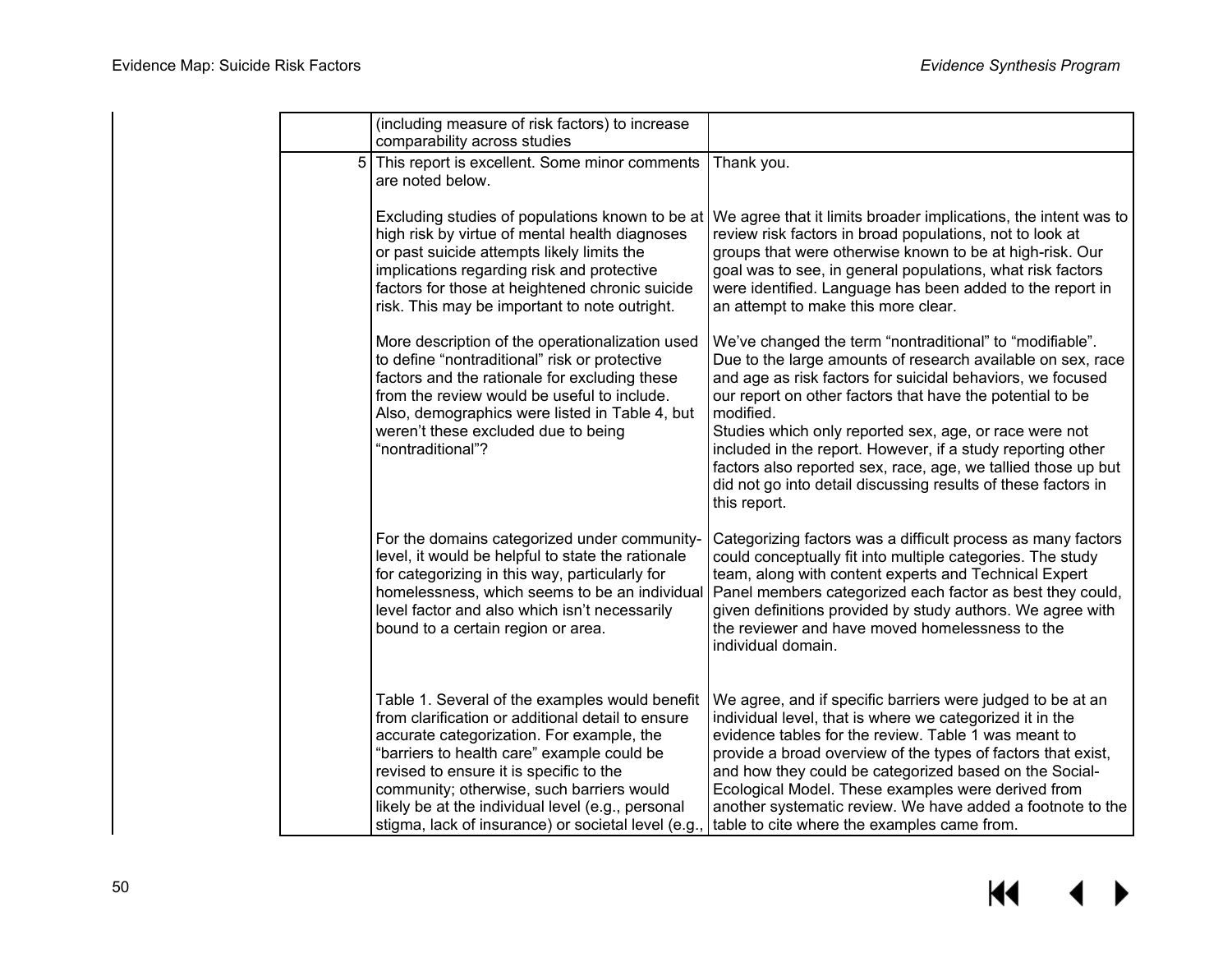| societal norms regarding help-seeking).<br>Similarly, it would be worth specifying for<br>"cultural and religious beliefs" that these are<br>within the community. The societal level<br>examples would also benefit from being refined<br>accordingly (e.g., for stigma and lethal means<br>access, this would presumably be more about<br>broad norms or laws that enable these). |                                                                                                                                                                                                                                                                                                                                                                                                                    |
|-------------------------------------------------------------------------------------------------------------------------------------------------------------------------------------------------------------------------------------------------------------------------------------------------------------------------------------------------------------------------------------|--------------------------------------------------------------------------------------------------------------------------------------------------------------------------------------------------------------------------------------------------------------------------------------------------------------------------------------------------------------------------------------------------------------------|
| Table 2, timing- were studies excluded if it was<br>unclear if the risk factor preceded the<br>suicide/suicide attempt?                                                                                                                                                                                                                                                             | Yes.                                                                                                                                                                                                                                                                                                                                                                                                               |
| How was quality of the assessment methods of<br>suicide attempt and suicide factored into the<br>risk of bias ratings? Could this information be<br>provided outright for future reviews?                                                                                                                                                                                           | We used the QUIPS tool for prognostic studies to rate risk<br>of bias, which does include a domain for outcome<br>assessment. Specifically, the tool asks: "A clear definition of<br>outcome is provided; The method of outcome measurement<br>used is adequately valid and reliable to limit<br>misclassification bias; The method and setting of outcome<br>measurement is the same for all study participants." |
| 6 . Odd wording p10 ""feeling others' would be<br>better off I was dead", probably easiest fix<br>would be removing the apostrophe for others<br>as it is not possessive and adding and if-<br>"better off if I was dead"                                                                                                                                                           | This was a typo that has been edited.                                                                                                                                                                                                                                                                                                                                                                              |
| • The first 3 paragraphs on page 11 start with<br>the same structure. It would read better if it did<br>not count the number of studies in each but led<br>with the constructs of interest for each.                                                                                                                                                                                | Thank you for the suggestion.                                                                                                                                                                                                                                                                                                                                                                                      |
| • The first time STARRS is mentioned (p 11),<br>there is no full title and no description. Will the<br>reader know what this is?                                                                                                                                                                                                                                                    | This has been edited to spell out acronym and describe the<br>STARRS study briefly.                                                                                                                                                                                                                                                                                                                                |
| • STARRS is not included in the acronyms list<br>(p 16)                                                                                                                                                                                                                                                                                                                             | Thank you, this has been added to the table.                                                                                                                                                                                                                                                                                                                                                                       |
| . I would suggest you separate out risk from<br>protective factors in table 4 (p 26) as it is                                                                                                                                                                                                                                                                                       |                                                                                                                                                                                                                                                                                                                                                                                                                    |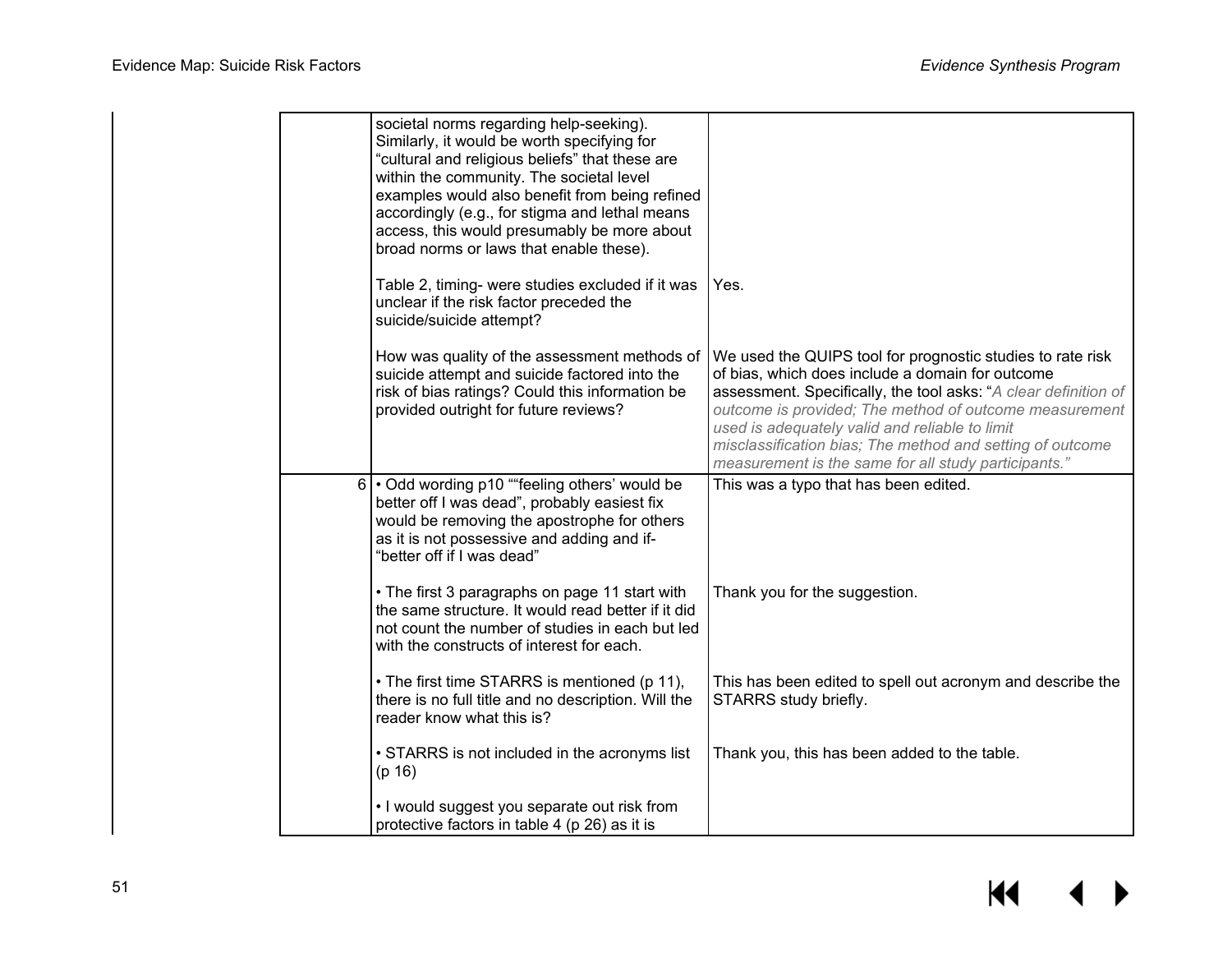|   | confusing to try to quickly determine which<br>variables might be considered risk and which<br>are protective                                                                                                                                                                                                                                                                                                                                                                                                                                                                                                             | This table is intended to show a summary of what was<br>reported. It was often uncertain if a factor was a risk or<br>protective factor, as many results were mixed.                                                                                                                                                                                                                                                               |
|---|---------------------------------------------------------------------------------------------------------------------------------------------------------------------------------------------------------------------------------------------------------------------------------------------------------------------------------------------------------------------------------------------------------------------------------------------------------------------------------------------------------------------------------------------------------------------------------------------------------------------------|------------------------------------------------------------------------------------------------------------------------------------------------------------------------------------------------------------------------------------------------------------------------------------------------------------------------------------------------------------------------------------------------------------------------------------|
|   | • Love appendix C (p 46) but probably needs<br>editing                                                                                                                                                                                                                                                                                                                                                                                                                                                                                                                                                                    | Thank you, you may be the first reviewer to have noticed<br>our template placeholder language (or at least comment on<br>it). Appendix has been edited.                                                                                                                                                                                                                                                                            |
| 7 | Inconsistent use of 'risk of bias' and 'ROB', not<br>sure it matters, just wanted to point out.<br>some minor grammar issues (see highlights) -<br>pg 3 line 51 - 'better of IF I was dead'. pg 5 line<br>26 - 'history OF TBI'. pg 6 line 38 - unclear<br>verbiage. pg 7 line 50 - accompany used as<br>adjective here so consider 'accompanying<br>evidence map'; verb tense; 'as well AS'. pg 19<br>line 10 - perhaps a misplaced 'l'. pg 20 -<br>consider adding box for 'societal level' and<br>denoting 0 studies. pg 26 line 5 - BMI, consider<br>clarify body mass index, only clarified in<br>footnote of table. | Thank you, all of these corrections have been made.                                                                                                                                                                                                                                                                                                                                                                                |
| 8 | The review is comprehensive and analysis<br>excellent.                                                                                                                                                                                                                                                                                                                                                                                                                                                                                                                                                                    | Thank you.                                                                                                                                                                                                                                                                                                                                                                                                                         |
|   | I had the following questions/comments:<br>1) what is the rationale for limiting the studies<br>to the past 10 years? Especially as this will bias<br>results towards studies of OEF/OIF<br>Veterans/soldiers. Valuable information for<br>other cohorts (e.g. Vietnam; which are<br>especially at high risk for suicide<br>death/attempts) may not be fully captured<br>within this time frame                                                                                                                                                                                                                           | We limited our search from 2011 because VA ESP<br>conducted a review on suicide risk factors which was<br>published in 2012, which used similar inclusion criteria to<br>this review. Our report does include Veterans from many<br>different service-eras, as age of participants was not an<br>exclusion criterion.                                                                                                              |
|   | 2) some of the designations for individual,<br>social and community were not clear to me. For<br>example: In the initial description of the model,<br>social isolation is listed as an example of an<br>"individual" factor (pg 10) but in the listing on<br>table 4, is now under social category. Similarly,<br>not sure how homelessness is under                                                                                                                                                                                                                                                                      | Thank you for pointing out these discrepancies.<br>Categorizing factors was a difficult process as many factors<br>could conceptually fit into multiple categories. The study<br>team, along with content experts and the Technical Expert<br>Panel members categorized each factor as best they could<br>given the definition provided by study authors. Table 1 is<br>just an example of how factors could be categorized. We've |

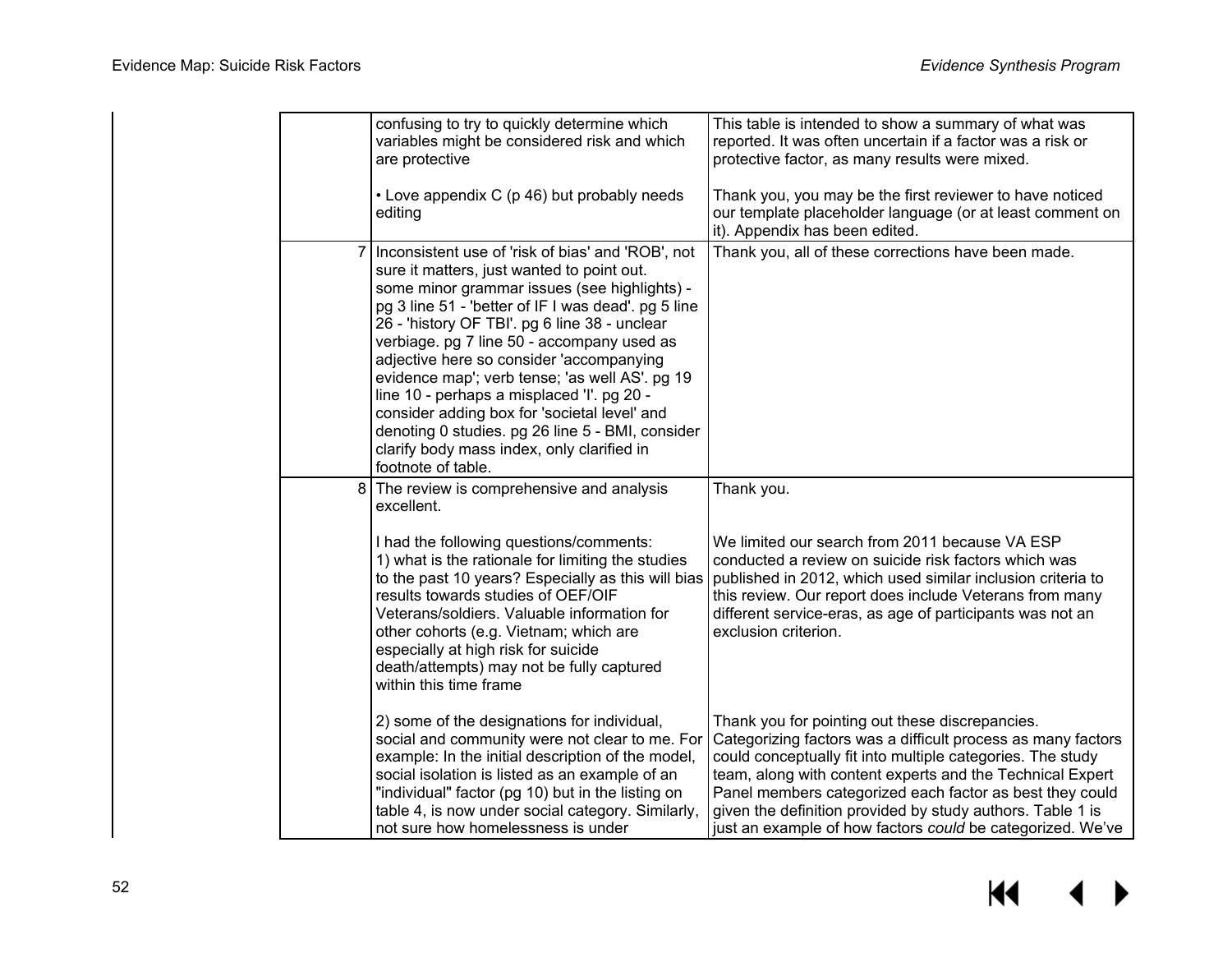|   | community as housing problems seems closer<br>to legal and financial problems; which are<br>individual factors.                                                                                                                                                                                                                                                                                                                                                                                                                                                                                                                                                                                                                                                                                                                                                                                                                                                                                                                                                                                                                                                                                          | added some clarity to the report to indicate that Table 1 is<br>just an example. In our report, the 1 study that reported on<br>"social isolation" grouped it together with "perceived<br>burdensomeness" and "thwarted belongingness"; therefore,<br>we categorized it as a relational factor in this instance. We<br>agree with the reviewer and have move homelessness to<br>the individual domain.                                                                                                        |
|---|----------------------------------------------------------------------------------------------------------------------------------------------------------------------------------------------------------------------------------------------------------------------------------------------------------------------------------------------------------------------------------------------------------------------------------------------------------------------------------------------------------------------------------------------------------------------------------------------------------------------------------------------------------------------------------------------------------------------------------------------------------------------------------------------------------------------------------------------------------------------------------------------------------------------------------------------------------------------------------------------------------------------------------------------------------------------------------------------------------------------------------------------------------------------------------------------------------|---------------------------------------------------------------------------------------------------------------------------------------------------------------------------------------------------------------------------------------------------------------------------------------------------------------------------------------------------------------------------------------------------------------------------------------------------------------------------------------------------------------|
|   | 3) I struggled conceptually with the decision to<br>limit the review to general population and<br>decision to not include individuals known to be<br>at heightened risk (e.g. depression, mental<br>illness and suicide history). However, the report<br>contains much data exactly on these<br>individuals. For example on, pg 18, "10 studies<br>examined the association of previous suicide<br>attempts or ideation with future attempt or<br>suicide". Plus in table 4, 22 studies looked at<br>"other mental illness". A better clarification of<br>why these studies were included in needed.<br>In essence, the review's finding confirm what<br>we knew about elevated suicide risk pertaining<br>to history of mental illness and previous<br>attempt. I think there needs to be a better<br>synthesis of the findings with what is already<br>known and the decision to exclude these<br>individuals in the review.<br>Also, perhaps its a separate question, but<br>would be extremely important to know what are<br>the risk and protective factors of individuals at<br>risk for suicide (not just general population)<br>as these are the individuals likely to have<br>suicide event(s). | We were tasked with identifying risk or protective factors in<br>a general population (eg, <50% were already at elevated<br>risk for suicide). However, previous suicide attempt or other<br>well-known risk factors were still reported within the general<br>population, which is why they were included in the review as<br>identified factors. We agree, that it is important to<br>understand risk and protective factors of at-risk individuals,<br>however, that was outside the scope of this review. |
|   | 4) I completely agree with the need for studies<br>examining combination of factors.                                                                                                                                                                                                                                                                                                                                                                                                                                                                                                                                                                                                                                                                                                                                                                                                                                                                                                                                                                                                                                                                                                                     | Thank you.                                                                                                                                                                                                                                                                                                                                                                                                                                                                                                    |
| 9 | Page 1, line 20 (and throughout): Social-<br>Ecological Model vs. Socio-Ecological<br>Framework. I'm assuming these are the same?                                                                                                                                                                                                                                                                                                                                                                                                                                                                                                                                                                                                                                                                                                                                                                                                                                                                                                                                                                                                                                                                        | These are the same, we have edited the report to reference<br>the Social-Ecological Model for consistency.                                                                                                                                                                                                                                                                                                                                                                                                    |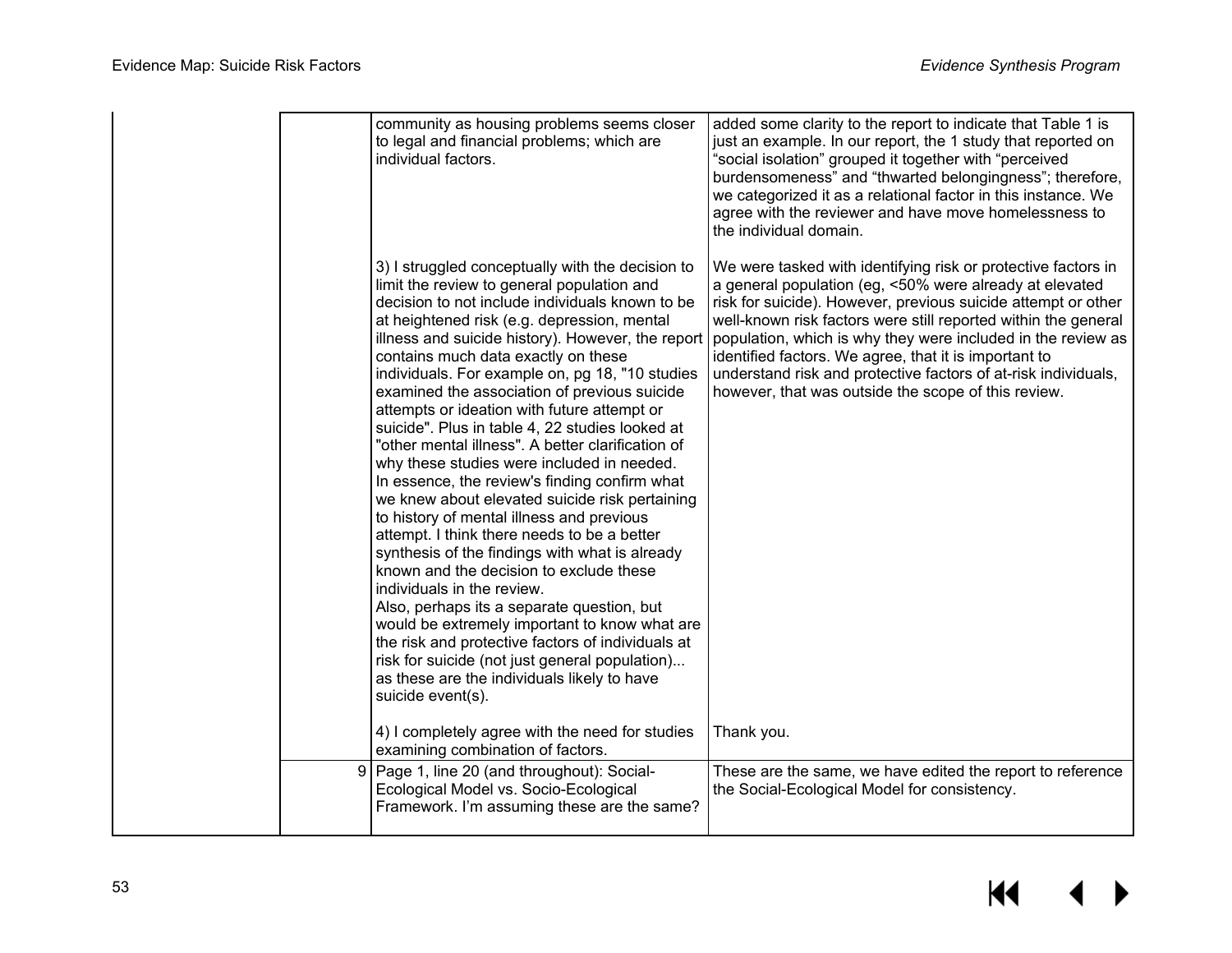|  | Page 4: It should be mentioned (and it may be<br>in the body of the report) that homelessness is<br>the result of both individual and structural<br>factors and can be classified as both an<br>individual- and community-level risk factor<br>(depending on how it is conceptualized in the<br>research). In addition, I think it would be useful<br>to define the societal level of the SEM even if<br>there are no studies that report on this factor.                                                                                                     | This is described in the report, as you have noted in your<br>following comment.                                                                                                                                                                                                                                          |
|--|---------------------------------------------------------------------------------------------------------------------------------------------------------------------------------------------------------------------------------------------------------------------------------------------------------------------------------------------------------------------------------------------------------------------------------------------------------------------------------------------------------------------------------------------------------------|---------------------------------------------------------------------------------------------------------------------------------------------------------------------------------------------------------------------------------------------------------------------------------------------------------------------------|
|  | Page 18, line 25: PTSD was not consistently<br>associated with suicide, meaning sometimes it<br>was and sometimes it was not?                                                                                                                                                                                                                                                                                                                                                                                                                                 | Correct. Results were mixed.                                                                                                                                                                                                                                                                                              |
|  | Page 19, line 10: A word seems to be missing?                                                                                                                                                                                                                                                                                                                                                                                                                                                                                                                 | Thank you, this was corrected.                                                                                                                                                                                                                                                                                            |
|  | Page 19, lines 25-28: I do not understand this<br>sentence.                                                                                                                                                                                                                                                                                                                                                                                                                                                                                                   | This sentence was edited for clarity.                                                                                                                                                                                                                                                                                     |
|  | Page 19, Table 4: The authors mention in<br>Table 2 that "studies including >50%<br>participants with increased risk of suicide due<br>to prior suicide attempters or with specific<br>mental or physical health conditions known to<br>increase suicide risk" are excluded. But,<br>clearly, previous suicide attempt/suicidal<br>ideation is an individual-level risk factor<br>included in 10 studies. So, just to be clear: if<br>less than 50% of the sample had that indicator,<br>the study was included; if more than 50%, the<br>study was excluded? | Correct, we were tasked with identifying risk or protective<br>factors in a general population (eg, <50% were already at<br>elevated risk for suicide). However, previous suicide attempt<br>or other well-know risk factors were still reported, which is<br>why they were included in the review as identified factors. |
|  | Table 5 provides a nice snapshot of the results!                                                                                                                                                                                                                                                                                                                                                                                                                                                                                                              | Thank you!                                                                                                                                                                                                                                                                                                                |
|  | Page 28, line 24: The brief description here of<br>the societal level of the SEM addresses my<br>comment on page 4.                                                                                                                                                                                                                                                                                                                                                                                                                                           | Thank you.                                                                                                                                                                                                                                                                                                                |
|  | Table 6: I find it interesting that tobacco use                                                                                                                                                                                                                                                                                                                                                                                                                                                                                                               |                                                                                                                                                                                                                                                                                                                           |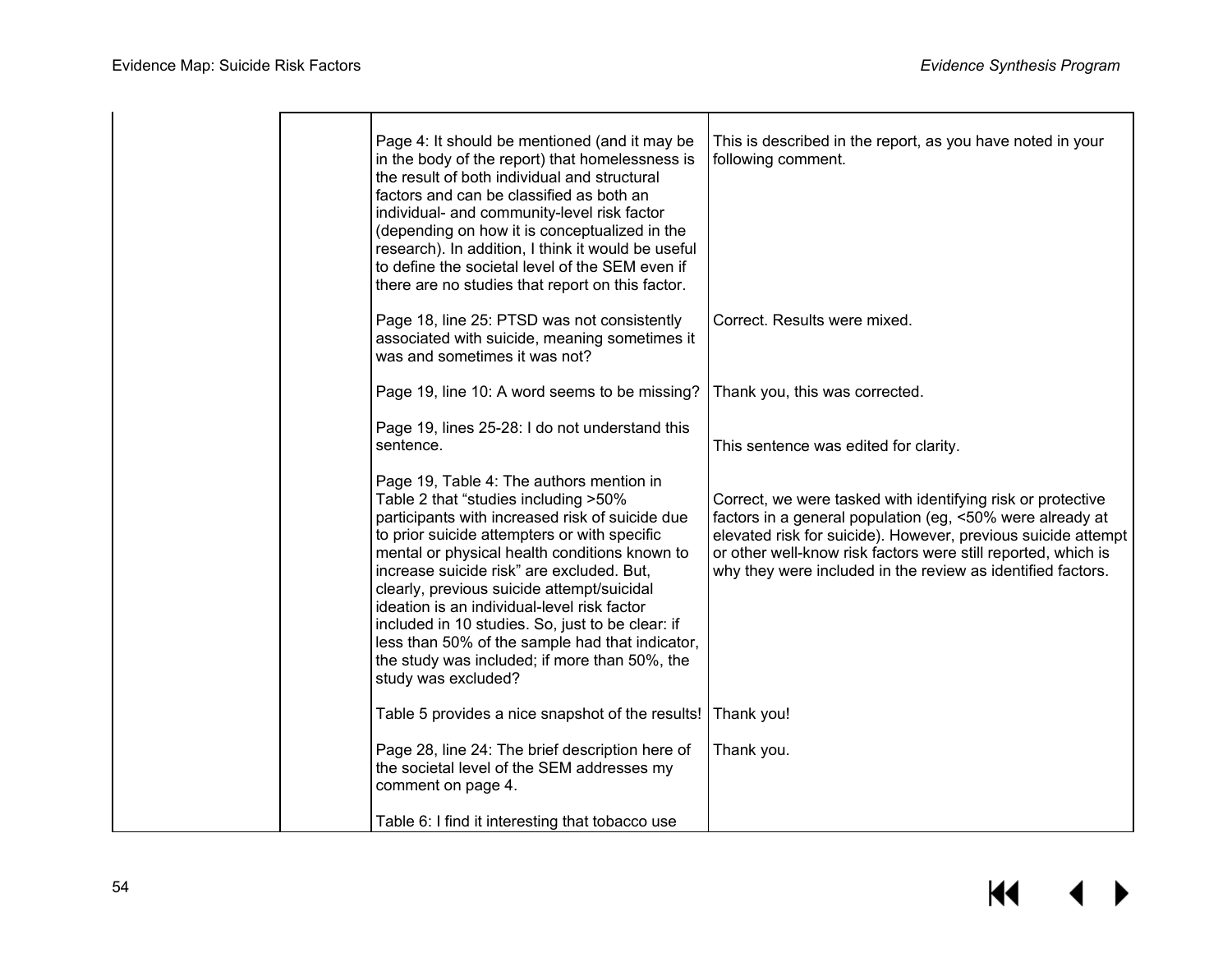| shows up as particularly "risky" for suicide-<br>related outcomes. I wonder if it would be useful<br>to break out alcohol, tobacco, and other drug<br>use into 3 categories so readers can see which<br>substances are associated with risk as that<br>seems to vary across studies (and certainly has<br>different implications for interventions or<br>explanations/theories for increased suicide<br>risk).                      | We agree, it would be useful to break out into separate<br>categories, unfortunately, several included studies grouped<br>these together as a generic "substance abuse" or used<br>diagnostic codes for Substance Abuse Disorder, and we<br>didn't have enough information to make this more granular. |
|-------------------------------------------------------------------------------------------------------------------------------------------------------------------------------------------------------------------------------------------------------------------------------------------------------------------------------------------------------------------------------------------------------------------------------------|--------------------------------------------------------------------------------------------------------------------------------------------------------------------------------------------------------------------------------------------------------------------------------------------------------|
| Page 32, line 54: I wonder if it would be useful<br>to provide a summary of how the outcomes-<br>suicide death and suicide attempt-were<br>reported. Or, at least note what the differences<br>were (e.g., timing of the event, data used to<br>assess the event, etc.). This could be useful for<br>researchers in determining the appropriate way<br>to assess such outcomes in future work.                                      | The vast majority of included studies used administrative<br>data for suicide death (NDI, VA, etc.); suicide attempts were<br>most often captured via self-report survey data.                                                                                                                         |
| Page 35, lines 52-54: When the authors<br>discuss "factor classifications and definitions,"<br>are they referring to risk factors? So, are the<br>authors suggesting that there may need to be a<br>more uniformly agreed upon way to code or<br>categorize variables that may predict suicide? I<br>agree and, if that is the authors' intent, I think it<br>would be useful to state that in a more concrete<br>and explicit way. | Thank you, we have elaborated on this sentence in the<br>report to adequately convey this thought.                                                                                                                                                                                                     |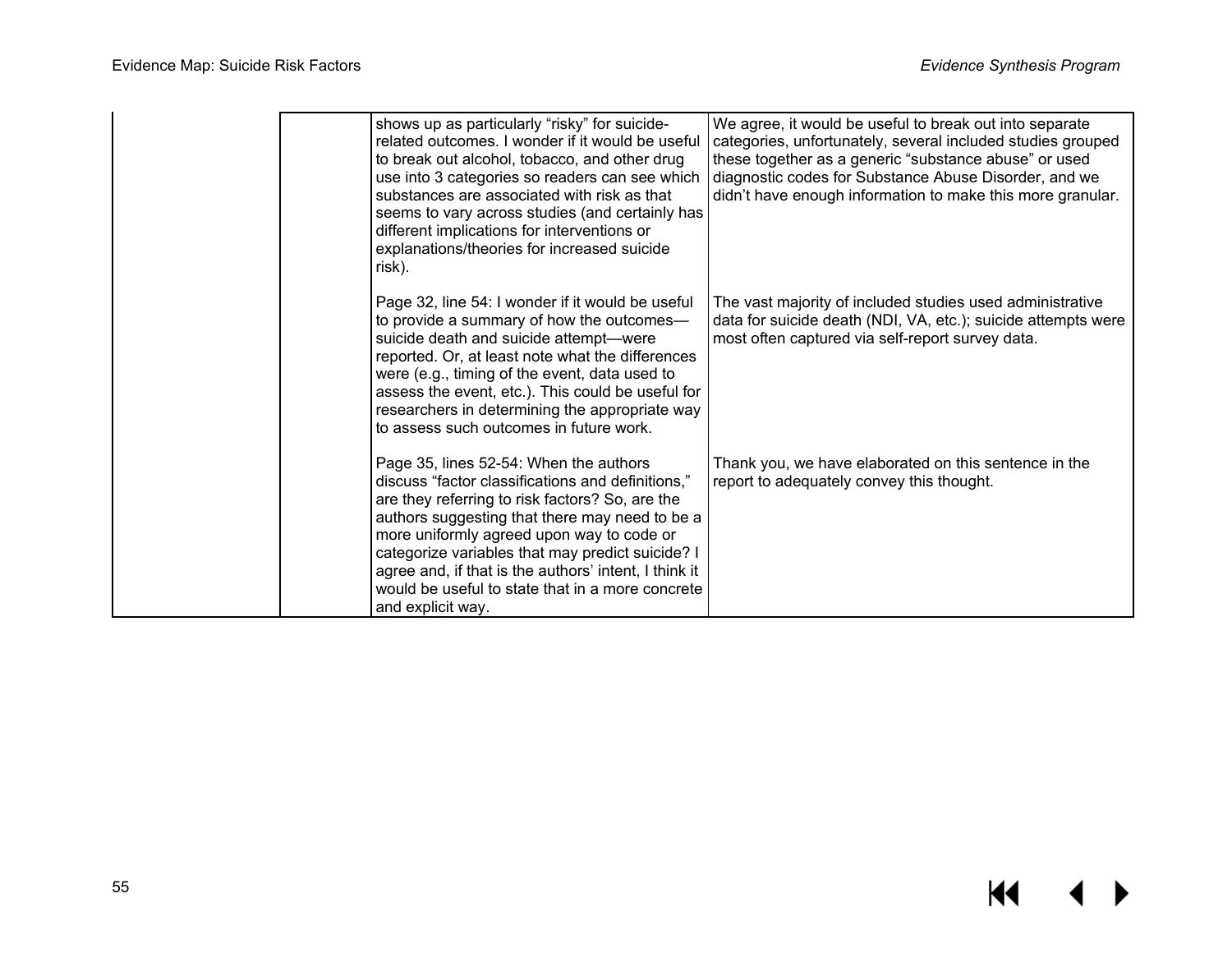## **APPENDIX D. EVIDENCE TABLE**

#### **Appendix Table D1. Study Characteristics and Outcomes for All Low and Moderate Risk of Bias Studies (k=54)**

| <b>Author, Year</b><br><b>Study Design</b>                      | <b>Population</b><br><b>Sample Size</b>                                 | <b>Risk Factors Reported</b>                                               | <b>Outcome and</b><br><b>Direction of Effect*</b> |                   | <b>Adjustments to Model</b>                                                           |
|-----------------------------------------------------------------|-------------------------------------------------------------------------|----------------------------------------------------------------------------|---------------------------------------------------|-------------------|---------------------------------------------------------------------------------------|
| <b>Sample Size</b>                                              | Data Source(s)                                                          |                                                                            | <b>Deaths</b>                                     | <b>Attempts</b>   |                                                                                       |
| Barry, 2018 <sup>41</sup><br><b>Retrospective Cohort</b><br>Low | Veteran<br>10,000-99,999<br>VHA, CMS, VA<br>SPAN, SDR                   | Transition from prison to civilian life<br>(Reentry vs never incarcerated) | $\leftrightarrow$                                 |                   | Homelessness, sum of 13 medical<br>conditions, TBI, and any psychiatric<br>disorder   |
| Barth, 2016 <sup>31</sup><br><b>Retrospective Cohort</b>        | Veteran (Gulf War)<br>≥100,000                                          | <b>Exposure to nerve gas</b><br>(1- or 2-days vs no/unknown exposure)      | $\leftrightarrow$                                 | <b>NR</b>         | Race, branch of service, type of unit, and<br>age                                     |
| Moderate                                                        | VHA, DoD, NDI,<br>Social Security                                       | <b>Gulf War Veteran status</b><br>(compared to non-Gulf War Veterans)      | $\leftrightarrow$                                 | <b>NR</b>         |                                                                                       |
| Bernecker, 2019 <sup>6</sup><br><b>Prospective Cohort</b>       | <b>Active Military</b><br>10,000-99,999<br>DoD, STARRS,<br><b>MHSDR</b> | Ever bullied by unit                                                       | <b>NR</b>                                         |                   | Predictors with significant univariate<br>associations with SA were combined to       |
| Moderate                                                        |                                                                         | <b>Recent interpersonal problems</b>                                       | <b>NR</b>                                         | $\leftrightarrow$ | generate within-category multivariate                                                 |
|                                                                 |                                                                         | Any lifetime mental disorder                                               | <b>NR</b>                                         | $\leftrightarrow$ | models, which were then trimmed to<br>exclude nonsignificant predictors. The          |
|                                                                 |                                                                         | More-than-mild TBI in past 5 years                                         | <b>NR</b>                                         | $\leftrightarrow$ | predictors in each of these within-category<br>multivariate models were then combined |
|                                                                 |                                                                         | Any other TBI                                                              | <b>NR</b>                                         | $\leftrightarrow$ | into a final second-stage model. Also                                                 |
|                                                                 |                                                                         | Spent time in jail                                                         | <b>NR</b>                                         | $\leftrightarrow$ | adjusted for seasonality and months since<br>survey.                                  |
|                                                                 |                                                                         | Responsible for death of an enemy                                          | <b>NR</b>                                         |                   |                                                                                       |
|                                                                 |                                                                         | <b>Recent general stressors</b>                                            | <b>NR</b>                                         | $\leftrightarrow$ |                                                                                       |
|                                                                 |                                                                         | <b>Enlisted rank</b>                                                       | <b>NR</b>                                         | $\leftrightarrow$ |                                                                                       |
|                                                                 |                                                                         | <b>Number of deployments</b>                                               | <b>NR</b>                                         |                   |                                                                                       |
| <b>Bishop, 2020</b> <sup>49</sup>                               | Veteran                                                                 | <b>Depression</b>                                                          | <b>NR</b>                                         |                   | Sleep-related breathing disorders,                                                    |
| Case-control<br>Moderate                                        | 10,000-99,999<br>VHA                                                    | <b>Anxiety</b>                                                             | <b>NR</b>                                         |                   | insomnia, nightmares, PTSD, depression,<br>anxiety, schizophrenia, bipolar disorder,  |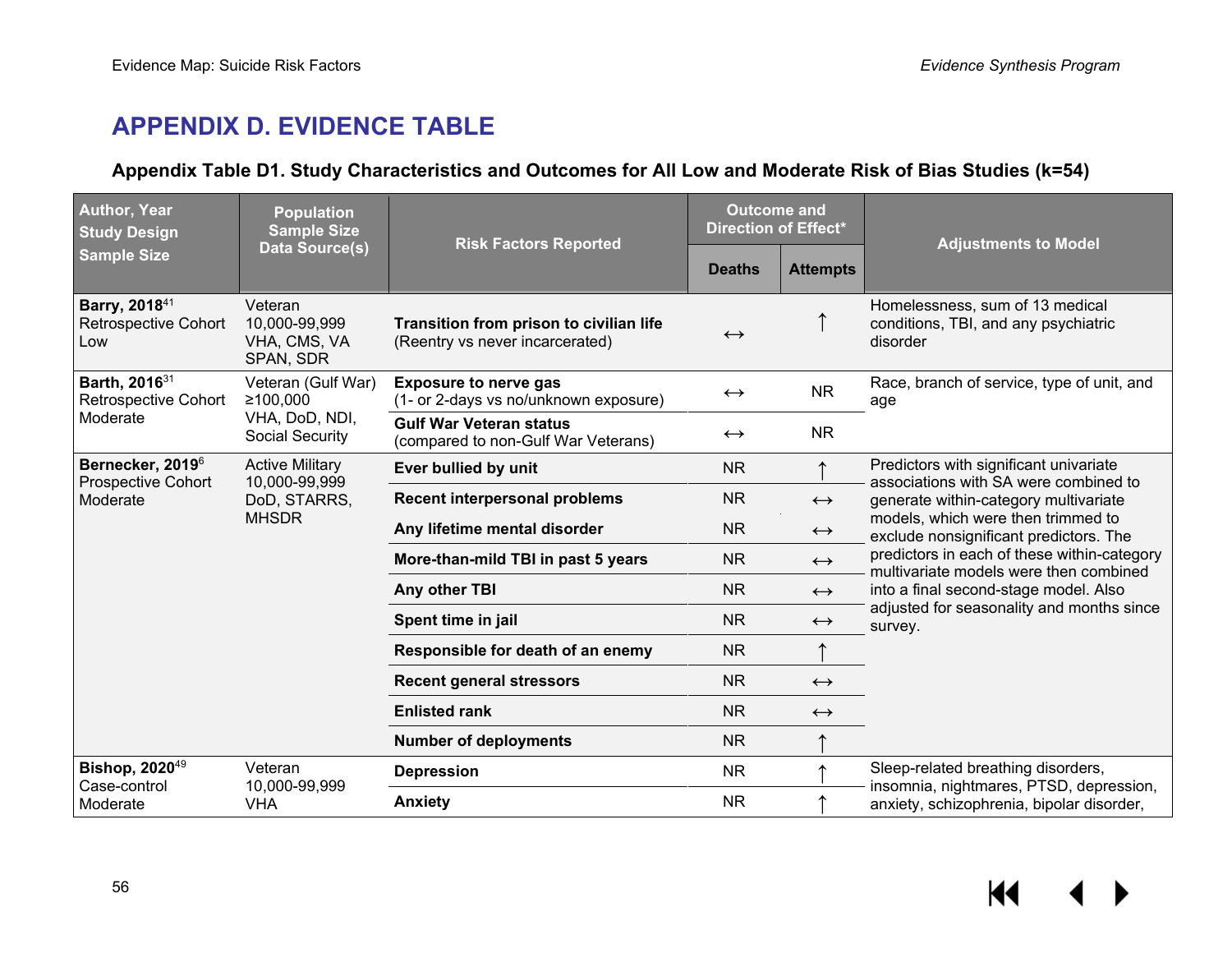| <b>Author, Year</b><br><b>Study Design</b>              | <b>Population</b><br><b>Sample Size</b><br>Data Source(s) | <b>Risk Factors Reported</b>                         | <b>Outcome and</b><br><b>Direction of Effect*</b> |                 | <b>Adjustments to Model</b>                                                                                                                                                                        |
|---------------------------------------------------------|-----------------------------------------------------------|------------------------------------------------------|---------------------------------------------------|-----------------|----------------------------------------------------------------------------------------------------------------------------------------------------------------------------------------------------|
| <b>Sample Size</b>                                      |                                                           |                                                      | <b>Deaths</b>                                     | <b>Attempts</b> |                                                                                                                                                                                                    |
|                                                         |                                                           | <b>Bipolar</b>                                       | <b>NR</b>                                         |                 | SUD, medical comorbidity, obesity,<br>number of sleep medicine visits in the 180                                                                                                                   |
|                                                         |                                                           | Schizophrenia                                        | <b>NR</b>                                         |                 | days prior to the index date                                                                                                                                                                       |
|                                                         |                                                           | <b>PTSD</b>                                          | <b>NR</b>                                         |                 |                                                                                                                                                                                                    |
|                                                         |                                                           | Substance use disorder                               | <b>NR</b>                                         |                 |                                                                                                                                                                                                    |
|                                                         |                                                           | Insomnia or nightmares                               | NR                                                |                 |                                                                                                                                                                                                    |
|                                                         |                                                           | <b>Obesity</b>                                       | <b>NR</b>                                         |                 |                                                                                                                                                                                                    |
| Blow, 201250<br><b>Retrospective Cohort</b><br>Moderate | Veteran<br>≥100,000<br>VHA, NDI                           | <b>VHA users</b><br>(compared to general population) | ᠰ                                                 | <b>NR</b>       | Age                                                                                                                                                                                                |
| <b>Bohnert, 201742</b><br>Retrospective Cohort          | Veteran<br>≥100,000<br>VHA, NDI                           | Any SUD                                              | Male 1<br>Female 1                                | <b>NR</b>       | Age, Charlson Comorbidity Index, and<br>psychiatric diagnoses                                                                                                                                      |
| Low                                                     |                                                           | Alcohol use disorder                                 | Male $\uparrow$<br>Female 1                       | <b>NR</b>       | Covariance sandwich estimators were                                                                                                                                                                |
|                                                         |                                                           | Cocaine use disorder                                 | Male $\uparrow$<br>Female $\leftrightarrow$       | <b>NR</b>       | used to adjust for clustering within VHA<br>facilities                                                                                                                                             |
|                                                         |                                                           | <b>Cannabis use disorder</b>                         | Male $\uparrow$<br>Female $\leftrightarrow$       | <b>NR</b>       |                                                                                                                                                                                                    |
|                                                         |                                                           | Opioid use disorder                                  | Male 1<br>Female 1                                | <b>NR</b>       |                                                                                                                                                                                                    |
|                                                         |                                                           | Amphetamine or other<br>psychostimulant use disorder | Male $\uparrow$<br>Female $\leftrightarrow$       | <b>NR</b>       |                                                                                                                                                                                                    |
|                                                         |                                                           | Sedative, hypnotic, or anxiolytic use<br>disorder    | Male $\uparrow$<br>Female $\leftrightarrow$       | <b>NR</b>       |                                                                                                                                                                                                    |
| Bohnert, 20147<br>Prospective Cohort<br>Low             | Veteran<br>≥100,000<br>VHA, NDI                           | <b>Tobacco use disorder</b>                          | ↑                                                 | <b>NR</b>       | Age group, sex, Charlson score, VHA<br>service connection, substance use<br>disorder, bipolar disorder, depression,<br>other anxiety disorder, posttraumatic<br>stress disorder, and schizophrenia |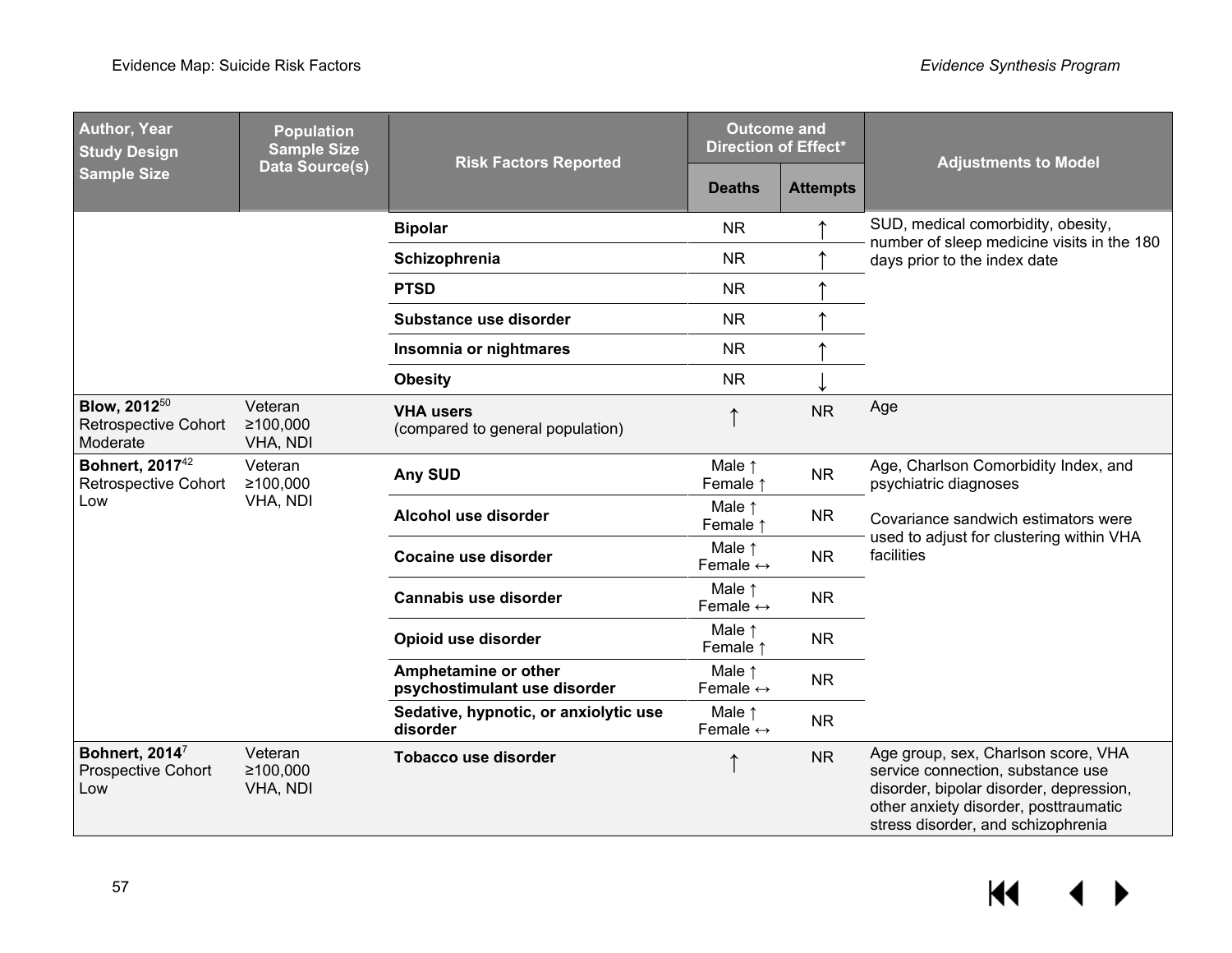| <b>Author, Year</b><br><b>Study Design</b>                                    | <b>Population</b><br><b>Sample Size</b>                 | <b>Risk Factors Reported</b>              | <b>Outcome and</b><br><b>Direction of Effect*</b> |                   | <b>Adjustments to Model</b>                                                                 |
|-------------------------------------------------------------------------------|---------------------------------------------------------|-------------------------------------------|---------------------------------------------------|-------------------|---------------------------------------------------------------------------------------------|
| <b>Sample Size</b>                                                            | Data Source(s)                                          |                                           | <b>Deaths</b>                                     | <b>Attempts</b>   |                                                                                             |
| <b>Bullman, 2018</b> 12<br>Retrospective Cohort                               | Veteran (OEF/OIF)<br>≥100,000                           | Single (compared to married)              |                                                   | <b>NR</b>         | Race, sex, age at entry to follow-up, and<br>year of death                                  |
| Moderate                                                                      | DoD, SDR, NDI                                           | <b>Enlisted rank</b>                      | ↑                                                 | <b>NR</b>         |                                                                                             |
|                                                                               |                                                         | Army/Marines (compared to others)         | ↑                                                 | <b>NR</b>         |                                                                                             |
|                                                                               |                                                         | <b>Active duty (compared to reserves)</b> | $\leftrightarrow$                                 | <b>NR</b>         |                                                                                             |
|                                                                               |                                                         | In first year since discharge             | ↑                                                 | <b>NR</b>         |                                                                                             |
| <b>Bullman, 2019</b> <sup>51</sup><br><b>Retrospective Cohort</b><br>Moderate | Veteran<br>≥100,000<br>VHA, DoD, SDR,<br><b>NDI</b>     | Deployment to Bosnia/Kosovo               |                                                   | <b>NR</b>         | Age of entry, race, and sex                                                                 |
| Chu, 20208<br>Prospective Cohort                                              | <b>Active Military</b><br>1,000-9,999<br>STARRS, Survey | <b>Perceived burdensomeness</b>           | <b>NR</b>                                         | $\leftrightarrow$ | Sociodemographic and Army career<br>characteristics, months in, and survey                  |
| Moderate                                                                      |                                                         | <b>Thwarted belongingness</b>             | <b>NR</b>                                         | $\leftrightarrow$ | completion                                                                                  |
|                                                                               |                                                         | <b>Hopelessness</b>                       | <b>NR</b>                                         | $\leftrightarrow$ |                                                                                             |
| Conner, 2013 <sup>52</sup><br><b>Retrospective Cohort</b>                     | Veteran<br>≥100,000<br>VHA, DNI                         | <b>PTSD</b>                               | ᠰ                                                 | <b>NR</b>         | Age                                                                                         |
| Moderate                                                                      |                                                         | <b>Bipolar</b>                            |                                                   | <b>NR</b>         |                                                                                             |
|                                                                               |                                                         | <b>Depression</b>                         |                                                   | <b>NR</b>         |                                                                                             |
|                                                                               |                                                         | <b>Anxiety</b>                            | ↑                                                 | <b>NR</b>         |                                                                                             |
|                                                                               |                                                         | Schizophrenia                             |                                                   | <b>NR</b>         |                                                                                             |
|                                                                               |                                                         | Substance use disorder                    | ᠰ                                                 | <b>NR</b>         |                                                                                             |
| Cooper, 2020 <sup>43</sup><br><b>Retrospective Cohort</b><br>Low              | Veteran<br>≥100,000<br>VHA, DoD                         | <b>Positive score on PC-PTSD screen</b>   | ↑                                                 | <b>NR</b>         | Demographic characteristics, mental<br>health diagnoses, treatment, and suicide<br>attempts |
| Dempsey, 2019 <sup>53</sup><br>Case-control                                   | <b>Active Military</b><br>1,000                         | Own working gun                           | $\leftrightarrow$                                 | <b>NR</b>         | Deployment status (never vs previously)<br>and the number of years of active service        |
| Moderate                                                                      | STARRS, SHOS-B                                          | Storing a loaded firearm at home          |                                                   | <b>NR</b>         | $(1-4, 5-8, or \ge 9$ years)                                                                |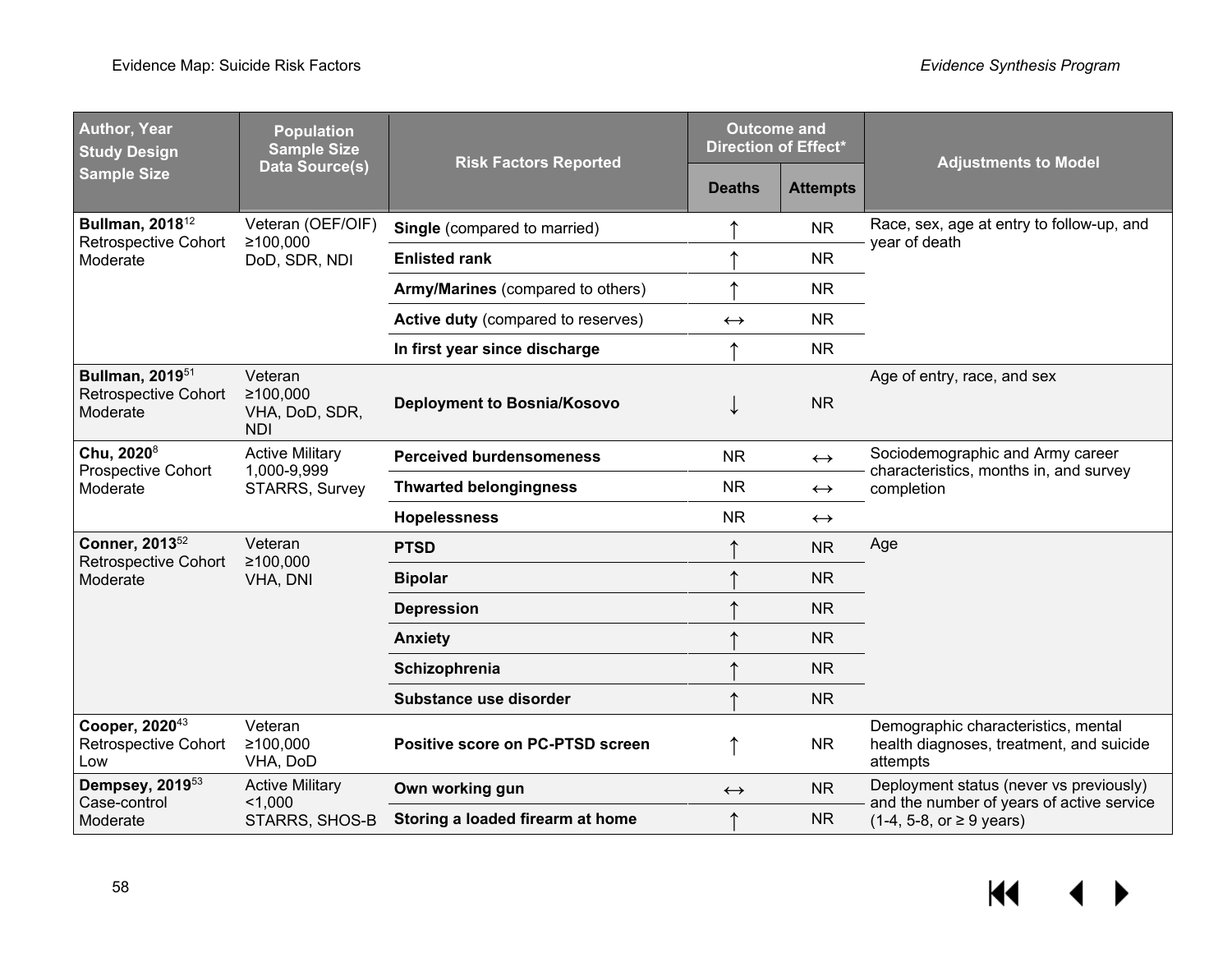| <b>Author, Year</b><br><b>Study Design</b>    | <b>Population</b><br><b>Sample Size</b> | <b>Risk Factors Reported</b>                       | <b>Outcome and</b><br><b>Direction of Effect*</b> |                 | <b>Adjustments to Model</b>                                                       |
|-----------------------------------------------|-----------------------------------------|----------------------------------------------------|---------------------------------------------------|-----------------|-----------------------------------------------------------------------------------|
| <b>Sample Size</b>                            | Data Source(s)                          |                                                    | <b>Deaths</b>                                     | <b>Attempts</b> |                                                                                   |
|                                               |                                         | Carrying a personal gun in public                  |                                                   | <b>NR</b>       |                                                                                   |
| Cusack, 2020 <sup>30</sup><br>Cross-sectional | Veteran<br>≥100,000                     | <b>Housing instability</b>                         |                                                   | <b>NR</b>       | Age, sex, race, ethnicity, medical co-<br>morbidity, service-connected disability |
| Low                                           | VHA, NDI                                | Military sexual trauma                             |                                                   | <b>NR</b>       | status, and experience of military sexual                                         |
|                                               |                                         | Service-connected disability (50-100%)             |                                                   | <b>NR</b>       | trauma                                                                            |
| Dobscha, 2014 <sup>13</sup><br>Case-control   | Veteran<br>1,000                        | <b>Endorsed thoughts or attempts at</b><br>suicide |                                                   | <b>NR</b>       | Specific adjustments to model not reported                                        |
| Moderate                                      | <b>VHA</b>                              | Major depressive disorder                          |                                                   | <b>NR</b>       |                                                                                   |
|                                               |                                         | <b>Anxiety disorder</b>                            | ∧                                                 | <b>NR</b>       |                                                                                   |
|                                               |                                         | <b>Bipolar disorder</b>                            | $\leftrightarrow$                                 | <b>NR</b>       |                                                                                   |
|                                               |                                         | Anger                                              | $\leftrightarrow$                                 | <b>NR</b>       |                                                                                   |
|                                               |                                         | Alcohol of substance use disorder                  | $\leftrightarrow$                                 | <b>NR</b>       |                                                                                   |
|                                               |                                         | <b>Relationship problems</b>                       | $\leftrightarrow$                                 | <b>NR</b>       |                                                                                   |
|                                               |                                         | <b>Married</b>                                     | $\leftrightarrow$                                 | <b>NR</b>       |                                                                                   |
|                                               |                                         | <b>Isolation</b>                                   | $\leftrightarrow$                                 | <b>NR</b>       |                                                                                   |
|                                               |                                         | Grief or loss of a loved one                       | $\leftrightarrow$                                 | <b>NR</b>       |                                                                                   |
|                                               |                                         | <b>Sleep problems</b>                              | $\leftrightarrow$                                 | <b>NR</b>       |                                                                                   |
|                                               |                                         | <b>Functional decline</b>                          | $\uparrow$                                        | <b>NR</b>       |                                                                                   |
|                                               |                                         | Legal problems                                     | $\leftrightarrow$                                 | <b>NR</b>       |                                                                                   |
|                                               |                                         | <b>Financial problems</b>                          | $\leftrightarrow$                                 | <b>NR</b>       |                                                                                   |
|                                               |                                         | Job or school problems                             | $\leftrightarrow$                                 | <b>NR</b>       |                                                                                   |
|                                               |                                         | Recently moved or plans to move                    | $\leftrightarrow$                                 | <b>NR</b>       |                                                                                   |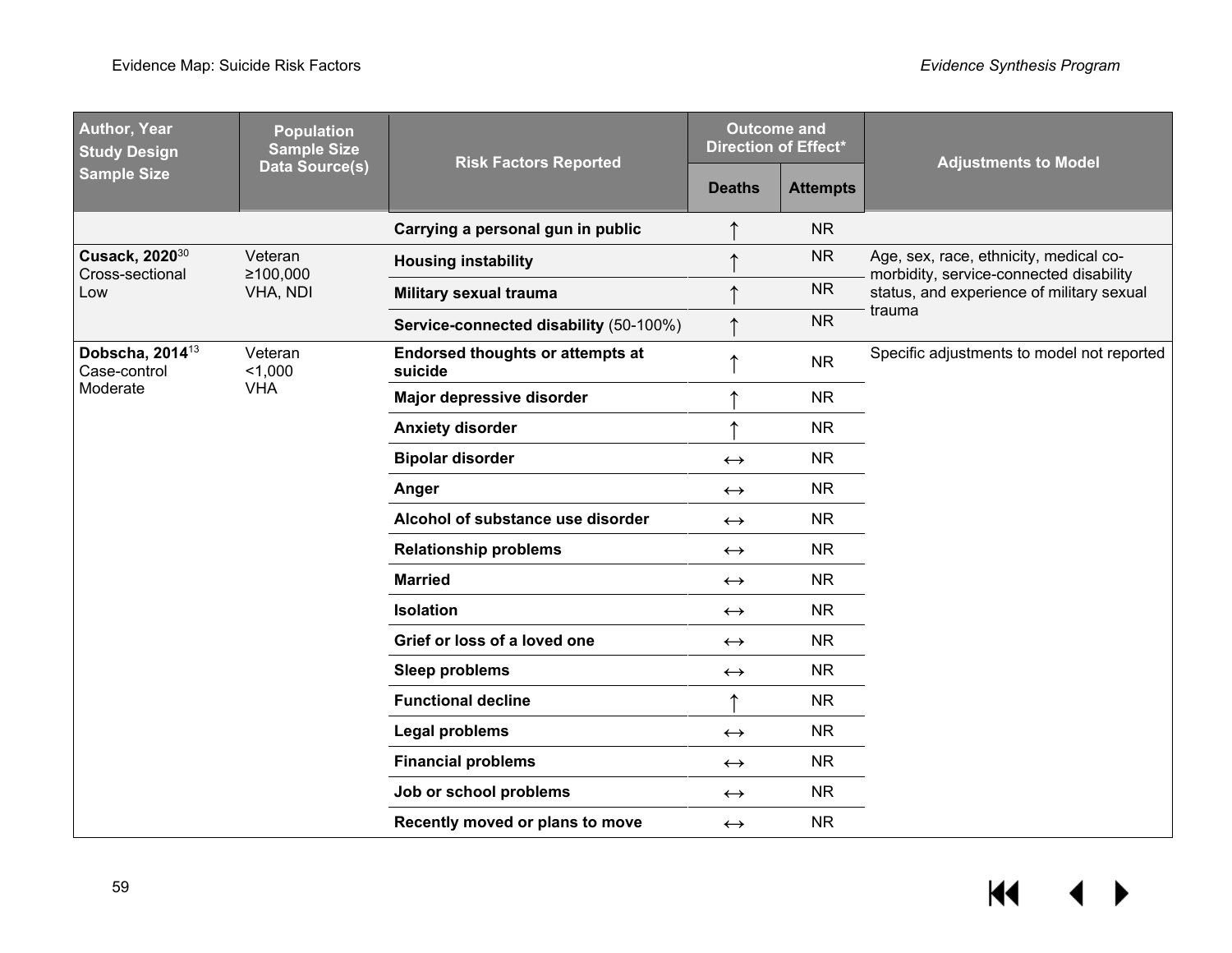| <b>Author, Year</b><br><b>Study Design</b>               | <b>Population</b><br><b>Sample Size</b> | <b>Risk Factors Reported</b>            | <b>Outcome and</b><br><b>Direction of Effect*</b> |                   | <b>Adjustments to Model</b>                           |
|----------------------------------------------------------|-----------------------------------------|-----------------------------------------|---------------------------------------------------|-------------------|-------------------------------------------------------|
| <b>Sample Size</b>                                       | Data Source(s)                          |                                         | <b>Deaths</b>                                     | <b>Attempts</b>   |                                                       |
|                                                          |                                         | <b>Service connected</b>                |                                                   | <b>NR</b>         |                                                       |
| Doran, 2016 <sup>14</sup><br><b>Retrospective Cohort</b> | Veteran (Vietnam,<br>Gulf War)          | <b>History of sexual abuse</b>          | <b>NR</b>                                         | $\leftrightarrow$ | Age, period of service, and diagnosis<br>(depression, |
| Moderate                                                 | 1,000-9,999                             | History of physical abuse               | <b>NR</b>                                         | $\leftrightarrow$ | anxiety disorders other than                          |
|                                                          | VHA, Survey                             | <b>Previous suicide attempt</b>         | <b>NR</b>                                         |                   | PTSD, and SUDs)                                       |
|                                                          |                                         | <b>Previous self-harm</b>               | <b>NR</b>                                         |                   |                                                       |
|                                                          |                                         | <b>Depression/anxiety</b>               | <b>NR</b>                                         | $\leftrightarrow$ |                                                       |
|                                                          |                                         | <b>Motivated for treatment</b>          | <b>NR</b>                                         |                   |                                                       |
|                                                          |                                         | <b>Good coping skills</b>               | <b>NR</b>                                         |                   |                                                       |
|                                                          |                                         | <b>Hopelessness</b>                     | <b>NR</b>                                         |                   |                                                       |
|                                                          |                                         | Substance use disorder                  | <b>NR</b>                                         | $\leftrightarrow$ |                                                       |
| Finley, 2015 <sup>15</sup><br>Retrospective Cohort       | Veteran (OEF/OIF)<br>≥100,000           | Suicide related behavior                | <b>NR</b>                                         |                   | Specific adjustments to model not reported            |
| Moderate                                                 | <b>VHA</b>                              | <b>Depression</b>                       | <b>NR</b>                                         |                   |                                                       |
|                                                          |                                         | <b>Anxiety disorder</b>                 | <b>NR</b>                                         |                   |                                                       |
|                                                          |                                         | <b>Bipolar disorder</b>                 | <b>NR</b>                                         |                   |                                                       |
|                                                          |                                         | Schizophrenia                           | <b>NR</b>                                         | $\leftrightarrow$ |                                                       |
|                                                          |                                         | <b>PTSD</b>                             | <b>NR</b>                                         |                   |                                                       |
|                                                          |                                         | <b>Psychiatric hospitalization</b>      | <b>NR</b>                                         | $\leftrightarrow$ |                                                       |
|                                                          |                                         | <b>Charlson Comorbidity Index score</b> | <b>NR</b>                                         | $\leftrightarrow$ |                                                       |
|                                                          |                                         | Insomnia                                | <b>NR</b>                                         | $\leftrightarrow$ |                                                       |
|                                                          |                                         | <b>TBI</b>                              | <b>NR</b>                                         | $\leftrightarrow$ |                                                       |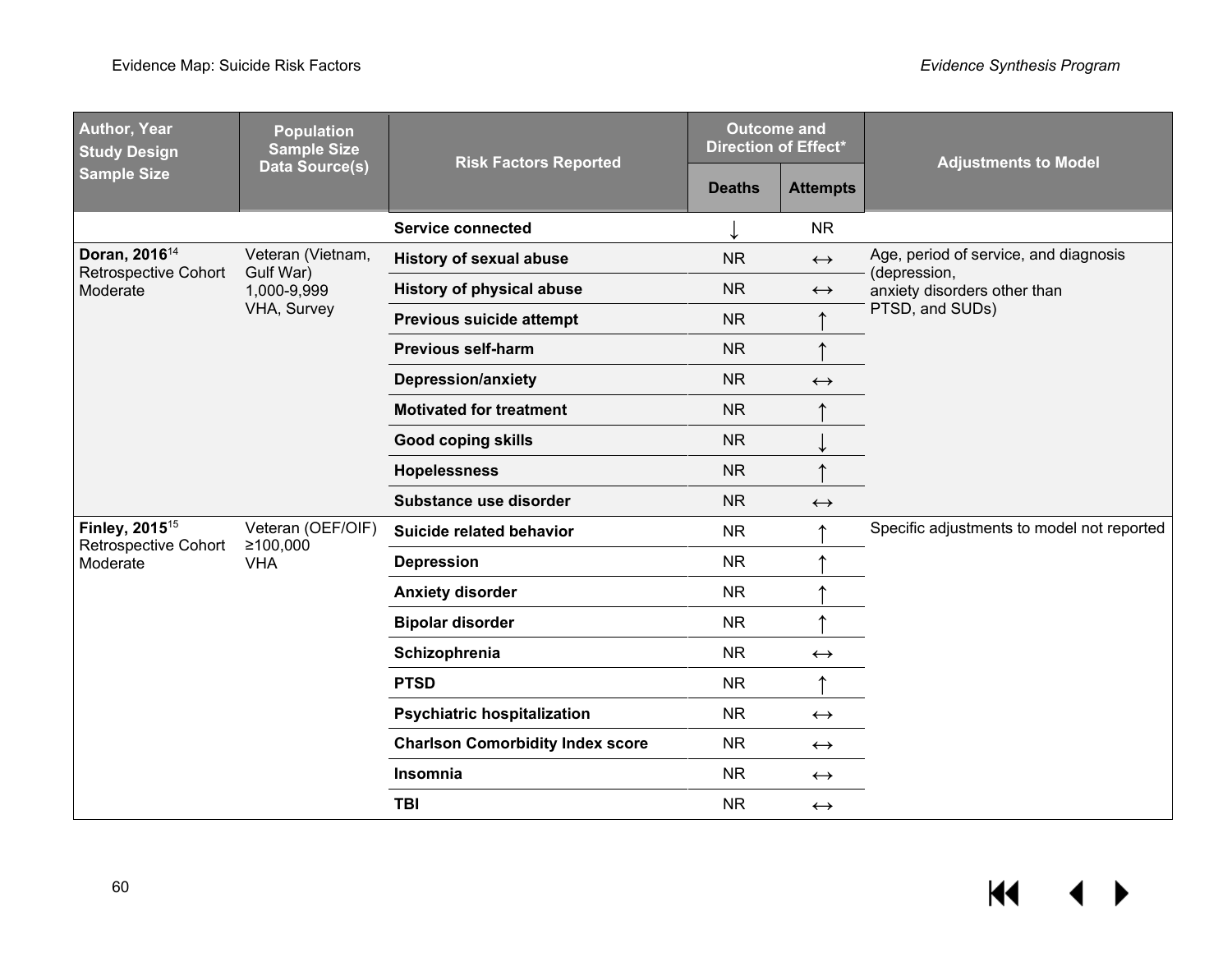| <b>Author, Year</b><br><b>Study Design</b>                  | <b>Population</b><br><b>Sample Size</b><br>Data Source(s) | <b>Risk Factors Reported</b>                                                                                            | <b>Outcome and</b><br><b>Direction of Effect*</b> |                   | <b>Adjustments to Model</b>                                                       |
|-------------------------------------------------------------|-----------------------------------------------------------|-------------------------------------------------------------------------------------------------------------------------|---------------------------------------------------|-------------------|-----------------------------------------------------------------------------------|
| <b>Sample Size</b>                                          |                                                           |                                                                                                                         | <b>Deaths</b>                                     | <b>Attempts</b>   |                                                                                   |
|                                                             |                                                           | Chronic pain                                                                                                            | <b>NR</b>                                         | $\leftrightarrow$ |                                                                                   |
|                                                             |                                                           | <b>Enlisted rank</b>                                                                                                    | <b>NR</b>                                         |                   |                                                                                   |
|                                                             |                                                           | Service component (guard or reserve<br>compared to active duty)                                                         | <b>NR</b>                                         |                   |                                                                                   |
| Goodin, 2019 <sup>16</sup><br>Case-control                  | <b>Active Military</b><br>< 1,000                         | Failed or failing intimate relationship                                                                                 | ↑                                                 |                   | Age, sex, education, race/ethnicity, marital<br>status, rank, and time since last |
| Moderate                                                    | <b>DoD</b>                                                | Prior self-harm or attempt                                                                                              | $\leftrightarrow$                                 |                   | deployment                                                                        |
|                                                             |                                                           | DSM-IV diagnosed mood disorder                                                                                          |                                                   |                   |                                                                                   |
|                                                             |                                                           | <b>Substance abuse</b>                                                                                                  | ᠰ                                                 |                   |                                                                                   |
|                                                             |                                                           | Court proceedings, nonjudicial<br>punishment, or a civil legal problem<br>(eg, child custody dispute, other litigation) | $\leftrightarrow$                                 | $\leftrightarrow$ |                                                                                   |
|                                                             |                                                           | <b>Excessive debt or bankruptcy</b>                                                                                     | $\leftrightarrow$                                 | $\leftrightarrow$ |                                                                                   |
|                                                             |                                                           | Work difficulties (hazing, coworker<br>issues)                                                                          | $\leftrightarrow$                                 | $\leftrightarrow$ |                                                                                   |
| Griffith, 2017 <sup>17</sup><br>Case-control                | <b>Active Military</b><br>1,000-9,999                     | <b>Unmarried</b>                                                                                                        | $\leftrightarrow$                                 | <b>NR</b>         | Specific adjustments to model not reported                                        |
| Moderate                                                    | Army & National                                           | <b>Military occupation</b>                                                                                              | $\leftrightarrow$                                 | <b>NR</b>         |                                                                                   |
|                                                             | <b>Guard Personnel</b><br>System                          | <b>Enlisted rank</b>                                                                                                    |                                                   | <b>NR</b>         |                                                                                   |
|                                                             |                                                           | <b>Deployment</b>                                                                                                       | $\leftrightarrow$                                 | <b>NR</b>         |                                                                                   |
|                                                             |                                                           | Less time in service                                                                                                    |                                                   | <b>NR</b>         |                                                                                   |
|                                                             |                                                           | Part time military status (compared to<br>full-time)                                                                    |                                                   | <b>NR</b>         |                                                                                   |
| Hoffmire, 2015 <sup>54</sup><br>Cross-sectional<br>Moderate | Veteran<br>≥100,000                                       | <b>VHA utilization</b> (compared to Veterans<br>who do not use VHA)                                                     |                                                   | <b>NR</b>         | Age, gender                                                                       |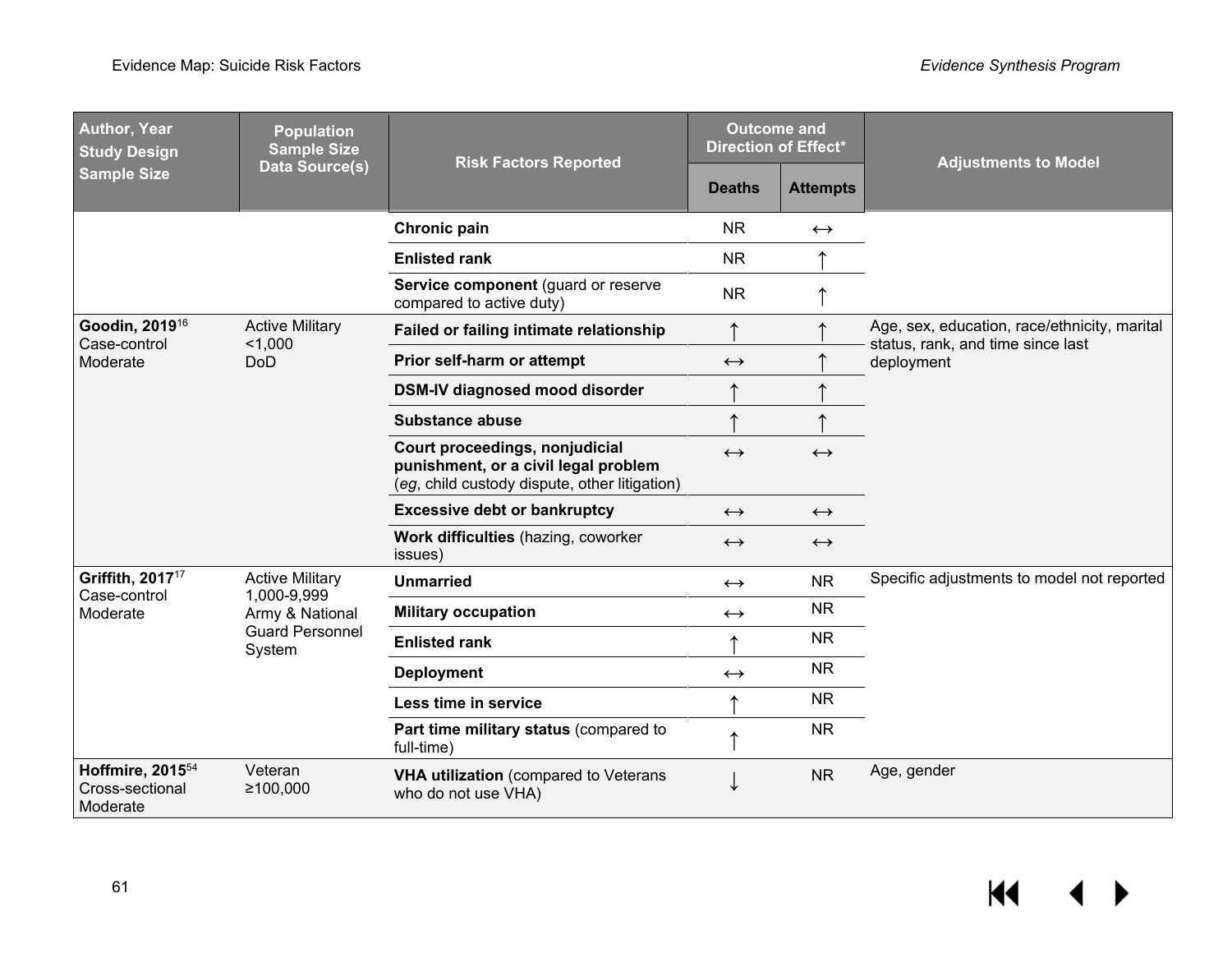| <b>Author, Year</b><br><b>Study Design</b>                    | <b>Population</b><br><b>Sample Size</b><br>Data Source(s) | <b>Risk Factors Reported</b>                            | <b>Outcome and</b><br><b>Direction of Effect*</b> |                 | <b>Adjustments to Model</b>                                                               |  |           |                                          |
|---------------------------------------------------------------|-----------------------------------------------------------|---------------------------------------------------------|---------------------------------------------------|-----------------|-------------------------------------------------------------------------------------------|--|-----------|------------------------------------------|
| <b>Sample Size</b>                                            |                                                           |                                                         | <b>Deaths</b>                                     | <b>Attempts</b> |                                                                                           |  |           |                                          |
|                                                               | VHA, DoD, State<br>death certificate<br>records           |                                                         |                                                   |                 |                                                                                           |  |           |                                          |
| <b>Hostetter, 2019</b> 55<br>Retrospective Cohort<br>Moderate | Veteran<br>≥100,000<br>VA, DoD, SDR, NDI                  | <b>Traumatic brain injury</b>                           |                                                   | <b>NR</b>       | Age, gender, psychiatric conditions,<br>comorbidities, and other chronic conditions       |  |           |                                          |
| Hyman, 2012 <sup>18</sup><br>Cross-sectional                  | <b>Active Military</b><br>(OEF/OIF)                       | Marital change (got married or<br>divorced)             | $\leftrightarrow$                                 | <b>NR</b>       | Any mental health diagnosis, number of<br>deployments to OEF/OIF, and selective           |  |           |                                          |
| Moderate                                                      | ≥100,000<br>DoD, SDR                                      | <b>Prior attempt</b>                                    |                                                   | <b>NR</b>       | serotonin reuptake inhibitor prescriptions                                                |  |           |                                          |
|                                                               |                                                           | <b>Mental health diagnosis</b>                          |                                                   | <b>NR</b>       |                                                                                           |  |           |                                          |
|                                                               |                                                           | <b>PTSD</b>                                             |                                                   | <b>NR</b>       |                                                                                           |  |           |                                          |
|                                                               |                                                           | <b>Mental health visit</b>                              |                                                   | <b>NR</b>       |                                                                                           |  |           |                                          |
|                                                               |                                                           | Substance misuse diagnosis                              |                                                   | <b>NR</b>       |                                                                                           |  |           |                                          |
|                                                               |                                                           | <b>TBI diagnosis</b>                                    |                                                   | <b>NR</b>       |                                                                                           |  |           |                                          |
|                                                               |                                                           | Sleep aid prescription                                  |                                                   | <b>NR</b>       |                                                                                           |  |           |                                          |
|                                                               |                                                           | Change in rank (demotion)                               |                                                   | <b>NR</b>       |                                                                                           |  |           |                                          |
|                                                               |                                                           | <b>Enlisted rank</b>                                    |                                                   | <b>NR</b>       |                                                                                           |  |           |                                          |
|                                                               |                                                           | <b>Number of deployments</b>                            |                                                   | <b>NR</b>       |                                                                                           |  |           |                                          |
|                                                               |                                                           | Selective serotonin reuptake inhibitor<br>prescriptions |                                                   | <b>NR</b>       |                                                                                           |  |           |                                          |
| Ilgen, 2012 <sup>36</sup><br><b>Retrospective Cohort</b>      | Veteran (OEF/OIF)<br>≥100,000                             | Any psychiatric condition                               |                                                   | <b>NR</b>       | Cox proportional hazards survival model<br>for time to suicide, controlling for sex, age, |  |           |                                          |
| Low                                                           | VHA, NDI                                                  | Substance use disorder                                  |                                                   | <b>NR</b>       | and Veterans Integrated Service                                                           |  |           |                                          |
|                                                               |                                                           |                                                         |                                                   |                 | <b>Depression</b>                                                                         |  | <b>NR</b> | Networks, adjusted for clustering at the |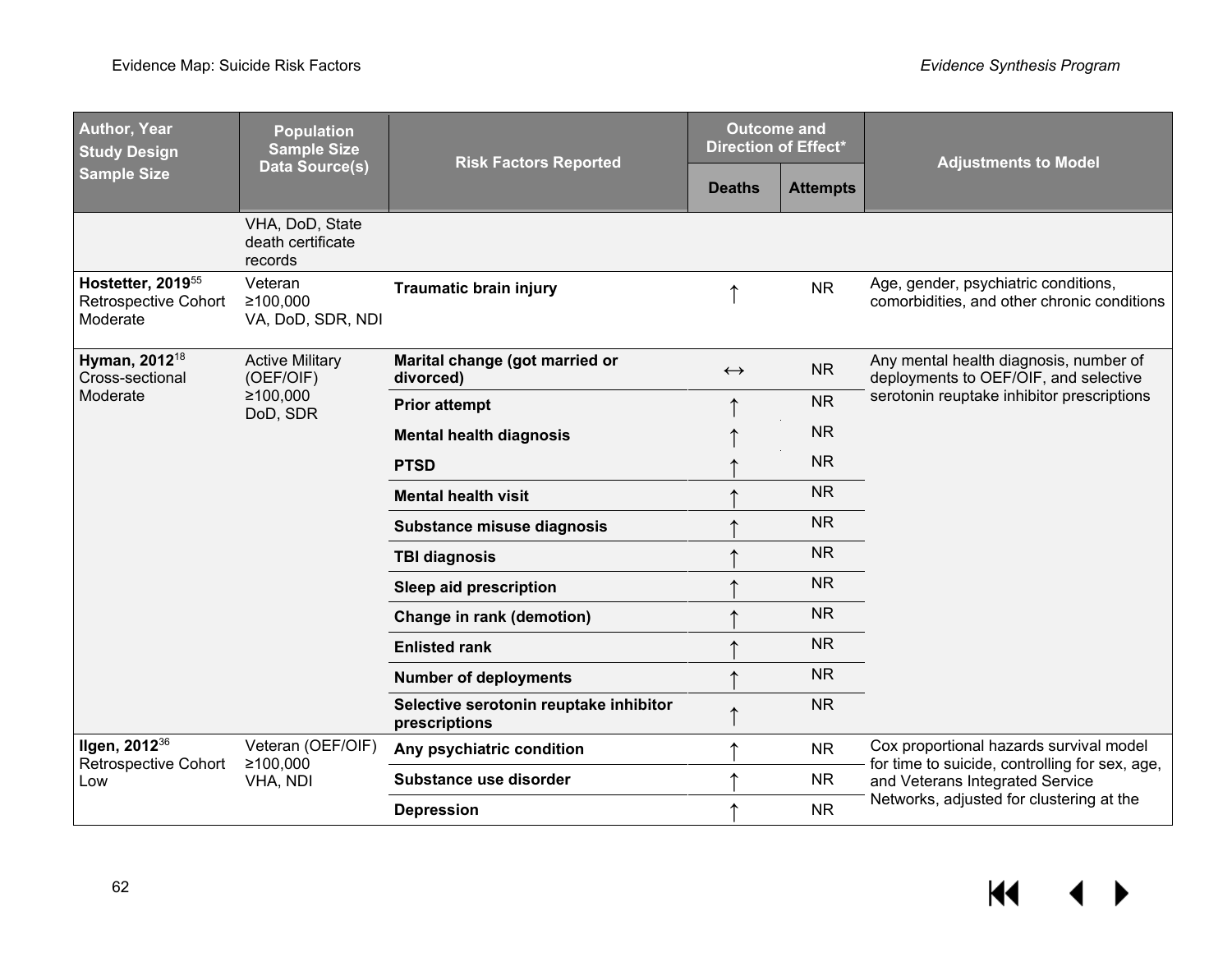| <b>Author, Year</b><br><b>Study Design</b>                          | <b>Population</b><br><b>Sample Size</b><br>Data Source(s)                                    | <b>Risk Factors Reported</b>                             | <b>Outcome and</b><br><b>Direction of Effect*</b> |                 | <b>Adjustments to Model</b>                                                                                            |
|---------------------------------------------------------------------|----------------------------------------------------------------------------------------------|----------------------------------------------------------|---------------------------------------------------|-----------------|------------------------------------------------------------------------------------------------------------------------|
| <b>Sample Size</b>                                                  |                                                                                              |                                                          | <b>Deaths</b>                                     | <b>Attempts</b> |                                                                                                                        |
|                                                                     |                                                                                              | Schizophrenia                                            |                                                   | <b>NR</b>       | facility level using the covariance sandwich<br>estimator. Separate survival models for<br>each psychiatric diagnosis. |
| Ilgen, 2013 <sup>56</sup><br><b>Retrospective Cohort</b>            | Veteran<br>≥100,000                                                                          | <b>Arthritis</b>                                         | $\leftrightarrow$                                 | <b>NR</b>       | Age, sex, Charlson score, and<br>concomitant psychiatric conditions                                                    |
| Moderate                                                            | VHA, NDI                                                                                     | <b>Back pain</b>                                         |                                                   | <b>NR</b>       |                                                                                                                        |
|                                                                     |                                                                                              | <b>Migraine</b>                                          |                                                   | <b>NR</b>       |                                                                                                                        |
|                                                                     |                                                                                              | Neuropathy                                               | $\leftrightarrow$                                 | <b>NR</b>       |                                                                                                                        |
|                                                                     |                                                                                              | <b>Headache or tension headache</b>                      | $\leftrightarrow$                                 | <b>NR</b>       |                                                                                                                        |
|                                                                     |                                                                                              | Fibromyalgia                                             | $\leftrightarrow$                                 | <b>NR</b>       |                                                                                                                        |
|                                                                     |                                                                                              | Psychogenic pain                                         |                                                   | <b>NR</b>       |                                                                                                                        |
| Kang, 2015 <sup>19</sup><br><b>Retrospective Cohort</b>             | Veteran (OEF/OIF)<br>≥100,000<br>VHA, DoD, NDI                                               | <b>Deployment</b>                                        |                                                   | <b>NR</b>       | Age at the start of follow-up, race, gender,<br>marital status, service branch (Army,                                  |
| Moderate                                                            |                                                                                              | <b>Ground troops (Army/Marine compared</b><br>to others) | $\leftrightarrow$                                 | <b>NR</b>       | Marines/Air Force, and Navy), and rank<br>(enlisted/officer)                                                           |
|                                                                     |                                                                                              | <b>Enlisted rank</b>                                     |                                                   | <b>NR</b>       |                                                                                                                        |
|                                                                     |                                                                                              | Time since discharge                                     | $\leftrightarrow$                                 | <b>NR</b>       |                                                                                                                        |
|                                                                     |                                                                                              | <b>Unmarried</b>                                         |                                                   | <b>NR</b>       |                                                                                                                        |
| Katz, 2012 <sup>57</sup><br><b>Retrospective Cohort</b><br>Moderate | Veteran<br>≥100,000<br>VHA, NDI, National<br><b>Violent Death</b><br><b>Reporting System</b> | VHA utilization for men under 30                         |                                                   | <b>NR</b>       | Age, gender                                                                                                            |
| Kimerling, 2016 <sup>20</sup><br>Retrospective Cohort<br>Moderate   | Veteran<br>≥100,000<br>VHA, NDI                                                              | Military sexual trauma                                   |                                                   | <b>NR</b>       | Age, sex, medical morbidity, rurality, and<br>mental health diagnoses                                                  |
| LeardMann, 2013 <sup>9</sup>                                        |                                                                                              | <b>Depression</b>                                        |                                                   | <b>NR</b>       |                                                                                                                        |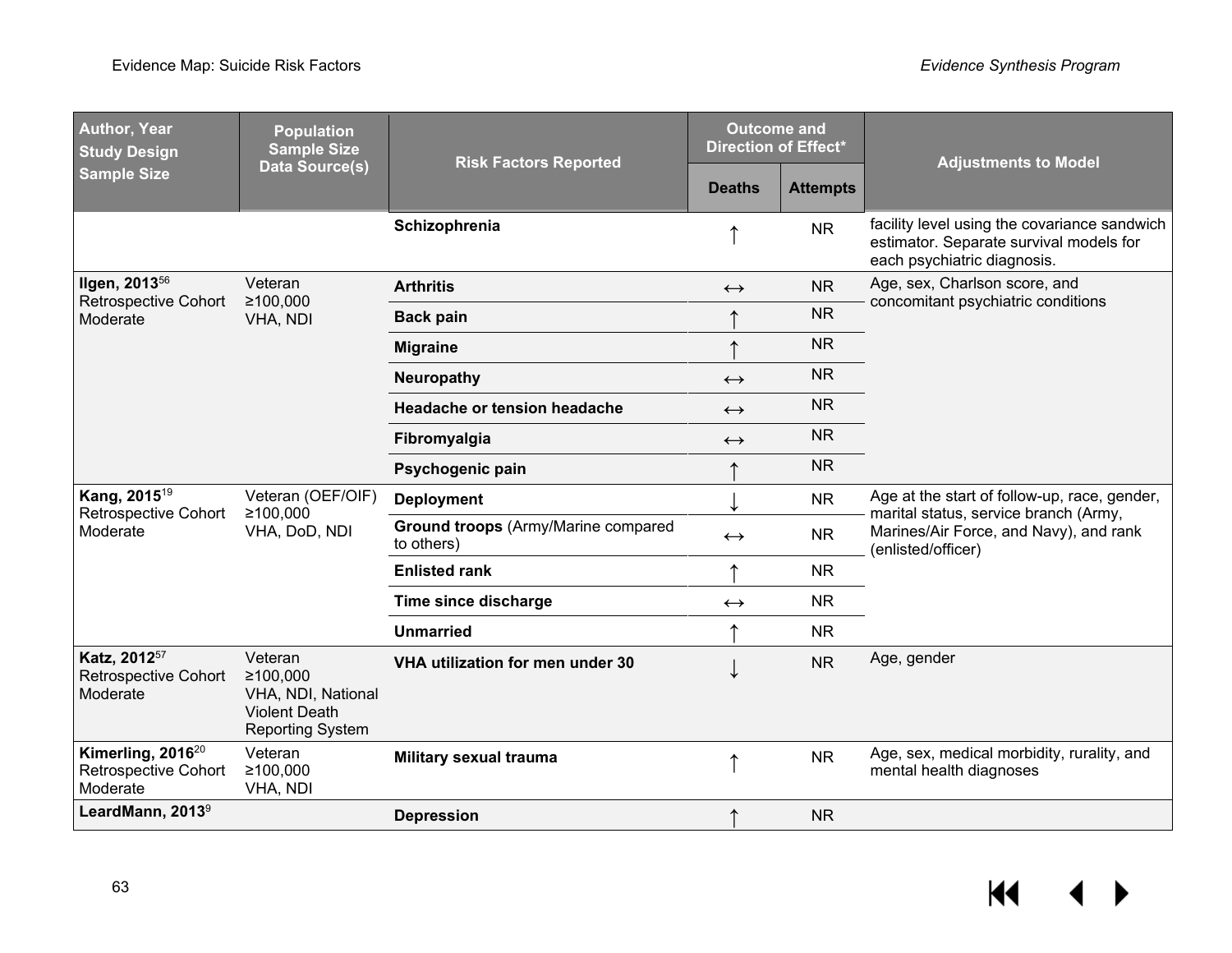| Author, Year<br><b>Study Design</b>                | <b>Population</b><br><b>Sample Size</b> | <b>Risk Factors Reported</b>    | <b>Outcome and</b><br><b>Direction of Effect*</b> |                 | <b>Adjustments to Model</b>                                                  |
|----------------------------------------------------|-----------------------------------------|---------------------------------|---------------------------------------------------|-----------------|------------------------------------------------------------------------------|
| <b>Sample Size</b>                                 | Data Source(s)                          |                                 | <b>Deaths</b>                                     | <b>Attempts</b> |                                                                              |
| <b>Prospective Cohort</b><br>Moderate              | Veteran, Active<br>Military             | Manic depressive disorder       |                                                   | <b>NR</b>       | Age, sex, depression, manic-depressive<br>disorder, heavy or binge drinking, |
|                                                    | ≥100,000                                | Panic or other anxiety disorder |                                                   | <b>NR</b>       | alcohol-related problems                                                     |
|                                                    | DoD, NDI,<br>Millennium Cohort          | <b>PTSD</b>                     | $\leftrightarrow$                                 | <b>NR</b>       |                                                                              |
|                                                    | Study, Armed<br><b>Forces Health</b>    | <b>Alcohol related problems</b> |                                                   | <b>NR</b>       |                                                                              |
|                                                    | <b>Surveillance Center</b>              | <b>Physical component score</b> | $\longleftrightarrow$                             | <b>NR</b>       |                                                                              |
|                                                    |                                         | <b>Life stressors</b>           | $\leftrightarrow$                                 | <b>NR</b>       |                                                                              |
|                                                    |                                         | <b>Military occupation</b>      | $\leftrightarrow$                                 | <b>NR</b>       |                                                                              |
|                                                    |                                         | <b>Military rank</b>            | $\leftrightarrow$                                 | <b>NR</b>       |                                                                              |
|                                                    |                                         | <b>Deployed</b>                 | $\leftrightarrow$                                 | <b>NR</b>       |                                                                              |
|                                                    |                                         | Deployed with combat            | $\leftrightarrow$                                 | <b>NR</b>       |                                                                              |
|                                                    |                                         | <b>Number deployments</b>       | $\leftrightarrow$                                 | <b>NR</b>       |                                                                              |
|                                                    |                                         | <b>Service branch</b>           | $\leftrightarrow$                                 | <b>NR</b>       |                                                                              |
|                                                    |                                         | <b>Service component</b>        | $\leftrightarrow$                                 | <b>NR</b>       |                                                                              |
|                                                    |                                         | <b>Time deployed</b>            |                                                   | <b>NR</b>       |                                                                              |
|                                                    |                                         | <b>Veteran status</b>           | $\leftrightarrow$                                 | <b>NR</b>       |                                                                              |
| Louzon, 2016 <sup>35</sup><br>Retrospective Cohort | Veteran<br>≥100,000                     | Suicidal ideation (PHQ9 item 9) |                                                   | <b>NR</b>       | Age, sex, and psychiatric diagnoses,<br>PHQ9 items 1-8                       |
| Low                                                | VHA, NDI                                | <b>Anxiety</b>                  | $\leftrightarrow$                                 | <b>NR</b>       |                                                                              |
|                                                    |                                         | <b>PTSD</b>                     |                                                   | <b>NR</b>       |                                                                              |
|                                                    |                                         | Substance use disorder          |                                                   | <b>NR</b>       |                                                                              |
|                                                    |                                         | <b>Depression</b>               | $\leftrightarrow$                                 | <b>NR</b>       |                                                                              |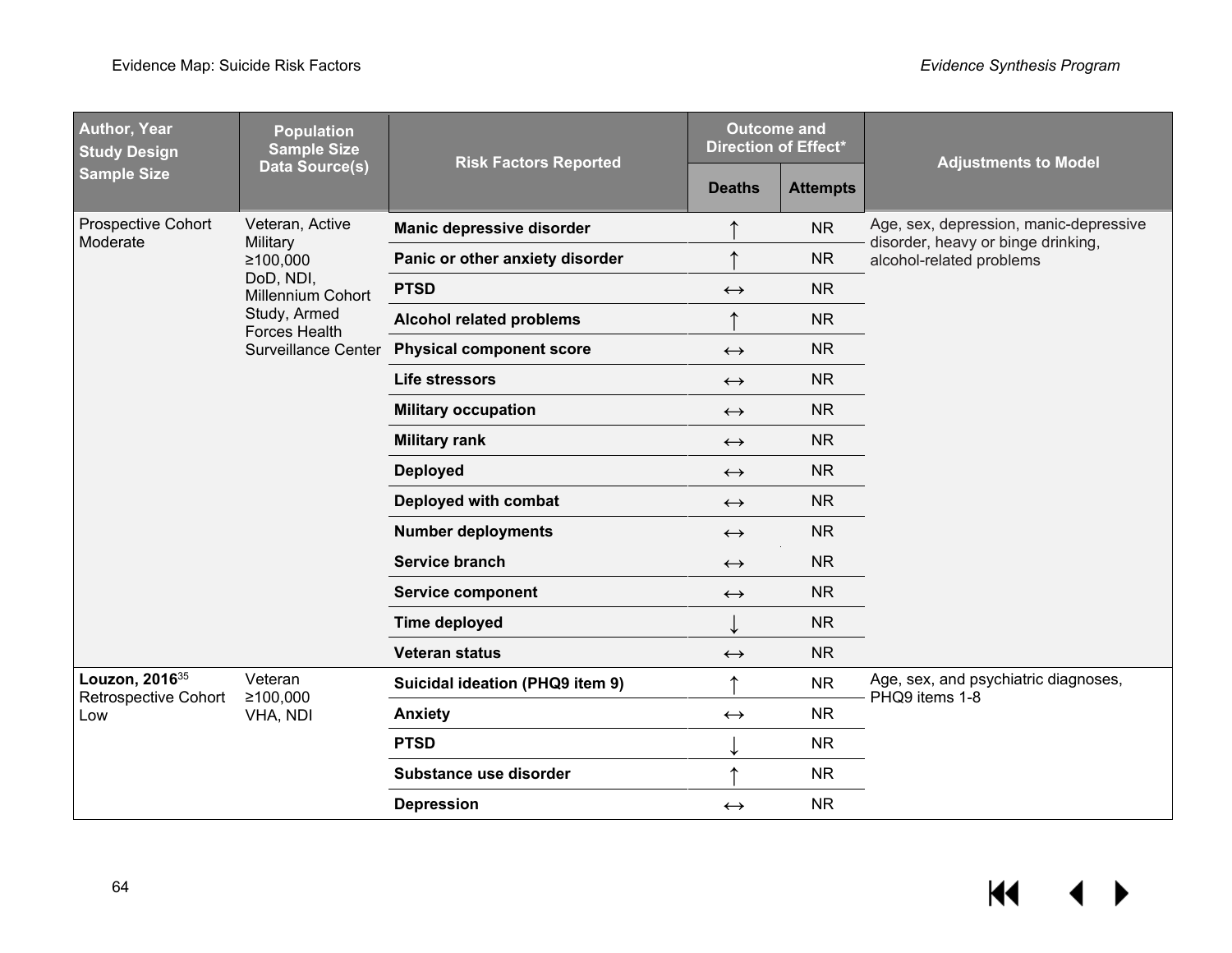| <b>Author, Year</b><br><b>Study Design</b>               | <b>Population</b><br><b>Sample Size</b><br>Data Source(s) | <b>Risk Factors Reported</b>                    | <b>Outcome and</b><br>Direction of Effect* |                 | <b>Adjustments to Model</b>                                                       |
|----------------------------------------------------------|-----------------------------------------------------------|-------------------------------------------------|--------------------------------------------|-----------------|-----------------------------------------------------------------------------------|
| <b>Sample Size</b>                                       |                                                           |                                                 | <b>Deaths</b>                              | <b>Attempts</b> |                                                                                   |
|                                                          |                                                           | <b>Depressive severity</b>                      |                                            | <b>NR</b>       |                                                                                   |
|                                                          |                                                           | Type of encounter in which PHQ9<br>administered | $\leftrightarrow$                          | <b>NR</b>       |                                                                                   |
| Lynch, 202044<br>Retrospective Cohort<br>Moderate        | Veteran<br>10,000-99,999<br><b>VHA</b>                    | <b>Sexual minority status</b>                   |                                            | <b>NR</b>       | Age                                                                               |
| Martz, 2018 <sup>58</sup><br><b>Retrospective Cohort</b> | Veteran<br>≥100,000                                       | <b>Tinnitus diagnosis</b>                       |                                            | <b>NR</b>       | Tinnitus diagnosis, attempted self-harm<br>encounters, audiology or mental-health |
| Moderate                                                 | (OEF/OIF)                                                 | Previous attempt or self-harm                   |                                            | <b>NR</b>       | clinic visits, co-occurring health conditions,                                    |
|                                                          | VHA, DoD, NDI,<br><b>DMDC</b>                             | Tinnitus with depression and/or<br>anxiety      |                                            | <b>NR</b>       | and age at first health encounter                                                 |
|                                                          |                                                           | Audiology or mental health clinic visit         |                                            | <b>NR</b>       |                                                                                   |
| McCarthy, 2014 <sup>59</sup><br>Retrospective Cohort     | Veteran<br>≥100,000<br>VHA, NDI                           | Major depressive disorder                       |                                            | <b>NR</b>       | BMI categories, VHA regional network,<br>sociodemographic measures, and           |
| Moderate                                                 |                                                           | Other depression                                |                                            | <b>NR</b>       | remaining study covariates                                                        |
|                                                          |                                                           | <b>PTSD</b>                                     |                                            | <b>NR</b>       |                                                                                   |
|                                                          |                                                           | <b>Non-PTSD anxiety</b>                         |                                            | <b>NR</b>       |                                                                                   |
|                                                          |                                                           | <b>Bipolar disorder</b>                         |                                            | <b>NR</b>       |                                                                                   |
|                                                          |                                                           | Schizophrenia                                   |                                            | <b>NR</b>       |                                                                                   |
|                                                          |                                                           | <b>Eating disorder</b>                          | $\leftrightarrow$                          | <b>NR</b>       |                                                                                   |
|                                                          |                                                           | <b>Dementia</b>                                 | $\leftrightarrow$                          | <b>NR</b>       |                                                                                   |
|                                                          |                                                           | Any VHA mental health treatment                 |                                            | <b>NR</b>       |                                                                                   |
|                                                          |                                                           | Substance use disorder                          |                                            | <b>NR</b>       |                                                                                   |
|                                                          |                                                           | <b>COPD</b>                                     |                                            | <b>NR</b>       |                                                                                   |
|                                                          |                                                           | <b>Head cancer</b>                              |                                            | <b>NR</b>       |                                                                                   |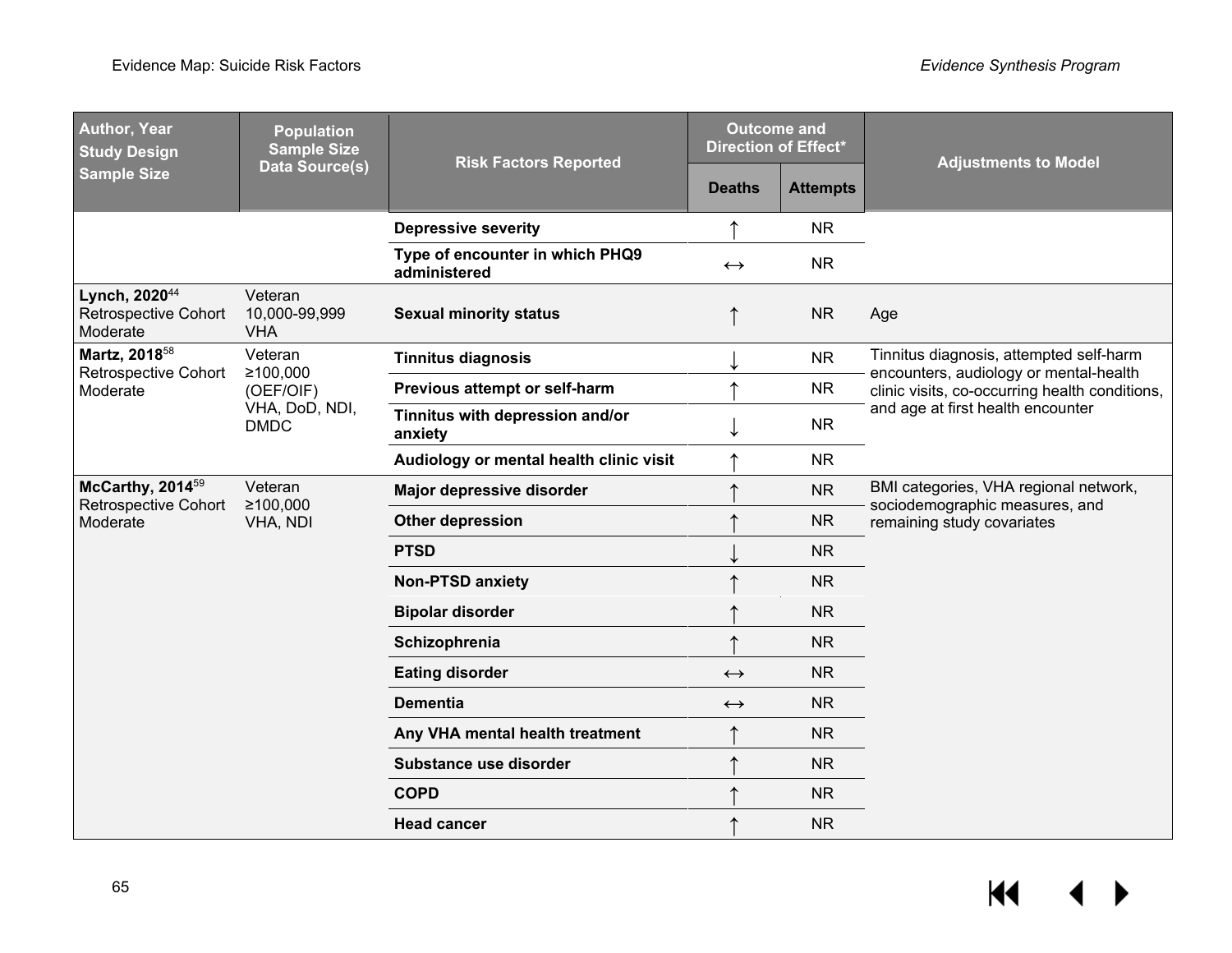| <b>Author, Year</b><br><b>Study Design</b>                   | <b>Population</b><br><b>Sample Size</b><br>Data Source(s)                                                           | <b>Risk Factors Reported</b>                             | <b>Outcome and</b><br>Direction of Effect* |                   | <b>Adjustments to Model</b>                                                                                               |
|--------------------------------------------------------------|---------------------------------------------------------------------------------------------------------------------|----------------------------------------------------------|--------------------------------------------|-------------------|---------------------------------------------------------------------------------------------------------------------------|
| <b>Sample Size</b>                                           |                                                                                                                     |                                                          | <b>Deaths</b>                              | <b>Attempts</b>   |                                                                                                                           |
|                                                              |                                                                                                                     | Hypertension                                             |                                            | <b>NR</b>         |                                                                                                                           |
|                                                              |                                                                                                                     | <b>Diabetes</b>                                          |                                            | <b>NR</b>         |                                                                                                                           |
|                                                              |                                                                                                                     | Autoimmune disease                                       | $\leftrightarrow$                          | <b>NR</b>         |                                                                                                                           |
|                                                              |                                                                                                                     | Hemi/paraplegia                                          | $\leftrightarrow$                          | <b>NR</b>         |                                                                                                                           |
|                                                              |                                                                                                                     | Overweight/obese (compared to normal<br>body mass index) |                                            | <b>NR</b>         |                                                                                                                           |
| Naifeh, 2017 <sup>10</sup><br>Prospective Cohort<br>Moderate | <b>Active Military</b><br>10,000-99,999<br>DoD, STARRS,<br>MHSDR, Theater<br>Medical Data Store,<br><b>TRANSCOM</b> | General neurocognitive factor score                      |                                            |                   | Gender, age at neurocognitive testing,<br>education, race/ethnicity, and history of<br>mental health diagnosis at testing |
| Palframan, 2020 <sup>27</sup><br>Retrospective Cohort        | Veteran<br>≥100,000                                                                                                 | Use of Health Care for Reentry<br><b>Veterans</b>        | $\leftrightarrow$                          | $\leftrightarrow$ | Demographic and clinical characteristics                                                                                  |
| Low                                                          | VHA, DoD, NDI                                                                                                       | <b>Use of Veterans Justice Outreach</b>                  | $\leftrightarrow$                          | $\leftrightarrow$ |                                                                                                                           |
|                                                              |                                                                                                                     | Unmarried/single/divorced                                |                                            |                   |                                                                                                                           |
|                                                              |                                                                                                                     | <b>Homelessness</b>                                      | $\leftrightarrow$                          |                   |                                                                                                                           |
|                                                              |                                                                                                                     | <b>Prior attempt</b>                                     |                                            |                   |                                                                                                                           |
|                                                              |                                                                                                                     | Alcohol and/or drug use                                  |                                            |                   |                                                                                                                           |
|                                                              |                                                                                                                     | <b>Anxiety</b>                                           |                                            |                   |                                                                                                                           |
|                                                              |                                                                                                                     | <b>Bipolar</b>                                           |                                            |                   |                                                                                                                           |
|                                                              |                                                                                                                     | <b>Depression</b>                                        |                                            |                   |                                                                                                                           |
|                                                              |                                                                                                                     | <b>PTSD</b>                                              |                                            |                   |                                                                                                                           |
|                                                              |                                                                                                                     | Schizophrenia                                            |                                            |                   |                                                                                                                           |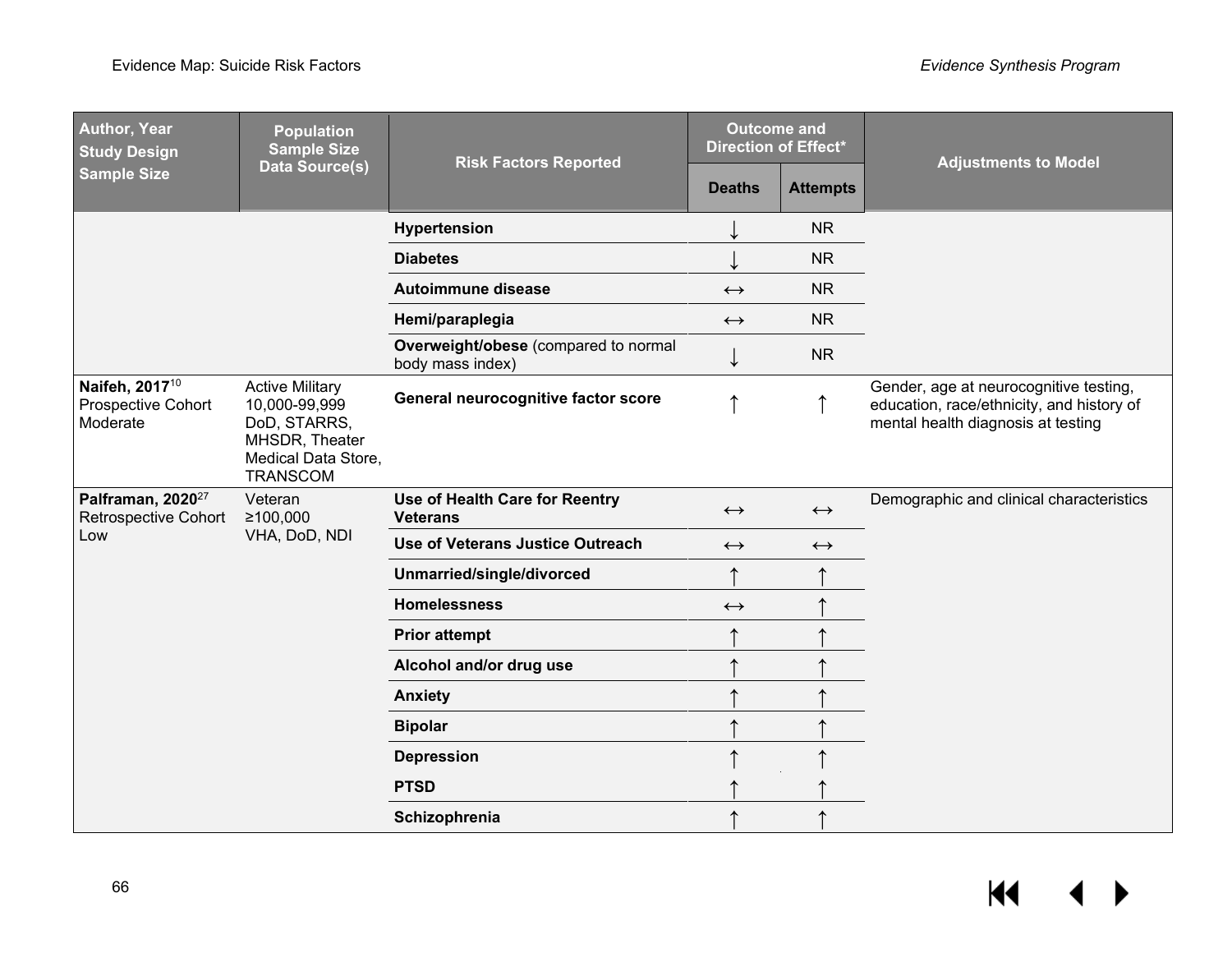| <b>Author, Year</b><br><b>Study Design</b>                      | <b>Population</b><br><b>Sample Size</b>                 | <b>Risk Factors Reported</b>                                                                      | <b>Outcome and</b><br><b>Direction of Effect*</b> |                 | <b>Adjustments to Model</b>                                                                                                |
|-----------------------------------------------------------------|---------------------------------------------------------|---------------------------------------------------------------------------------------------------|---------------------------------------------------|-----------------|----------------------------------------------------------------------------------------------------------------------------|
| <b>Sample Size</b>                                              | Data Source(s)                                          |                                                                                                   | <b>Deaths</b>                                     | <b>Attempts</b> |                                                                                                                            |
| Phillips, 2017 <sup>11</sup>                                    | <b>Active Military</b>                                  | High school nongraduate                                                                           |                                                   | NR              | "Given the interest in mental health                                                                                       |
| Prospective Cohort<br>Low                                       | (OEF/OIF)<br>≥100,000                                   | <b>Smoking</b>                                                                                    |                                                   | <b>NR</b>       | conditions (depression, PTSD, and<br>adjustment disorder) and                                                              |
|                                                                 | DoD, MHSDR,<br>DMDC, Recruit                            | <b>Military occupation (in-service)</b>                                                           |                                                   | <b>NR</b>       | deployment, these were maintained a<br>priori in the final main model. All other                                           |
|                                                                 | Assessment<br>Program survey                            | <b>TBI</b>                                                                                        |                                                   | <b>NR</b>       | factors were manually removed<br>sequentially until the final model included                                               |
|                                                                 |                                                         | <b>Depression</b>                                                                                 |                                                   | <b>NR</b>       | only those that were significant ( $P < 0.05$ )<br>or that caused a change in the hazard ratio                             |
|                                                                 |                                                         | <b>Relationship counseling</b>                                                                    |                                                   | <b>NR</b>       | (10% or greater) for the main exposure,<br>TBI."                                                                           |
|                                                                 |                                                         | <b>PTSD</b>                                                                                       |                                                   | <b>NR</b>       |                                                                                                                            |
|                                                                 |                                                         | <b>Time deployed</b>                                                                              |                                                   | <b>NR</b>       |                                                                                                                            |
|                                                                 |                                                         | <b>Adverse Childhood Experiences score</b>                                                        |                                                   | <b>NR</b>       |                                                                                                                            |
|                                                                 |                                                         | No social support                                                                                 |                                                   | <b>NR</b>       |                                                                                                                            |
| Ravindran, 202060<br><b>Retrospective Cohort</b>                | Veteran                                                 | <b>Army/Marines</b> (compared to others)                                                          |                                                   | <b>NR</b>       | Sex, age, race, and ethnicity                                                                                              |
| Moderate                                                        | ≥100,000<br><b>DoD</b>                                  | Service component (active duty<br>compared to reserves/guard)                                     |                                                   | <b>NR</b>       |                                                                                                                            |
|                                                                 |                                                         | <b>Shorter time in service</b>                                                                    |                                                   | <b>NR</b>       |                                                                                                                            |
| Reger, 2015 <sup>45</sup><br><b>Retrospective Cohort</b><br>Low | Veteran (OEF/OIF)<br><b>Active Military</b><br>≥100,000 | <b>Characterization of service at</b><br>separation (not honorable or<br>uncharacterized)         |                                                   | <b>NR</b>       | Sex, age at cohort entry, educational<br>attainment at cohort entry, race/ethnicity,<br>and service branch at cohort entry |
|                                                                 | DoD, NDI                                                | Shorter time since separation from<br>military service                                            |                                                   |                 |                                                                                                                            |
| Riberiro, 201761<br>Retrospective Cohort<br>Moderate            | <b>Active Military</b><br>1,000-9,999<br><b>STARRS</b>  | Inpatient, outpatient, or specialist<br>mental health encounters 52 and 4<br>weeks prior to death |                                                   | <b>NR</b>       | Specific adjustments to model not reported                                                                                 |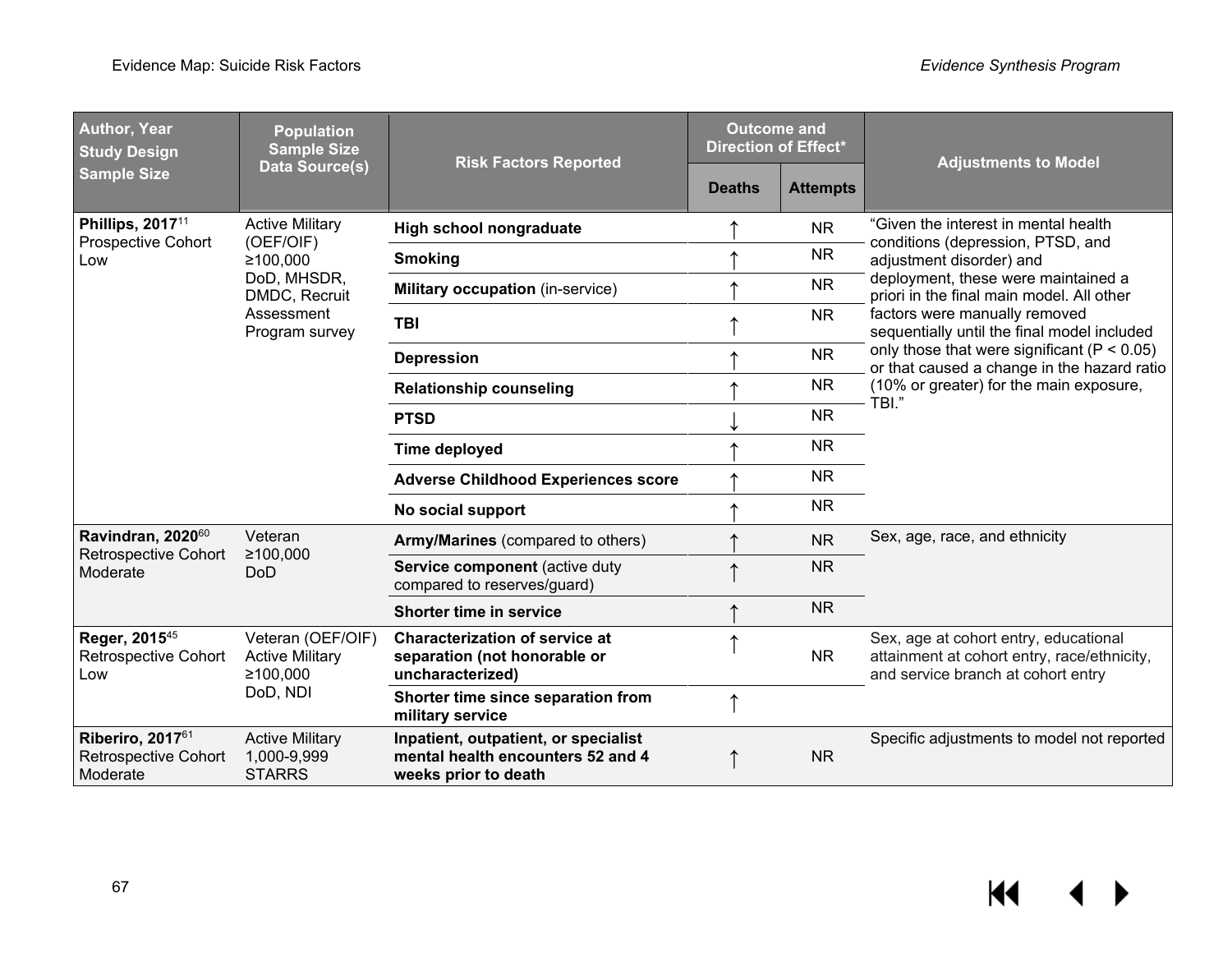| <b>Author, Year</b><br><b>Study Design</b>                        | <b>Population</b><br><b>Sample Size</b><br>Data Source(s)                               | <b>Risk Factors Reported</b>          | <b>Outcome and</b><br><b>Direction of Effect*</b> |                 | <b>Adjustments to Model</b>                                                                           |
|-------------------------------------------------------------------|-----------------------------------------------------------------------------------------|---------------------------------------|---------------------------------------------------|-----------------|-------------------------------------------------------------------------------------------------------|
| <b>Sample Size</b>                                                |                                                                                         |                                       | <b>Deaths</b>                                     | <b>Attempts</b> |                                                                                                       |
| Rosellini, 2017 <sup>21</sup><br>Retrospective Cohort<br>Moderate | <b>Active Military</b><br>10,000-99,999<br><b>STARRS</b>                                | Sexual assault victim status          | <b>NR</b>                                         |                 | Number of follow-up months between the<br>month of the assault and the month of<br>starting treatment |
| Ryan, 2020 <sup>62</sup><br>Case-control                          | <b>Active Military</b><br>1,000-9,999                                                   | Depression or bipolar disorder        |                                                   | <b>NR</b>       | Bipolar disorders, depression disorders,<br>adjustment disorders and unspecified                      |
| Moderate                                                          | <b>DoD</b>                                                                              | ≥ 1 outpatient or inpatient encounter |                                                   | <b>NR</b>       | mental disorders                                                                                      |
| Schinka, 201663<br>Retrospective Cohort<br>Moderate               | Veteran<br>10,000-99,999<br>VHA, NDI                                                    | <b>Homelessness</b>                   |                                                   | <b>NR</b>       | Specific adjustments to model not reported                                                            |
| Schinka, 201864<br>Retrospective Cohort<br>Moderate               | Veteran<br>10,000-99,999<br>VHA, NDI                                                    | <b>Homelessness</b>                   |                                                   | <b>NR</b>       | Diagnosed medical and psychiatric<br>comorbidities, substance abuse, and use<br>of VA                 |
| Shen, 2016 <sup>28</sup>                                          | Veteran (OEF/OIF)<br><b>Active Military</b><br>≥100,000<br>NDI, TRICARE,<br><b>DMDC</b> | <b>Recently divorced</b>              |                                                   | <b>NR</b>       | All variables in table, plus sex, race, age,<br>marital status, dependent quantity, rank,             |
| Retrospective Cohort<br>Low                                       |                                                                                         | <b>Prior self-inflicted injuries</b>  |                                                   | <b>NR</b>       | Armed Forces Qualifying Test percentile,                                                              |
|                                                                   |                                                                                         | <b>Major depression</b>               |                                                   | <b>NR</b>       | and military occupational specialty                                                                   |
|                                                                   |                                                                                         | <b>Bipolar disorder</b>               |                                                   | <b>NR</b>       |                                                                                                       |
|                                                                   |                                                                                         | <b>Anxiety disorder</b>               |                                                   | <b>NR</b>       |                                                                                                       |
|                                                                   |                                                                                         | Other psychotic disorder              |                                                   | <b>NR</b>       |                                                                                                       |
|                                                                   |                                                                                         | <b>PTSD</b>                           |                                                   | <b>NR</b>       |                                                                                                       |
|                                                                   |                                                                                         | Substance use disorder                |                                                   | <b>NR</b>       |                                                                                                       |
|                                                                   |                                                                                         | Major non-drug related offense        |                                                   | <b>NR</b>       |                                                                                                       |
|                                                                   |                                                                                         | <b>Demotion</b>                       |                                                   | <b>NR</b>       |                                                                                                       |
|                                                                   |                                                                                         | <b>Military rank</b>                  | $\leftrightarrow$                                 | <b>NR</b>       |                                                                                                       |
|                                                                   |                                                                                         | <b>Deployed</b>                       |                                                   | <b>NR</b>       |                                                                                                       |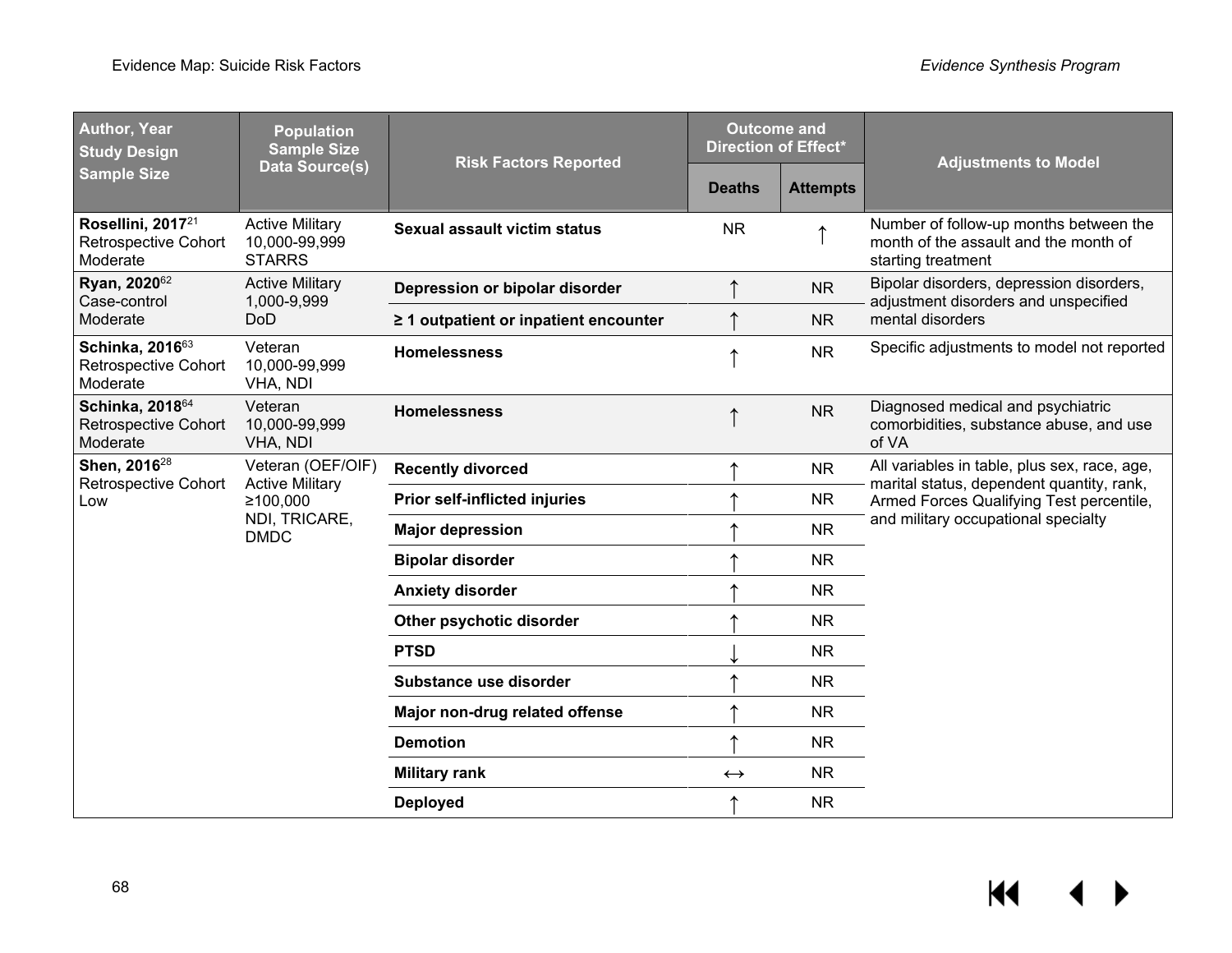| <b>Author, Year</b><br><b>Study Design</b>                       | <b>Population</b><br><b>Sample Size</b><br><b>Data Source(s)</b> | <b>Risk Factors Reported</b>                                | <b>Outcome and</b><br><b>Direction of Effect*</b> |                   | <b>Adjustments to Model</b>                                                             |  |
|------------------------------------------------------------------|------------------------------------------------------------------|-------------------------------------------------------------|---------------------------------------------------|-------------------|-----------------------------------------------------------------------------------------|--|
| <b>Sample Size</b>                                               |                                                                  |                                                             | <b>Deaths</b>                                     | <b>Attempts</b>   |                                                                                         |  |
|                                                                  |                                                                  | Service branch                                              | $\leftrightarrow$                                 | <b>NR</b>         |                                                                                         |  |
|                                                                  |                                                                  | Service component (reserves vs active<br>duty)              |                                                   | <b>NR</b>         |                                                                                         |  |
|                                                                  |                                                                  | Time since separation from service                          |                                                   | <b>NR</b>         |                                                                                         |  |
| Shiner, 2020 <sup>46</sup><br><b>Retrospective Cohort</b><br>Low | Veteran<br>(Vietnam,<br>OEF/OIF)<br>≥100,000<br>VHA, DoD, NDI    | <b>Demographics</b> (age, sex, race, rurality)              | $\leftrightarrow$                                 | <b>NR</b>         | Age, race, sex rurality                                                                 |  |
| Skopp, 2016 <sup>22</sup><br>Case-control                        | <b>Active Military</b><br>10,000-99,999                          | Failed intimate relationship w/in last<br>90 days           |                                                   |                   | Age, sex, education, race/ethnicity, marital<br>status, rank, year, deployment to Iraq, |  |
| Moderate                                                         | <b>DoD</b>                                                       | Prior history of self-harm, anytime in<br>the past          | $\leftrightarrow$                                 |                   | deployment to Afghanistan, duration of last<br>deployment, and time since last          |  |
|                                                                  |                                                                  | Any DSM-IV mood disorder any time in<br>the past            |                                                   |                   | deployment                                                                              |  |
|                                                                  |                                                                  | History of substance abuse, last 90<br>days                 |                                                   |                   |                                                                                         |  |
|                                                                  |                                                                  | Military or civilian legal problems, last<br>90 days        |                                                   | $\leftrightarrow$ |                                                                                         |  |
| Trofimovich, 2013 <sup>47</sup><br>Retrospective Cohort<br>Low   | <b>Active Military</b><br>(OEF/OIF)<br>1,000-9,999<br>DoD, DMDC  | Combined infantry, gun crews, and<br>seamanship specialists |                                                   | <b>NR</b>         | Sex, age group, and<br>history of deployment to OEF/OIF                                 |  |
| Ursano, 201565<br>Retrospective Cohort                           | <b>Active Military</b><br>(OEF/OIF)                              | Gender (female)                                             | <b>NR</b>                                         |                   | Sociodemographic characteristics (sex,<br>age at entry into Army service, current       |  |
| Moderate                                                         | ≥100,000                                                         | Age at Army entry $(≥ 25$ years)                            | <b>NR</b>                                         |                   | age, race, educational level, and marital                                               |  |
|                                                                  | DoD, STARRS                                                      | Current age $(21)$                                          | <b>NR</b>                                         |                   | status) with suicide attempts, followed by<br>separate models evaluating incremental    |  |
|                                                                  |                                                                  | <b>Education level (&lt; high school)</b>                   | <b>NR</b>                                         |                   | predictive effects of the length of service,                                            |  |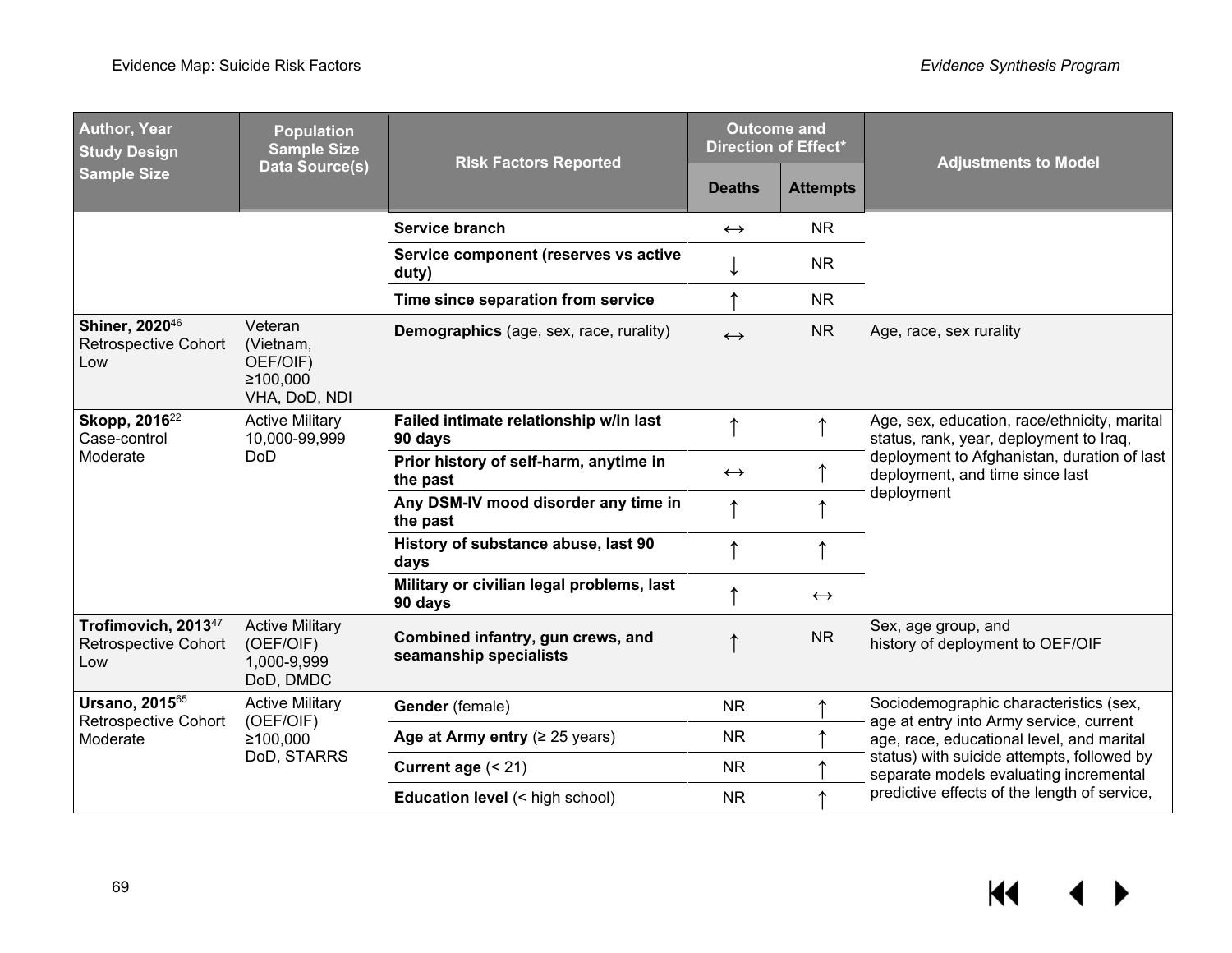| Author, Year<br><b>Study Design</b>                        | <b>Population</b><br><b>Sample Size</b><br><b>Data Source(s)</b> | <b>Risk Factors Reported</b>                                | <b>Outcome and</b><br><b>Direction of Effect*</b> |                 | <b>Adjustments to Model</b>                                                                                                                                                                                                                                                                                                                                                                                                             |
|------------------------------------------------------------|------------------------------------------------------------------|-------------------------------------------------------------|---------------------------------------------------|-----------------|-----------------------------------------------------------------------------------------------------------------------------------------------------------------------------------------------------------------------------------------------------------------------------------------------------------------------------------------------------------------------------------------------------------------------------------------|
| <b>Sample Size</b>                                         |                                                                  |                                                             | <b>Deaths</b>                                     | <b>Attempts</b> |                                                                                                                                                                                                                                                                                                                                                                                                                                         |
|                                                            |                                                                  | Length of service (1-2 years)                               | <b>NR</b>                                         |                 | deployment status, and the presence or<br>recency of a mental health diagnosis                                                                                                                                                                                                                                                                                                                                                          |
|                                                            |                                                                  | Deployment status (never or previously)                     | <b>NR</b>                                         |                 |                                                                                                                                                                                                                                                                                                                                                                                                                                         |
|                                                            |                                                                  | Time since most recent mental health<br>diagnosis (1 month) | <b>NR</b>                                         |                 |                                                                                                                                                                                                                                                                                                                                                                                                                                         |
| Ursano, 2016 <sup>66</sup><br>Retrospective Cohort         | <b>Active Military</b><br>(OEF/OIF)                              | Gender (female)                                             | <b>NR</b>                                         |                 | Logistic regression models included a<br>dummy predictor for calendar month and                                                                                                                                                                                                                                                                                                                                                         |
| Moderate                                                   | ≥100,000                                                         | <b>Education</b> (< high school)                            | <b>NR</b>                                         |                 | year to control for increasing rates of                                                                                                                                                                                                                                                                                                                                                                                                 |
|                                                            | DoD, STARRS                                                      | Time in Service (1-2, 3-4 years)                            | <b>NR</b>                                         |                 | suicide attempt from 2004 to 2009.<br>Coefficients of other predictors were                                                                                                                                                                                                                                                                                                                                                             |
|                                                            |                                                                  | Mental health diagnosis (depression,<br>PTSD, SUD)          | <b>NR</b>                                         |                 | averaged within-month associations based<br>on the assumption that effects of other<br>predictors do not vary over time.                                                                                                                                                                                                                                                                                                                |
| Ursano, 2017a <sup>48</sup><br>Retrospective Cohort<br>Low | <b>Active Military</b><br>≥100,000<br>VHA, DoD,<br><b>STARRS</b> | <b>Combat arms or combat medic</b>                          | ᠰ                                                 | <b>NR</b>       | Logistic regression models include gender,<br>age, age at Army entry, current age,<br>race/ethnicity, education, marital status,<br>time in service ( $\leq$ 1 year, 2 years, 3-4<br>years, 5-10 years, > 10 years), deployment<br>status (never, currently, or previously<br>deployed), and military occupation. The<br>model also included a dummy predictor<br>variable for calendar month and year to<br>control for secular trends |
| Ursano, 2017b <sup>33</sup><br>Retrospective Cohort        | <b>Active Military</b><br>10,000-99,999                          | Military occupation (combat arms)                           | <b>NR</b>                                         |                 | Logistic regression models that included<br>basic sociodemographic and service-                                                                                                                                                                                                                                                                                                                                                         |
| Moderate                                                   | DoD, STARRS                                                      | Unit suicide attempts in the past year<br>(21)              | <b>NR</b>                                         | $\uparrow$      | related variables (sex, age at entry into the<br>Army, current age, race/ethnicity,<br>educational level, marital status, time in<br>service, deployment status, unit size, and<br>number of past-suicide attempts) and<br>included a dummy predictor variable for<br>calendar month and year to control for<br>secular trends                                                                                                          |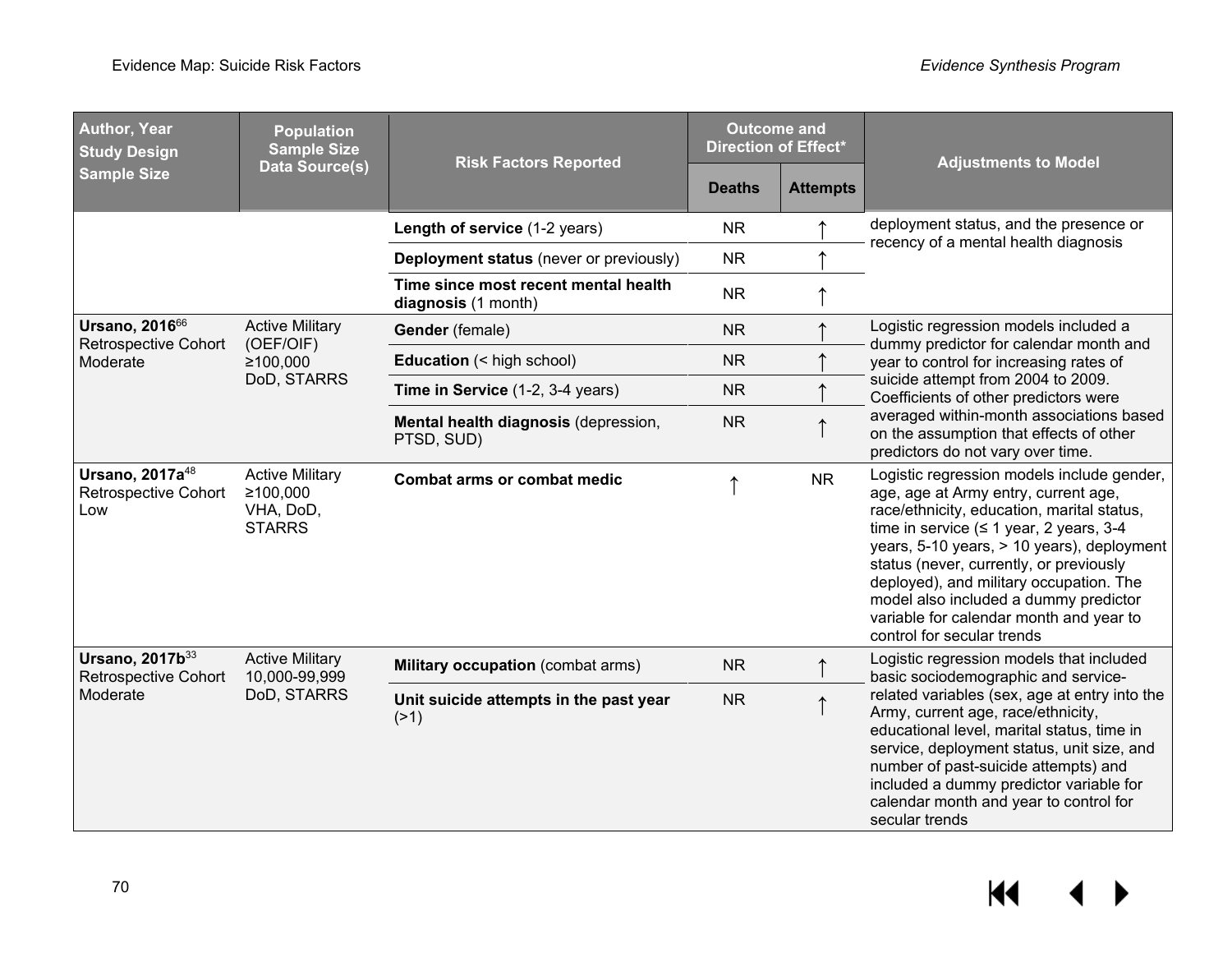| <b>Author, Year</b><br><b>Study Design</b><br><b>Sample Size</b> | <b>Population</b><br><b>Sample Size</b><br><b>Data Source(s)</b> | <b>Risk Factors Reported</b>                                | <b>Outcome and</b><br><b>Direction of Effect*</b><br><b>Deaths</b> | <b>Attempts</b>   | <b>Adjustments to Model</b>                                                                                                                                                                                                                                                                                                                                                                     |  |  |  |  |
|------------------------------------------------------------------|------------------------------------------------------------------|-------------------------------------------------------------|--------------------------------------------------------------------|-------------------|-------------------------------------------------------------------------------------------------------------------------------------------------------------------------------------------------------------------------------------------------------------------------------------------------------------------------------------------------------------------------------------------------|--|--|--|--|
| Ursano, 2017c <sup>32</sup><br>Retrospective Cohort              | <b>Active Military</b><br>(OEF/OIF)                              | <b>IED frequency per month</b>                              | <b>NR</b>                                                          |                   | The multivariate model included<br>sociodemographic variables (gender,                                                                                                                                                                                                                                                                                                                          |  |  |  |  |
| Moderate                                                         | ≥100,000                                                         | Deployment status (never)                                   | <b>NR</b>                                                          |                   | current age, race, education, marital                                                                                                                                                                                                                                                                                                                                                           |  |  |  |  |
|                                                                  | DoD, STARRS                                                      | Time in service $(< 2$ years)                               | <b>NR</b>                                                          |                   | status), service-related variables (rank,<br>time in service, deployment status),<br>historical time (January 2004 to May 2007<br>vs June 2007 to December 2009), and<br>combat operational variables (IED<br>frequency [scaled in multiples of 1,000],<br>combat deaths and injuries [scaled in<br>multiples of 100], soldiers deployed and<br>redeployed [scaled in multiples of<br>100,000]. |  |  |  |  |
| Ursano, 2018a <sup>23</sup><br>Retrospective Cohort              | <b>Active Military</b><br>≥100,000<br>DoD, STARRS                | Gender (female)                                             | <b>NR</b>                                                          |                   | Each 2-way interaction was examined<br>separately in a model that included all of                                                                                                                                                                                                                                                                                                               |  |  |  |  |
| Moderate                                                         |                                                                  | <b>Education (&lt; High school)</b>                         | <b>NR</b>                                                          |                   | the sociodemographic and service-related                                                                                                                                                                                                                                                                                                                                                        |  |  |  |  |
|                                                                  |                                                                  | Age at army entry $(< 21)$                                  | <b>NR</b>                                                          |                   | variables but not the other 2-way<br>interactions                                                                                                                                                                                                                                                                                                                                               |  |  |  |  |
|                                                                  |                                                                  | Time in service $(1, 2, 3-4$ years)                         | <b>NR</b>                                                          |                   |                                                                                                                                                                                                                                                                                                                                                                                                 |  |  |  |  |
|                                                                  |                                                                  | <b>Deployment status</b> (never or previously<br>deployed)  | <b>NR</b>                                                          |                   |                                                                                                                                                                                                                                                                                                                                                                                                 |  |  |  |  |
|                                                                  |                                                                  | <b>Delayed Promotion (late)</b>                             | <b>NR</b>                                                          |                   |                                                                                                                                                                                                                                                                                                                                                                                                 |  |  |  |  |
|                                                                  |                                                                  | Demotion in past year                                       | <b>NR</b>                                                          |                   |                                                                                                                                                                                                                                                                                                                                                                                                 |  |  |  |  |
|                                                                  |                                                                  | Military occupation (combat arms or<br>combat medic)        | <b>NR</b>                                                          |                   |                                                                                                                                                                                                                                                                                                                                                                                                 |  |  |  |  |
|                                                                  |                                                                  | <b>Marital Status</b>                                       | <b>NR</b>                                                          | $\leftrightarrow$ |                                                                                                                                                                                                                                                                                                                                                                                                 |  |  |  |  |
| Ursano, 2018b <sup>25</sup>                                      | <b>Active Military</b><br>10,000-99,999                          | Marital status (never married)                              | <b>NR</b>                                                          |                   | Univariate associations                                                                                                                                                                                                                                                                                                                                                                         |  |  |  |  |
| Retrospective Cohort<br>Moderate                                 | <b>STARRS</b>                                                    | Education (high school, some college,<br>and $\ge$ college) | <b>NR</b>                                                          |                   |                                                                                                                                                                                                                                                                                                                                                                                                 |  |  |  |  |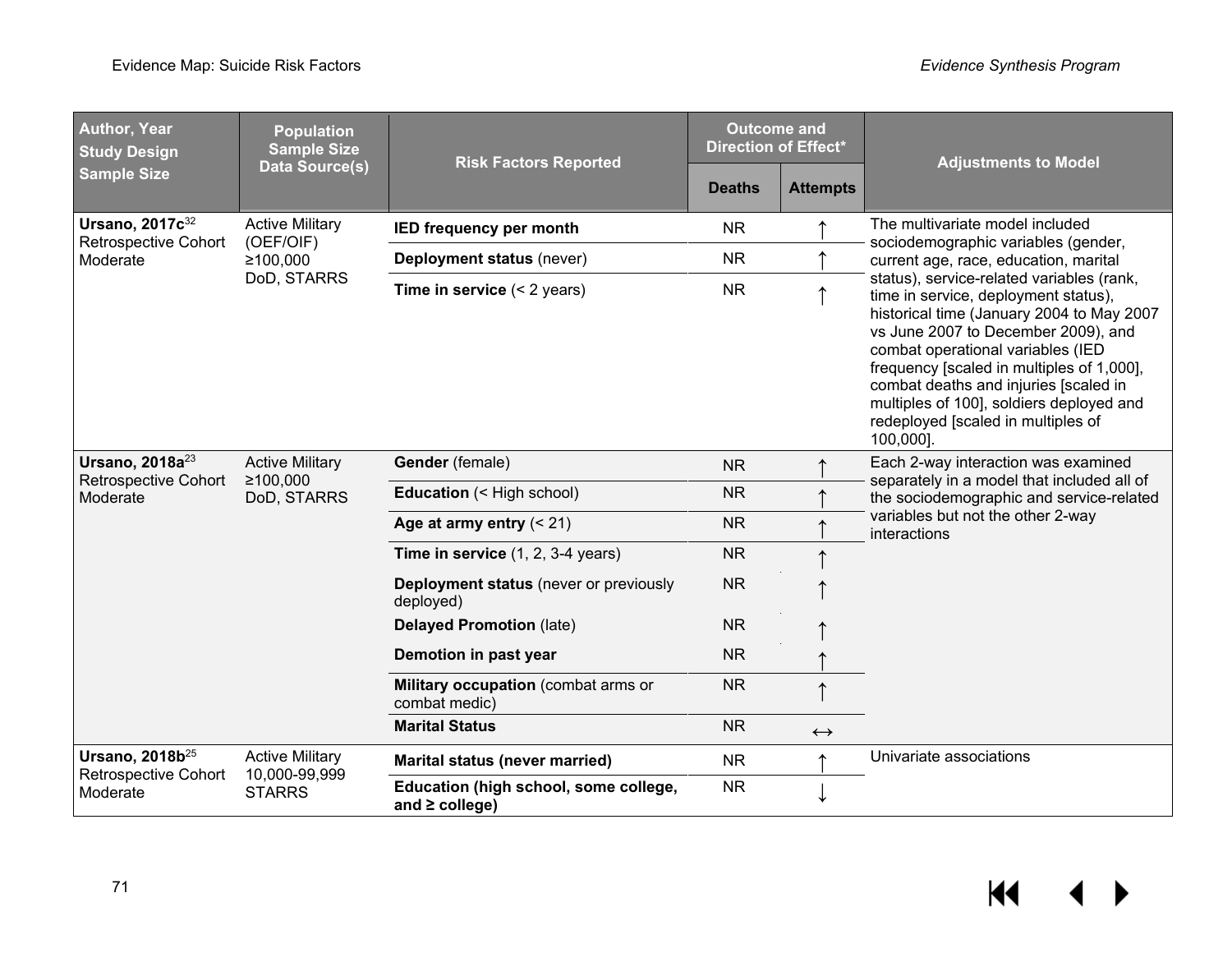| <b>Author, Year</b><br><b>Study Design</b>                      | <b>Population</b><br><b>Sample Size</b>           | <b>Risk Factors Reported</b>                                   | <b>Outcome and</b><br><b>Direction of Effect*</b> |                   | <b>Adjustments to Model</b>                                                                                                                                                                                                                                                                                                                                                                                                            |
|-----------------------------------------------------------------|---------------------------------------------------|----------------------------------------------------------------|---------------------------------------------------|-------------------|----------------------------------------------------------------------------------------------------------------------------------------------------------------------------------------------------------------------------------------------------------------------------------------------------------------------------------------------------------------------------------------------------------------------------------------|
| <b>Sample Size</b>                                              | Data Source(s)                                    |                                                                | <b>Deaths</b>                                     | <b>Attempts</b>   |                                                                                                                                                                                                                                                                                                                                                                                                                                        |
|                                                                 |                                                   | Race (black, Hispanic, Asian, and<br>other)                    | <b>NR</b>                                         |                   |                                                                                                                                                                                                                                                                                                                                                                                                                                        |
|                                                                 |                                                   | Military Rank (E1 - E2, E3)                                    | NR.                                               |                   |                                                                                                                                                                                                                                                                                                                                                                                                                                        |
| Ursano, 2018c <sup>24</sup><br><b>Retrospective Cohort</b>      | <b>Active Military</b><br>10,000-99,999           | Never or previously married                                    | <b>NR</b>                                         | $\leftrightarrow$ | Sociodemographic characteristics (sex,<br>race/ethnicity, educational level, and                                                                                                                                                                                                                                                                                                                                                       |
| Moderate                                                        | DoD, STARRS                                       | <b>Previously deployed</b>                                     | <b>NR</b>                                         |                   | marital status), age at US Army entry, time                                                                                                                                                                                                                                                                                                                                                                                            |
|                                                                 |                                                   | Previous mental health diagnosis<br>before second deployment   | <b>NR</b>                                         |                   | in service before first deployment, duration<br>of first deployment, dwell time, a dummy<br>predictor variable for calendar month and                                                                                                                                                                                                                                                                                                  |
|                                                                 |                                                   | Duration of first deployment, >13<br>months                    | <b>NR</b>                                         |                   | year to control for secular trends,<br>deployment status, and previous mental                                                                                                                                                                                                                                                                                                                                                          |
|                                                                 |                                                   | Dwell Time, <6 months                                          | <b>NR</b>                                         |                   | health diagnosis before second                                                                                                                                                                                                                                                                                                                                                                                                         |
|                                                                 |                                                   | <b>Deployment status (previously</b><br>deployed)              | <b>NR</b>                                         |                   | deployment                                                                                                                                                                                                                                                                                                                                                                                                                             |
|                                                                 |                                                   | Time in service before first<br>deployment ( $\leq$ 12 months) | <b>NR</b>                                         | ↑                 |                                                                                                                                                                                                                                                                                                                                                                                                                                        |
| Ursano, 2018d <sup>26</sup><br>Retrospective Cohort<br>Moderate | <b>Active Military</b><br>≥100,000<br>DoD, STARRS | Any history of family violence                                 | <b>NR</b>                                         |                   | Socio-demographics (current age,<br>race/ethnicity, education, marital status)<br>and service-related variables (age at Army<br>entry, time in service [1-2 years, 3-4 years,<br>5+ years], deployment status [never,<br>currently, or previously deployed], and<br>military occupation [combat arms vs.<br>others]). Models also included a dummy<br>predictor variable for calendar month and<br>year to control for secular trends. |

CMS=Centers for Medicare and Medicaid Services; DMDC= Defense Manpower Data Center; DoD=Department of Defense; IED=improvised explosive device; NDI=National Death Index; OEF/OIF=Operation Enduring Freedom/Operation Iraqi Freedom; MHSDR=Military Health System Data Repository; NR=not reported; PC-PTSD=Primary Care Posttraumatic Stress Disorder Screen; PTSD=Posttraumatic Stress Disorder; SHOS-B=Soldiers Health Outcomes Study; STARRS=Study to Assess Risk and Resilience in Servicemembers; SDR=VA/DoD National Suicide Data Repository; TBI=traumatic brain injury; VHA=Veteran's Health Administration; VA SPAN=Veteran's Administration's Suicide Prevention Applications Network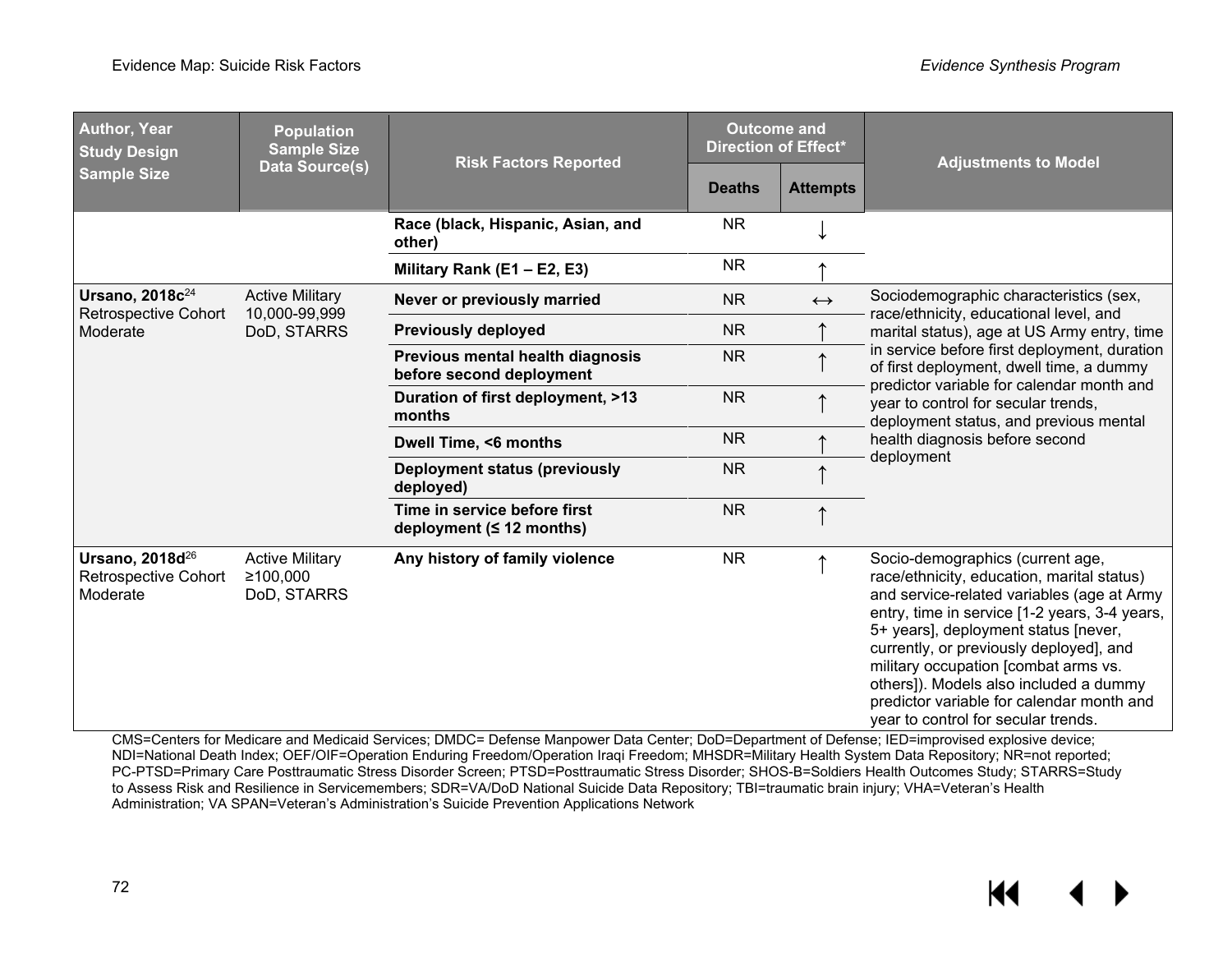#### **Appendix Table D2. Study Characteristics and Outcomes Related to Military Occupation as a Risk Factor Among Low and Moderate Risk of Bias Studies (k=7)**

| <b>Author, Year</b><br><b>Study Design</b>                         | <b>Population</b><br><b>Sample Size</b>                                            | <b>Military Occupational Categories</b>                  | <b>Outcome and Direction of</b><br>Effect* |                 | <b>Adjustments to Model</b>                                                                                                                                                                                                                                                                                                                                        |  |  |
|--------------------------------------------------------------------|------------------------------------------------------------------------------------|----------------------------------------------------------|--------------------------------------------|-----------------|--------------------------------------------------------------------------------------------------------------------------------------------------------------------------------------------------------------------------------------------------------------------------------------------------------------------------------------------------------------------|--|--|
| <b>Sample Size</b>                                                 | <b>Data Source(s)</b>                                                              | (Risk Factor)                                            | <b>Deaths</b>                              | <b>Attempts</b> |                                                                                                                                                                                                                                                                                                                                                                    |  |  |
| Griffith, 2017 <sup>17</sup><br>Case-control<br>Moderate           | <b>Active Military</b><br>1,000-9,999<br>Army & National Guard<br>Personnel System | <b>Combat military occupation</b><br>(yes/no)            | $\leftrightarrow$                          | <b>NR</b>       | Specific adjustments to model<br>not reported                                                                                                                                                                                                                                                                                                                      |  |  |
| LeardMann, 2013 <sup>9</sup><br>Prospective Cohort                 | Veteran, Active Military<br>≥100,000                                               | <b>Combat specialist</b>                                 | $\leftrightarrow$                          | <b>NR</b>       | Age, sex, depression, manic-<br>depressive disorder, heavy or                                                                                                                                                                                                                                                                                                      |  |  |
| Moderate                                                           | DoD, NDI, Millennium                                                               | <b>Health care</b>                                       | $\leftrightarrow$                          | <b>NR</b>       | binge drinking,                                                                                                                                                                                                                                                                                                                                                    |  |  |
| Cohort Study, Armed<br>Forces Health<br><b>Surveillance Center</b> |                                                                                    | Functional support, service and<br>supply                | $\leftrightarrow$                          | <b>NR</b>       | alcohol-related problems                                                                                                                                                                                                                                                                                                                                           |  |  |
|                                                                    |                                                                                    | Mechanical or electrical repair                          | $\leftrightarrow$                          | <b>NR</b>       |                                                                                                                                                                                                                                                                                                                                                                    |  |  |
|                                                                    |                                                                                    | <b>Other</b>                                             | $\leftrightarrow$                          | <b>NR</b>       |                                                                                                                                                                                                                                                                                                                                                                    |  |  |
| Phillips, 2017 <sup>11</sup><br>Prospective Cohort                 | <b>Active Military</b><br>(OEF/OIF)                                                | <b>Occupational Grade E01 - E03</b><br>(reference group) | $\leftrightarrow$                          | <b>NR</b>       | "Given the interest in mental<br>health conditions (depression,                                                                                                                                                                                                                                                                                                    |  |  |
| ≥100,000<br>Low<br><b>Recruit Assessment</b><br>Program survey     | DoD, MHSDR, DMDC,                                                                  | <b>Occupational Grade E04 - E07</b>                      |                                            | <b>NR</b>       | PTSD, and adjustment disorder)<br>and deployment, these were<br>maintained a priori in the final<br>main model. All other factors<br>were manually removed<br>sequentially until the final model<br>included only those that were<br>significant ( $P < 0.05$ ) or that<br>caused a change in the hazard<br>ratio (10% or greater) for the<br>main exposure, TBI." |  |  |
| Trofimovich, 2013 <sup>47</sup><br><b>Retrospective Cohort</b>     | <b>Active Military</b><br>(OEF/OIF)                                                | Infantry, gun crews, and<br>seamanship specialists       | $\leftrightarrow$                          | <b>NR</b>       | Sex, age group, and<br>history of deployment to                                                                                                                                                                                                                                                                                                                    |  |  |
| Low                                                                | 1,000-9,999<br>DoD, DMDC                                                           | <b>Electrical/mechanical equipment</b><br>repairers      | $\leftrightarrow$                          | <b>NR</b>       | OEF/OIF                                                                                                                                                                                                                                                                                                                                                            |  |  |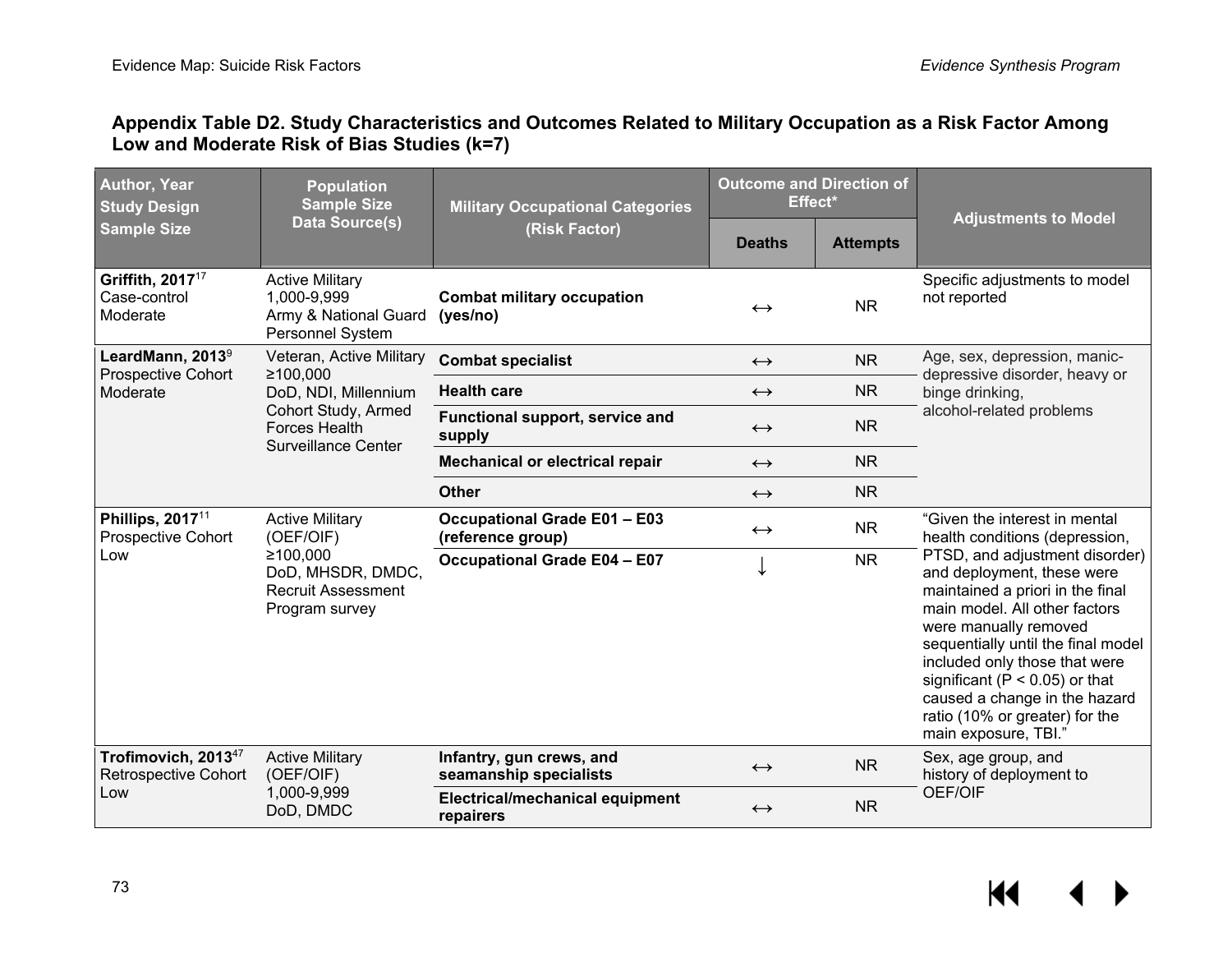| <b>Author, Year</b><br><b>Study Design</b> | <b>Population</b><br><b>Sample Size</b> | <b>Military Occupational Categories</b>               | <b>Outcome and Direction of</b><br>Effect* |                 | <b>Adjustments to Model</b>                                                                                                                                                                                                                                                      |
|--------------------------------------------|-----------------------------------------|-------------------------------------------------------|--------------------------------------------|-----------------|----------------------------------------------------------------------------------------------------------------------------------------------------------------------------------------------------------------------------------------------------------------------------------|
| <b>Sample Size</b>                         | <b>Data Source(s)</b>                   | (Risk Factor)                                         | <b>Deaths</b>                              | <b>Attempts</b> |                                                                                                                                                                                                                                                                                  |
|                                            |                                         | <b>Functional support and</b><br>administration       | $\leftrightarrow$                          | <b>NR</b>       |                                                                                                                                                                                                                                                                                  |
|                                            |                                         | Service and supply handlers                           | $\leftrightarrow$                          | <b>NR</b>       |                                                                                                                                                                                                                                                                                  |
|                                            |                                         | <b>Communications and intelligence</b><br>specialists | $\leftrightarrow$                          | <b>NR</b>       |                                                                                                                                                                                                                                                                                  |
|                                            |                                         | <b>Electronic equipment repairers</b>                 | $\leftrightarrow$                          | <b>NR</b>       |                                                                                                                                                                                                                                                                                  |
|                                            |                                         | <b>Health care specialists</b>                        | $\leftrightarrow$                          | <b>NR</b>       |                                                                                                                                                                                                                                                                                  |
|                                            |                                         | Other technical and allied<br>specialists             | $\leftrightarrow$                          | <b>NR</b>       |                                                                                                                                                                                                                                                                                  |
|                                            |                                         | <b>Craftsworkers</b>                                  | $\leftrightarrow$                          | <b>NR</b>       |                                                                                                                                                                                                                                                                                  |
|                                            |                                         | <b>Tactical operations officers</b>                   | $\leftrightarrow$                          | <b>NR</b>       |                                                                                                                                                                                                                                                                                  |
|                                            |                                         | <b>Health care officers</b>                           | $\leftrightarrow$                          | <b>NR</b>       |                                                                                                                                                                                                                                                                                  |
|                                            |                                         | Groups with < 25                                      | $\longleftrightarrow$                      | <b>NR</b>       |                                                                                                                                                                                                                                                                                  |
| Ursano, 2017a <sup>48</sup>                | <b>Active Military</b><br>≥100,000      | <b>Combat arms</b>                                    |                                            | <b>NR</b>       | Logistic regression models                                                                                                                                                                                                                                                       |
| <b>Retrospective Cohort</b><br>Low         | VHA, DoD, STARRS                        | <b>Special Forces</b>                                 | $\leftrightarrow$                          | <b>NR</b>       | include gender, age, age at<br>Army entry, current age,                                                                                                                                                                                                                          |
|                                            |                                         | <b>Combat medic</b>                                   |                                            | <b>NR</b>       | race/ethnicity, education,<br>marital status, time in service (≤                                                                                                                                                                                                                 |
|                                            |                                         | <b>Other</b>                                          | $\leftrightarrow$                          | <b>NR</b>       | 1 year, 2 years, 3-4 years, 5-10<br>years, >10 years), deployment<br>status (never, currently, or<br>previously deployed), and<br>military occupation. The model<br>also included a dummy<br>predictor variable for calendar<br>month and year to control for<br>secular trends. |
| Ursano, 2017b <sup>33</sup>                | <b>Active Military</b>                  | <b>Combat arms</b>                                    | <b>NR</b>                                  |                 |                                                                                                                                                                                                                                                                                  |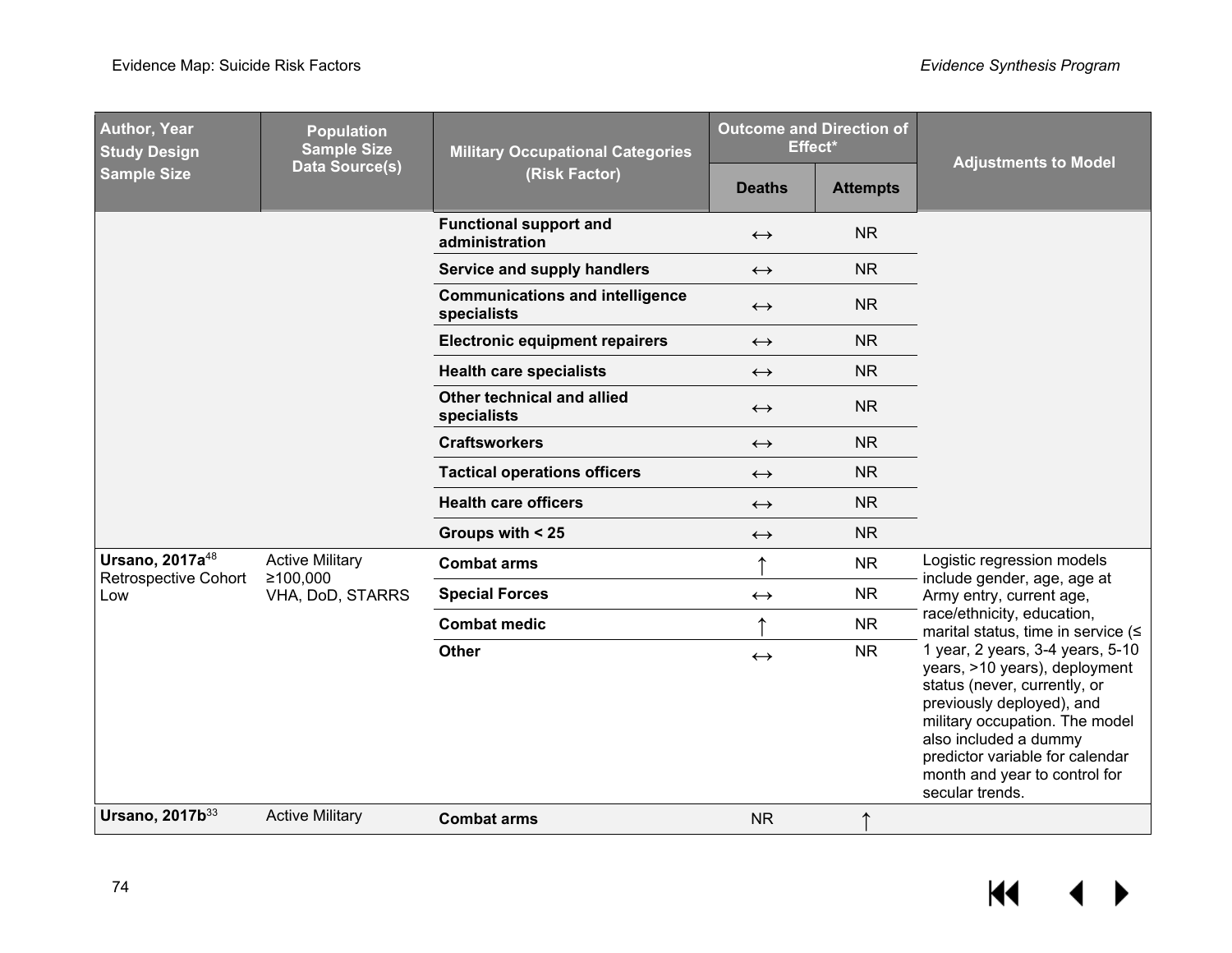| <b>Author, Year</b><br><b>Study Design</b>          | <b>Population</b><br><b>Sample Size</b> | <b>Military Occupational Categories</b> | <b>Outcome and Direction of</b><br>Effect* |                   | <b>Adjustments to Model</b>                                                                                                                                                                                                                                                                                                                                                                                                |
|-----------------------------------------------------|-----------------------------------------|-----------------------------------------|--------------------------------------------|-------------------|----------------------------------------------------------------------------------------------------------------------------------------------------------------------------------------------------------------------------------------------------------------------------------------------------------------------------------------------------------------------------------------------------------------------------|
| <b>Sample Size</b>                                  | <b>Data Source(s)</b><br>(Risk Factor)  |                                         | <b>Deaths</b>                              | <b>Attempts</b>   |                                                                                                                                                                                                                                                                                                                                                                                                                            |
| <b>Retrospective Cohort</b><br>Moderate             | 10,000-99,999<br>DoD, STARRS            | <b>Other</b>                            | N <sub>R</sub>                             | $\leftrightarrow$ | Logistic regression models that<br>included basic<br>sociodemographic and service-<br>related variables (sex, age at<br>entry into the Army, current age,<br>race/ethnicity, educational level,<br>marital status, time in service,<br>deployment status, unit size,<br>and number of past-suicide<br>attempts) and included a<br>dummy predictor variable for<br>calendar month and year to<br>control for secular trends |
| Ursano, $2018a^{23}$<br><b>Retrospective Cohort</b> | <b>Active Military</b><br>≥100,000      | Combat arms                             | <b>NR</b>                                  |                   | Each 2-way interaction was<br>examined separately in a model                                                                                                                                                                                                                                                                                                                                                               |
| Moderate                                            | DoD, STARRS                             | Special forces                          | NR.                                        | $\leftrightarrow$ | that included all of the                                                                                                                                                                                                                                                                                                                                                                                                   |
|                                                     |                                         | Combat medic                            | <b>NR</b>                                  |                   | sociodemographic and service-<br>related variables but not the                                                                                                                                                                                                                                                                                                                                                             |
|                                                     |                                         | Other                                   | <b>NR</b>                                  | $\leftrightarrow$ | other 2-way interactions                                                                                                                                                                                                                                                                                                                                                                                                   |

DMDC= Defense Manpower Data Center; DoD=Department of Defense; NDI=National Death Index; OEF/OIF=Operation Enduring Freedom/Operation Iraqi Freedom; MHSDR=Military Health System Data Repository; NR=not reported; PTSD=Posttraumatic Stress Disorder; STARRS=Study to Assess Risk and Resilience in Servicemembers; TBI=traumatic brain injury; VHA=Veteran's Health Administration;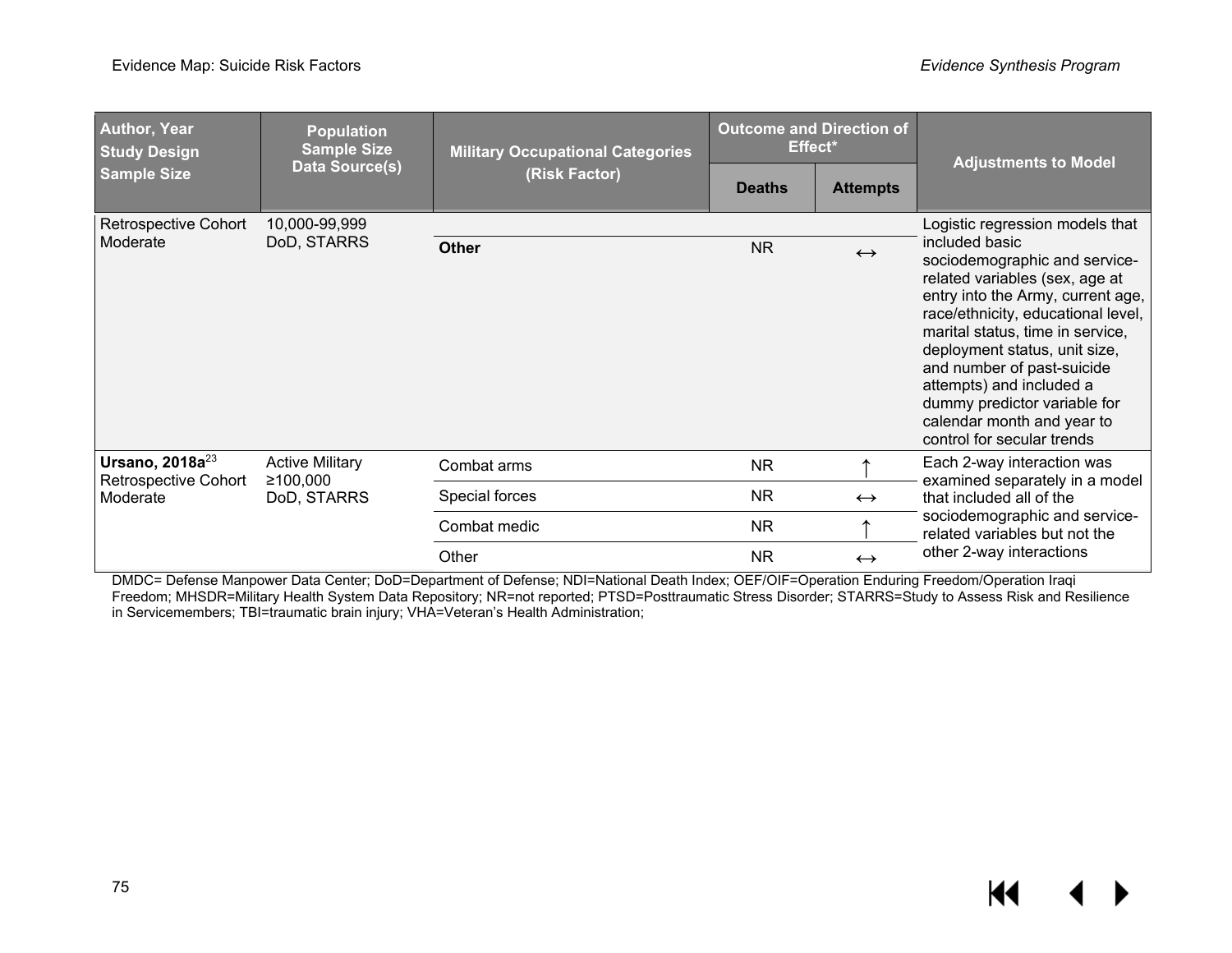|                             | Appendix Table D3. Study Characteristics and Outcomes Related to Deployment Status Among Low and Moderate |  |  |
|-----------------------------|-----------------------------------------------------------------------------------------------------------|--|--|
| Risk of Bias Studies (k=14) |                                                                                                           |  |  |

| <b>Author, Year</b><br><b>Study Design</b>                                    | <b>Population</b><br><b>Sample Size</b>                                                      | <b>Deployment Status Variable</b>                                     | <b>Outcome and</b><br><b>Direction of Effect*</b> |                 | <b>Adjustments to Model</b>                                                                                                                                                                                                                                                                                                                                                                                |
|-------------------------------------------------------------------------------|----------------------------------------------------------------------------------------------|-----------------------------------------------------------------------|---------------------------------------------------|-----------------|------------------------------------------------------------------------------------------------------------------------------------------------------------------------------------------------------------------------------------------------------------------------------------------------------------------------------------------------------------------------------------------------------------|
| <b>Sample Size</b>                                                            | Data Source(s)                                                                               | (study categories)                                                    | <b>Deaths</b>                                     | <b>Attempts</b> |                                                                                                                                                                                                                                                                                                                                                                                                            |
| Barth, 2016 <sup>31</sup><br>Retrospective Cohort<br>Moderate                 | Veteran (Gulf War)<br>≥100,000<br>VHA, DoD, NDI,<br>Social Security                          | <b>Gulf War Veteran status</b><br>(compared to non-Gulf War Veterans) | $\leftrightarrow$                                 | <b>NR</b>       | Race, branch of service, type of unit,<br>and age                                                                                                                                                                                                                                                                                                                                                          |
| Bernecker, 2019 <sup>6</sup><br>Prospective Cohort<br>Moderate                | <b>Active Military</b><br>10,000-99,999<br>DoD, STARRS,<br><b>MHSDR</b>                      | Number of prior deployments (range 0<br>$-4)$                         | <b>NR</b>                                         | ᠰ               | Predictors with significant univariate<br>associations with SA were combined<br>to generate within-category<br>multivariate models, which were<br>then trimmed to exclude<br>nonsignificant predictors. The<br>predictors in each of these within-<br>category multivariate models were<br>then combined into a final second-<br>stage model. Also adjusted for<br>seasonality and months since<br>survey. |
| <b>Bullman, 2019</b> <sup>51</sup><br><b>Retrospective Cohort</b><br>Moderate | Veteran<br>≥100,000<br>VHA, DoD, SDR,<br><b>NDI</b>                                          | Deployment to Bosnia/Kosovo (never<br>deployed is referent)           |                                                   | <b>NR</b>       | Age of entry, race, and sex                                                                                                                                                                                                                                                                                                                                                                                |
| Griffith, 2017 <sup>17</sup><br>Case-control<br>Moderate                      | <b>Active Military</b><br>1,000-9,999<br>Army & National<br><b>Guard Personnel</b><br>System | Deployed (yes/no)                                                     | $\leftrightarrow$                                 | <b>NR</b>       | Specific adjustments to model not<br>reported                                                                                                                                                                                                                                                                                                                                                              |
| Hyman, 2012 <sup>18</sup><br>Cross-sectional                                  | <b>Active Military</b><br>(OEF/OIF)                                                          | Number of deployments to OEF/OIF: 0                                   | $\leftrightarrow$                                 | <b>NR</b>       | Any mental health diagnosis,<br>number of deployments to OEF/OIF,                                                                                                                                                                                                                                                                                                                                          |
| Moderate                                                                      | ≥100,000                                                                                     | Number of deployments to OEF/OIF: 1                                   |                                                   | <b>NR</b>       | and selective serotonin reuptake                                                                                                                                                                                                                                                                                                                                                                           |
|                                                                               | DoD, SDR                                                                                     | Number of deployments to OEF/OIF: ≥<br>$\mathbf{2}$                   |                                                   | <b>NR</b>       | inhibitor prescriptions                                                                                                                                                                                                                                                                                                                                                                                    |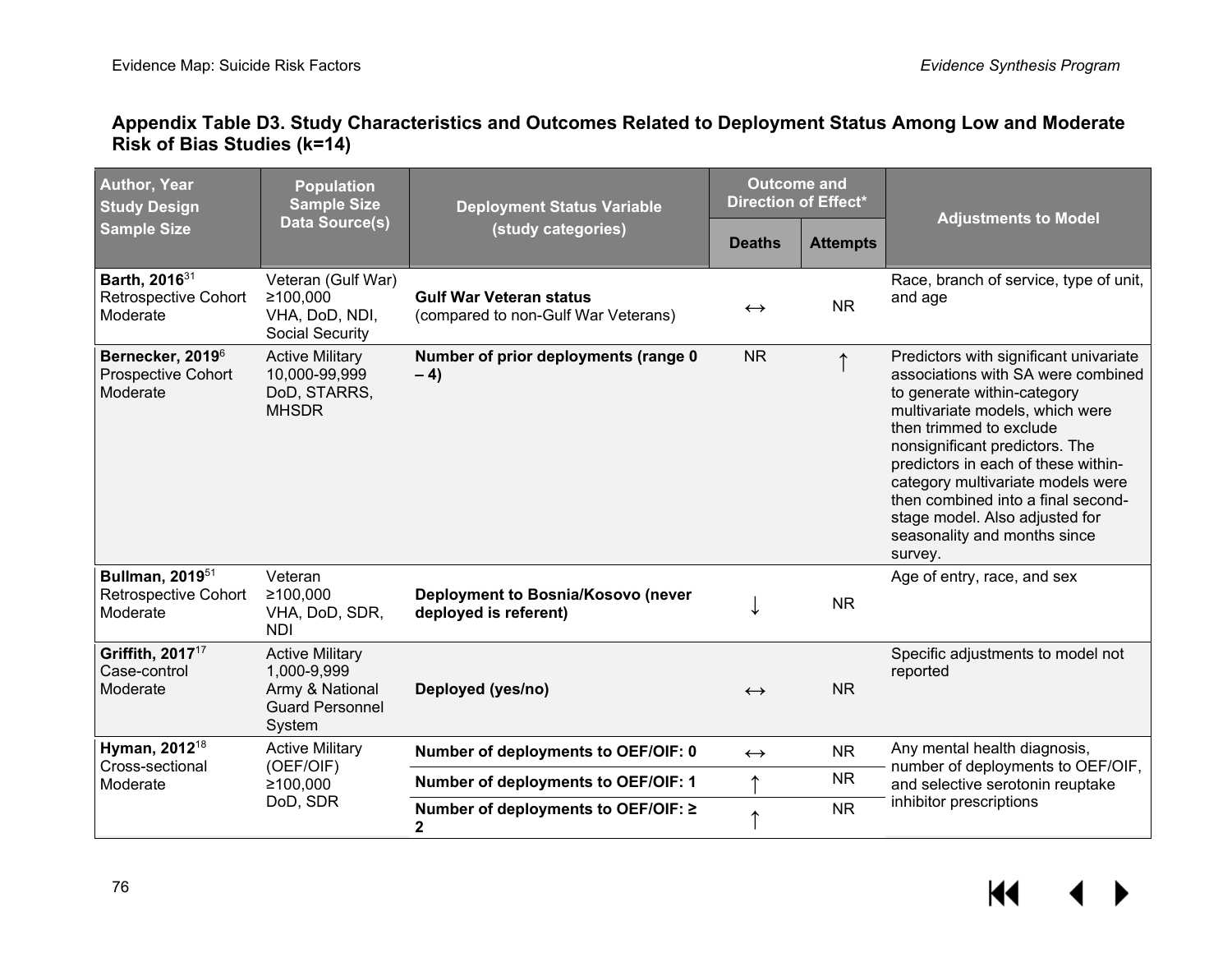| <b>Author, Year</b><br><b>Study Design</b><br><b>Sample Size</b>    | <b>Population</b><br><b>Sample Size</b><br><b>Data Source(s)</b>                                                             | <b>Deployment Status Variable</b><br>(study categories) | <b>Outcome and</b><br><b>Direction of Effect*</b> |                 | <b>Adjustments to Model</b>                                                                                                                                                                                                                                                                                                                                                                                                     |
|---------------------------------------------------------------------|------------------------------------------------------------------------------------------------------------------------------|---------------------------------------------------------|---------------------------------------------------|-----------------|---------------------------------------------------------------------------------------------------------------------------------------------------------------------------------------------------------------------------------------------------------------------------------------------------------------------------------------------------------------------------------------------------------------------------------|
|                                                                     |                                                                                                                              |                                                         | <b>Deaths</b>                                     | <b>Attempts</b> |                                                                                                                                                                                                                                                                                                                                                                                                                                 |
| Ilgen, 2012 <sup>36</sup><br><b>Retrospective Cohort</b><br>Low     | Veteran (OEF/OIF)<br>≥100,000<br>VHA, NDI                                                                                    | Deployment to OEF/OIF (yes/no) (no<br>referent group)   |                                                   | <b>NR</b>       | Cox proportional hazards survival<br>model for time to suicide, controlling<br>for sex, age, and Veterans<br>Integrated Service Networks,<br>adjusted for clustering at the facility<br>level using the covariance sandwich<br>estimator. Separate survival models<br>for each psychiatric diagnosis.                                                                                                                           |
| Kang, 2015 <sup>19</sup><br><b>Retrospective Cohort</b><br>Moderate | Veteran (OEF/OIF)<br>≥100,000<br>VHA, DoD, NDI                                                                               | Deployment (yes/no) (no referent<br>group)              |                                                   | <b>NR</b>       | Age at the start of follow-up, race,<br>gender, marital status, service<br>branch (Army, Marines/Air Force,<br>and Navy), and rank<br>(enlisted/officer)                                                                                                                                                                                                                                                                        |
| LeardMann, 2013 <sup>9</sup>                                        | Veteran, Active                                                                                                              | <b>OEF/OIF not deployed (referent)</b>                  |                                                   | <b>NR</b>       | Age, sex, depression, manic-<br>depressive disorder, heavy or binge<br>drinking, alcohol-related problems                                                                                                                                                                                                                                                                                                                       |
| <b>Prospective Cohort</b><br>Moderate                               | Military<br>≥100,000<br>DoD, NDI,<br><b>Millennium Cohort</b><br>Study, Armed<br>Forces Health<br><b>Surveillance Center</b> | <b>OEF/OIF deployed without combat</b>                  | $\leftrightarrow$                                 | <b>NR</b>       |                                                                                                                                                                                                                                                                                                                                                                                                                                 |
|                                                                     |                                                                                                                              | <b>OEF/OIF deployed with combat</b>                     | $\leftrightarrow$                                 | <b>NR</b>       |                                                                                                                                                                                                                                                                                                                                                                                                                                 |
|                                                                     |                                                                                                                              | Number of deployments: 0 (referent)                     | $\leftrightarrow$                                 | <b>NR</b>       |                                                                                                                                                                                                                                                                                                                                                                                                                                 |
|                                                                     |                                                                                                                              | <b>Number of deployments: 1</b>                         | $\leftrightarrow$                                 | <b>NR</b>       |                                                                                                                                                                                                                                                                                                                                                                                                                                 |
|                                                                     |                                                                                                                              | Number of deployments: >1                               | $\leftrightarrow$                                 | <b>NR</b>       |                                                                                                                                                                                                                                                                                                                                                                                                                                 |
| Phillips, 2017 <sup>11</sup><br>Prospective Cohort<br>Low           | <b>Active Military</b><br>(OEF/OIF)<br>≥100,000<br>DoD, MHSDR,<br>DMDC, Recruit<br>Assessment<br>Program survey              | OIF/OEF deployment: never (referent)                    |                                                   | <b>NR</b>       | "Given the interest in mental health<br>conditions (depression, PTSD, and<br>adjustment disorder) and<br>deployment, these were maintained<br>a priori in the final main model. All<br>other factors were manually<br>removed sequentially until the final<br>model included only those that were<br>significant ( $P < 0.05$ ) or that caused<br>a change in the hazard ratio (10% or<br>greater) for the main exposure, TBI." |
|                                                                     |                                                                                                                              | OIF/OEF deployment: deployed                            |                                                   | <b>NR</b>       |                                                                                                                                                                                                                                                                                                                                                                                                                                 |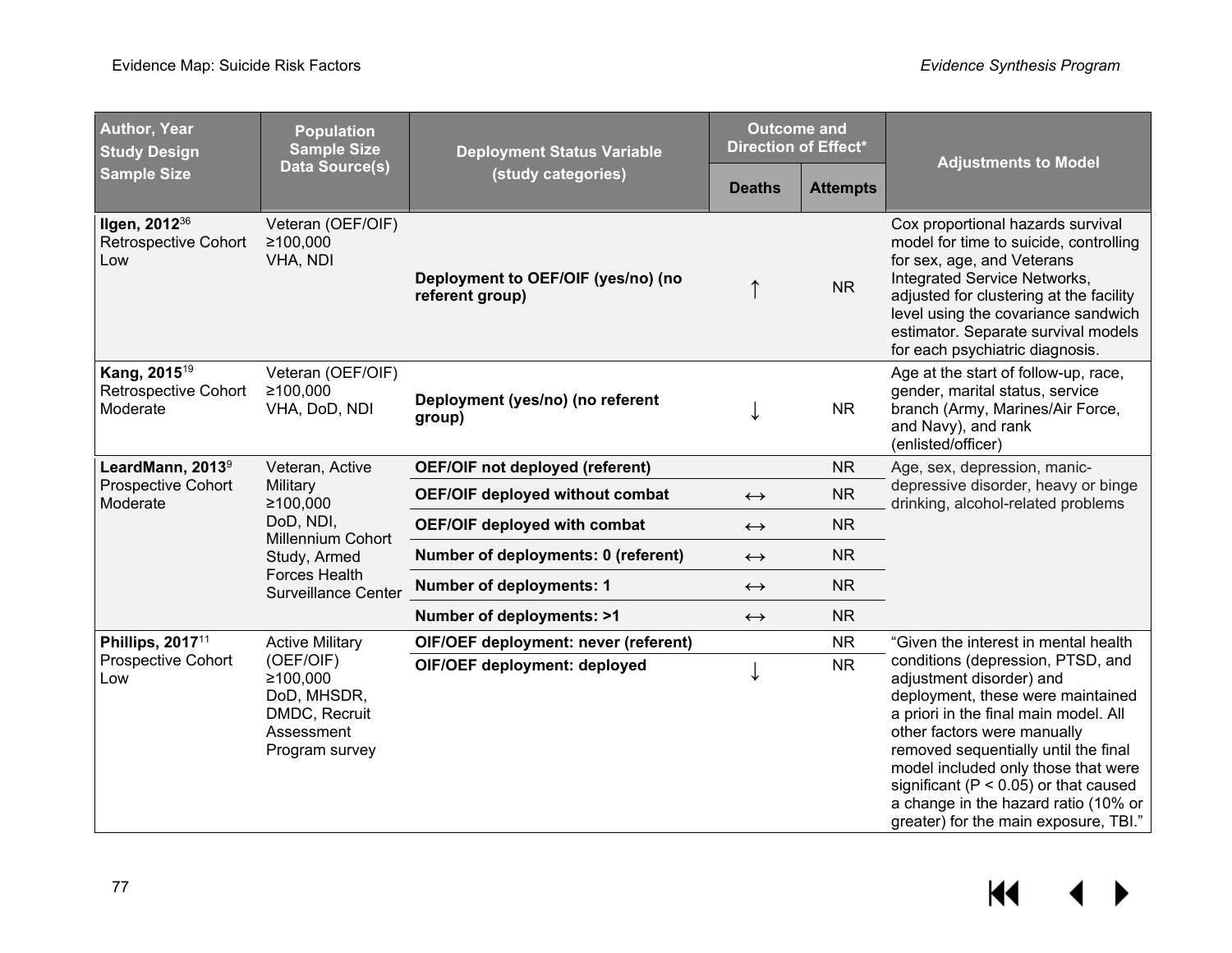| <b>Author, Year</b><br><b>Study Design</b><br><b>Sample Size</b> | <b>Population</b><br><b>Sample Size</b><br><b>Data Source(s)</b>                        | <b>Deployment Status Variable</b><br>(study categories) | <b>Outcome and</b><br><b>Direction of Effect*</b> |                 | <b>Adjustments to Model</b>                                                                                                                                                                                                                                                                                                                                    |
|------------------------------------------------------------------|-----------------------------------------------------------------------------------------|---------------------------------------------------------|---------------------------------------------------|-----------------|----------------------------------------------------------------------------------------------------------------------------------------------------------------------------------------------------------------------------------------------------------------------------------------------------------------------------------------------------------------|
|                                                                  |                                                                                         |                                                         | <b>Deaths</b>                                     | <b>Attempts</b> |                                                                                                                                                                                                                                                                                                                                                                |
| Shen, 2016 <sup>28</sup><br><b>Retrospective Cohort</b><br>Low   | Veteran (OEF/OIF)<br><b>Active Military</b><br>≥100,000<br>NDI, TRICARE,<br><b>DMDC</b> | Not deployed (referent)                                 |                                                   | <b>NR</b>       | All variables in table, plus sex, race,<br>age, marital status, dependent<br>quantity, rank, Armed Forces<br>Qualifying Test percentile, and<br>military occupational specialty                                                                                                                                                                                |
|                                                                  |                                                                                         | Deployed during the current quarter                     |                                                   | <b>NR</b>       |                                                                                                                                                                                                                                                                                                                                                                |
|                                                                  |                                                                                         | Deployed in the previous 3 quarters                     |                                                   | <b>NR</b>       |                                                                                                                                                                                                                                                                                                                                                                |
|                                                                  |                                                                                         | Deployed in the previous 4 to 7<br>quarters             | ↑                                                 | <b>NR</b>       |                                                                                                                                                                                                                                                                                                                                                                |
|                                                                  |                                                                                         | Deployed in the previous 8 to 11<br>quarters            | $\uparrow$                                        | <b>NR</b>       |                                                                                                                                                                                                                                                                                                                                                                |
|                                                                  |                                                                                         | Deployed in the previous 12 to fifteen<br>quarters      | ↑                                                 | <b>NR</b>       |                                                                                                                                                                                                                                                                                                                                                                |
|                                                                  |                                                                                         | Deployed in the previous 16 or more<br>quarters         | $\leftrightarrow$                                 | <b>NR</b>       |                                                                                                                                                                                                                                                                                                                                                                |
| <b>Ursano, 2015</b> 65                                           | <b>Active Military</b><br>(OEF/OIF)<br>≥100,000<br>DoD, STARRS                          | <b>Deployment status: never</b>                         | <b>NR</b>                                         |                 | Sociodemographic characteristics<br>(sex, age at entry into Army service,<br>current age, race, educational level,<br>and marital status) with suicide<br>attempts, followed by separate<br>models evaluating incremental<br>predictive effects of the length of<br>service, deployment status, and the<br>presence or recency of a mental<br>health diagnosis |
| Retrospective Cohort<br>Moderate                                 |                                                                                         | Deployment status: currently (referent)                 | <b>NR</b>                                         |                 |                                                                                                                                                                                                                                                                                                                                                                |
|                                                                  |                                                                                         | <b>Deployment status: previously</b>                    | <b>NR</b>                                         |                 |                                                                                                                                                                                                                                                                                                                                                                |
| Ursano, 2017c <sup>32</sup><br>Retrospective Cohort              | <b>Active Military</b><br>(OEF/OIF)<br>≥100,000<br>DoD, STARRS                          | Never deployed                                          | <b>NR</b>                                         |                 | The multivariate model included<br>sociodemographic variables<br>(gender, current age, race,<br>education, marital status), service-<br>related variables (rank, time in<br>service, deployment status),<br>historical time (January 2004 to May<br>2007 vs June 2007 to December<br>2009), and combat operational<br>variables (IED frequency [scaled in      |
| Moderate                                                         |                                                                                         | <b>Currently deployed (referent)</b>                    | <b>NR</b>                                         |                 |                                                                                                                                                                                                                                                                                                                                                                |
|                                                                  |                                                                                         | <b>Previously deployed</b>                              | <b>NR</b>                                         |                 |                                                                                                                                                                                                                                                                                                                                                                |